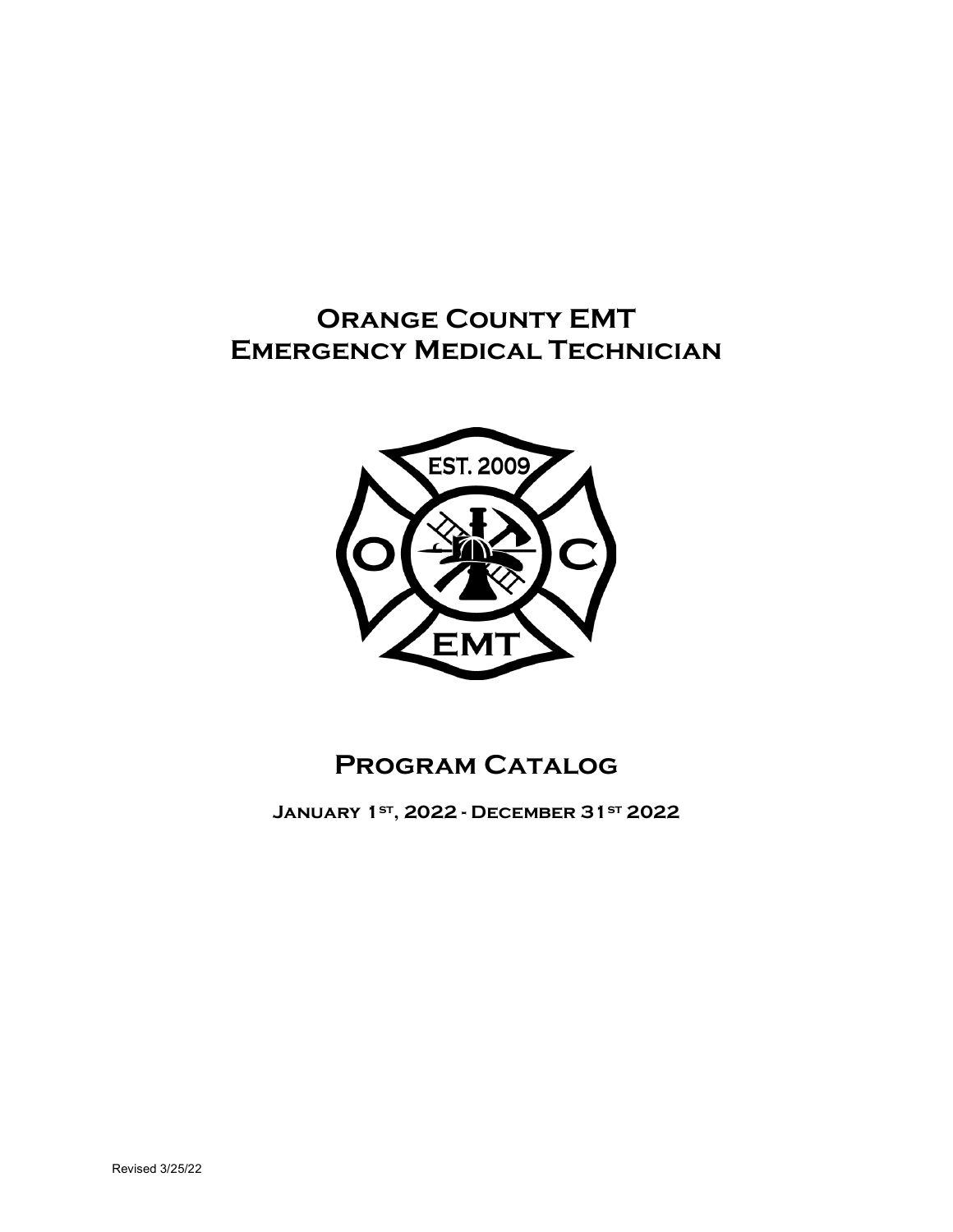# **Orange County EMT Training Center**

26489 Rancho Parkway South Lake Forest, CA 92630

## **Contact Info**

OCEMT Corp. Phone: (949) 421-3958 Website: [www.ocemt.edu](http://www.ocemt.edu/) Email: info@ocemt.edu

#### **Mission Statement**

To provide the highest level of Emergency Medical Training and Education to persons seeking Employment, Career Development, or Personal Development in the Pre-Hospital setting, by exceeding National Standards and staying at the forefront of EMS Education.

#### **Vision Statement**

Through Commitment, Dedication, and Perseverance, we will become a nationally recognized Emergency Medical Training Program that specializes in all EMS certifications at the State and National levels, while always maintaining excellence within our program.

## **Administrative Staff**

## **Corey Gremel:**

OCEMT Program Director/Chief Administrative Officer Anaheim Fire and Rescue: Captain/Paramedic Email: [cgremel@ocemt.edu](mailto:cgremel@ocemt.edu)

#### **Andrew Kilian:**

OCEMT Clinical Coordinator/Chief Operating Office Anaheim Fire and Rescue: Email: [akilian@ocemt.edu](mailto:akilian@ocemt.edu)

#### **Wendy Ruggeri**:

OCEMT Medical Director Californian Hospital: Medical Doctor Email: [wruggeri@ocemt.edu](mailto:wruggeri@ocemt.edu)

#### **Bryan Carter**:

OCEMT Paramedic Lead Instructor Newport Beach Fire Department: Firefighter/Paramedic Email: [bcarter@ocemt.edu](mailto:bcarter@ocemt.edu)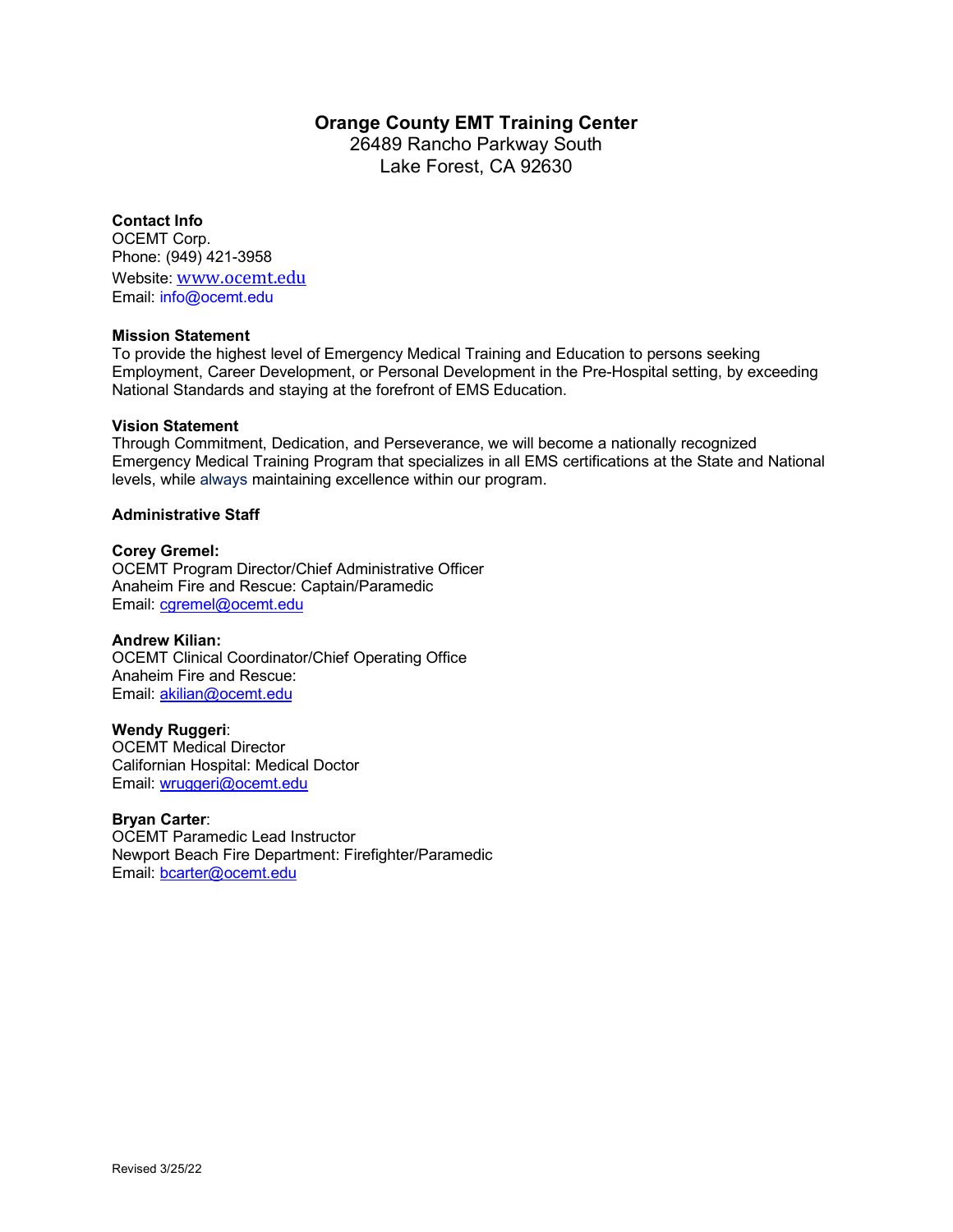## **Assisstant Staff**

**Lynn Barr** OCEMT Administrative Assistant Email: [lbarr@ocemt.edu](mailto:lbarr@ocemt.edu)

**Kristina Lawson** OCEMT Administrative Secretary Email: [klawson@ocemt.edu](mailto:klawson@ocemt.edu)

#### **Instructional Staff**

**Eric Gafner** OCEMT Lead Skills Instructor Orange County Fire Authority: Retired Captain/Paramedic Email: [egafner@ocemt.edu](mailto:egafner@ocemt.edu)

**Paul Guns** OCEMT Assistant Instructor Orange County Fire Authority: Retired Captain/Paramedic Email: [pguns@ocemt.edu](mailto:pguns@ocemt.edu)

**Bob Schneider** OCEMT Assistant Instructor Orange County Fire Authority: Retired Firefighter/Paramedic Email: [bschneider@ocemt.edu](mailto:bschneider@ocemt.edu)

# **Marco Cendejas**

OCEMT Lead EMT Instructor Lynch Ambulance Company: Paramedic Email: mcendejas@ocemt.edu

#### **Brad Oye**

OCEMT Assistant Instructor Anaheim Fire and Rescue: Captain/Paramedic Email: [boye@ocemt.edu](mailto:boye@ocemt.edu)

**Kevin Klytta** 

OCEMT Assistant Instructor Anaheim Fire and Rescue: Engineer/Paramedic Email: [kklytta@ocemt.edu](mailto:kklytta@ocemt.edu)

**Peter Trapani**

OCEMT Assistant Instructor Orange County Fire Authority: Firefighter/Paramedic Email: [ptrapani@ocemt.edu](mailto:ptrapani@ocemt.edu)

**Matias Czerwiak:**  OCEMT Assistant Instructor Email: [mczerwiak@ocemt.edu](mailto:mczerwiak@ocemt.edu)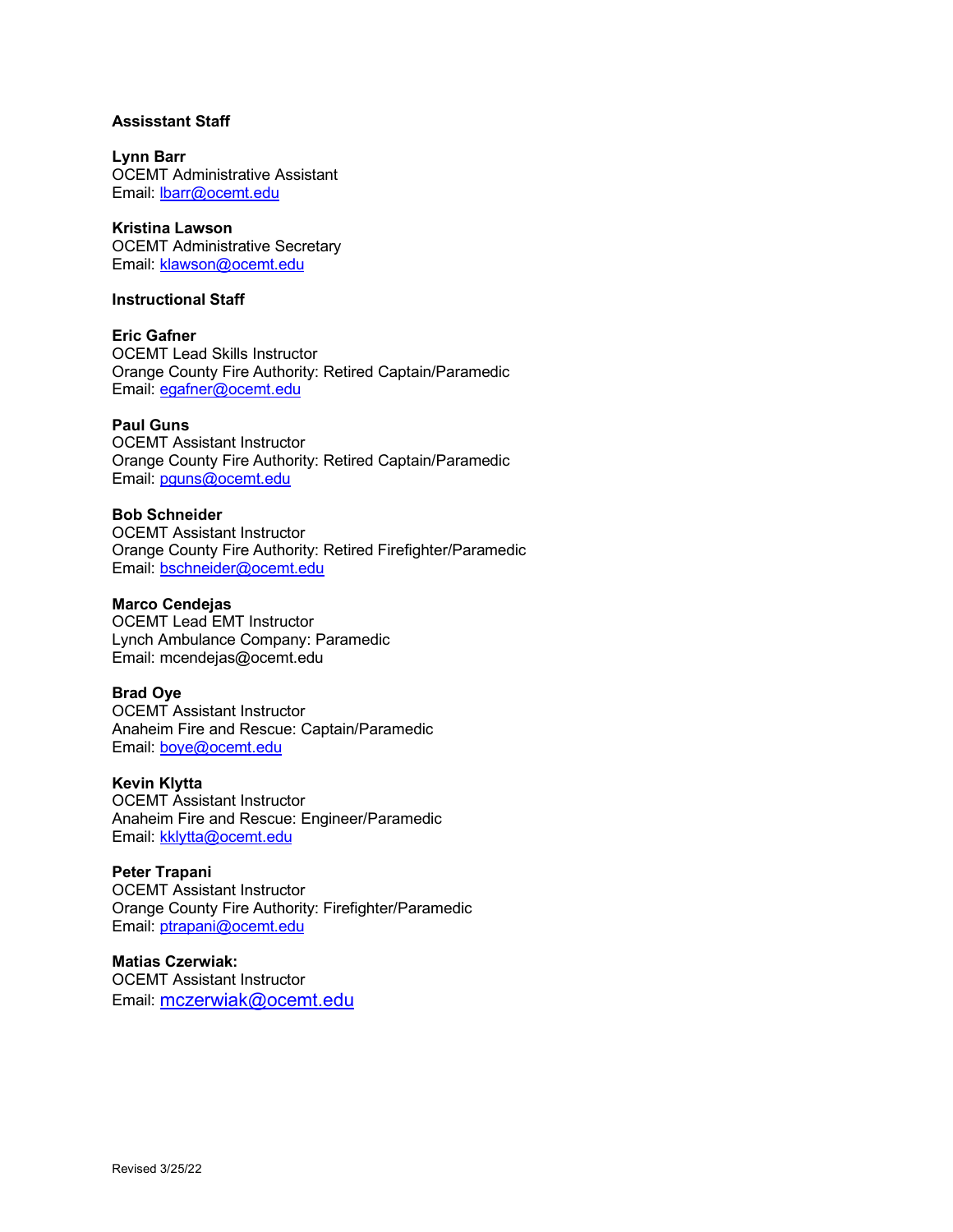## **Accrediting and Licensing Agencies**

#### **CAAHEP**

Orange County EMT (OCEMT Corp) Emergency Medical Services-Paramedic is accredited by the Commission on Accreditation of Allied Health Education Program [\(www.caahep.org\)](http://www.caahep.org/) upon the recommendation of CoAEMSP.

#### **Commission on Accreditation of Allied Health Education Programs**

25400 US Highway 19 North, Suite 158 Clearwater, FL 33763 (727) 210-2350 [www.caahep.org](http://www.caahep.org/)

#### **Council on Occupational Education (COE)**

7840 Roswell Road, Building, Suite 325 Atlanta, Georgia 30350 Phone: (800) 396-3790 Website**:** [www.council.org](http://www.council.org/)

## **Bureau For Private Post-Secondary Education**

Approval means the institution has been approved to operate and that approval means compliance with state standards as set forth in the *California Private Postsecondary Act of 2009.*

#### **Bureau for Private Post Secondary Education**

2535 Capital Oaks Drive, Suite 400 West Sacramento, CA 95798 Phone: (888) 370- 7589 Website[: www.bppe.ca.gov](http://www.bppe.ca.gov/)

#### **State of California Continuing Education Provider**

California Emergency Medical Services Continuing Education Provider Number: 30-0111 10901 Gold Center Drive, Suite 400 Rancho Cordova, CA 95670 Phone: (916) 322-4336 Website**:** www.emsa.ca.gov/

#### **County of Orange License to Operate**

Orange County Emergency Medical Services 405 W. Fifth Street, Suite 301A Santa Ana, CA 92701 Phone: (714) 834-3500 Website**:** www.healthdisasteroc.org/ems/

#### **County of Los Angeles License to Operate**

Los Angeles County Emergency Medical Services 10100 Pioneer Blvd, Suite 200 Santa Fe Springs, CA 90670 Phone: (562) 347-1500 Website[: www.dhs.lacounty.gov](http://www.dhs.lacounty.gov/)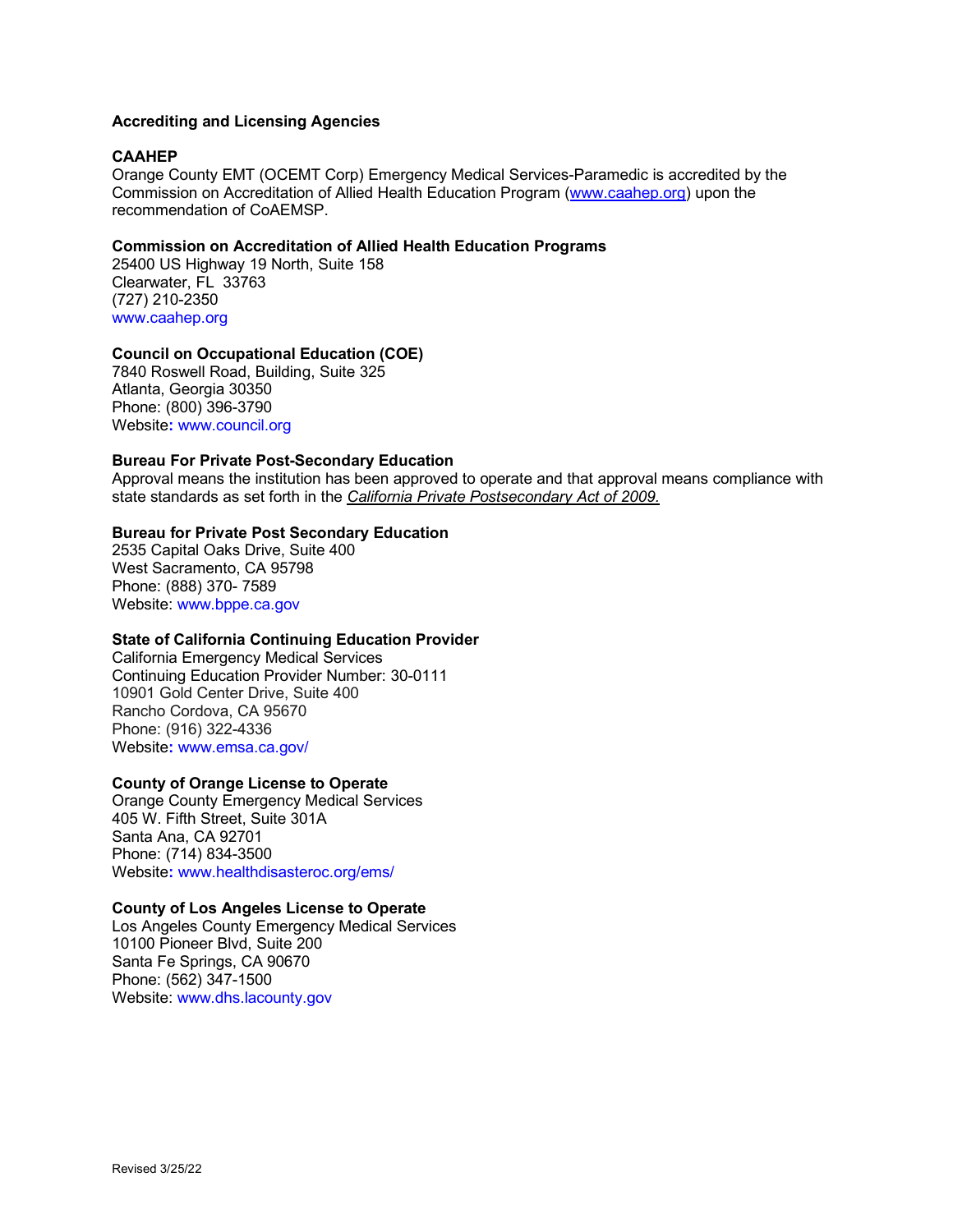# **Field Affliates**

| <b>Anaheim Fire and Rescue</b>                              | <b>Orange County Fire Authority</b>                   |
|-------------------------------------------------------------|-------------------------------------------------------|
| 201 South Anaheim Blvd                                      | 1 Fire Authority Drive                                |
| Anaheim, CA 92805                                           | Irvine, CA 92602                                      |
|                                                             |                                                       |
| <b>Burbank Fire Department</b>                              | <b>Huntington Beach Fire Department</b>               |
| 311 East Orange Grove Ave                                   | 2000 Main Street                                      |
| Burbank, CA 91502                                           | HB, CA 92648                                          |
|                                                             |                                                       |
| <b>Cathedral City Fire Department</b>                       | <b>Newport Beach Fire Department</b>                  |
| 68700 Avenida Lalo Guerrero                                 | 100 Civic Center Drive                                |
| Cathedral City, CA 92234                                    | NB, CA 92660                                          |
|                                                             |                                                       |
| <b>Corona Fire Department</b>                               | <b>Orange City Fire Department</b>                    |
| 735 Public Safety Way                                       | 176 South Grand Street                                |
| Corona, CA 92880                                            | Orange, CA 92866                                      |
|                                                             |                                                       |
| <b>Compton Fire Department</b><br>205 South Willowbrook Ave | <b>Downey Fire Department</b><br>11111 Brookshire Ave |
| Compton, CA 90220                                           | Downey, CA 90241                                      |
|                                                             |                                                       |
| <b>Murrieta Fire Department</b>                             | <b>Torrance Fire Department</b>                       |
| 41825 Juniper Street                                        | 3401 University Ave                                   |
| Murrieta, CA 92562                                          | Riverside, CA 92501                                   |
|                                                             |                                                       |
| <b>Riverside City Fire Department</b>                       | <b>Riverside County Fire Department</b>               |
| 3401 University Ave                                         | 16902 Bundy Ave                                       |
| Riverside, CA 92501                                         | Riverside, CA 92518                                   |
|                                                             |                                                       |
| <b>Pasadena Fire Department</b>                             | <b>Glendale Fire Department</b>                       |
| 215 N Marengo Ave #195                                      | 421 Oak Street                                        |
| Pasadena, CA 91191                                          | Glendale, CA 91204                                    |
|                                                             |                                                       |
| <b>Monrovia Fire Deparment</b>                              | <b>Arcadia Fire Department</b>                        |
| 415 S Ivy Avenue                                            | 240 West Huntington Drive                             |
| Monrovia, CA 91016                                          | Arcadia, CA 91006                                     |
|                                                             |                                                       |
| <b>Oceanside Fire Department</b>                            | <b>Escondido Fire Department</b>                      |
| 300 North Coast Highway                                     | 1163 Centre City Parkway                              |
| Oceanside, CA 92054                                         | Escondido, CA 92025                                   |
|                                                             |                                                       |
| <b>California City Fire Department</b>                      | <b>Mercy Transportation Inc</b>                       |
| 20890 Hacienda Blvd                                         | 27350 Valley Center Rd                                |
| California City, CA 93505                                   | Valley Center, CA 92082                               |
|                                                             |                                                       |
| <b>American Medical Response</b>                            | <b>Falck Corporation</b>                              |
| 240 E. Hwy 246, Suite 300                                   | 1517 W Braden Ct                                      |
| Buellton, CA 93427                                          | Orange, CA 92868                                      |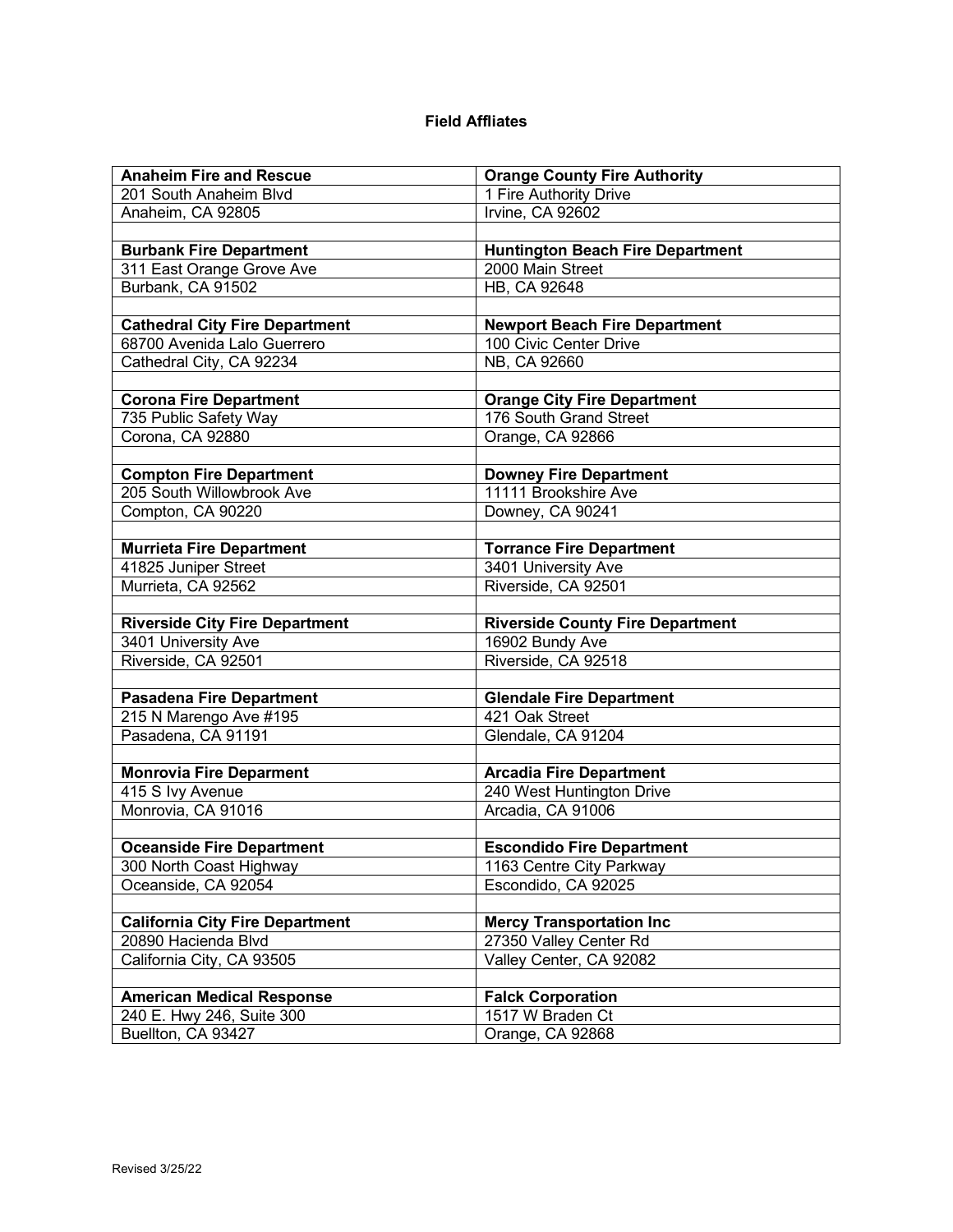## **Clinical Affiliates**

| University of California Irvine Medical Center    | <b>Orange County Global</b>        |
|---------------------------------------------------|------------------------------------|
| 101 The City Drive South                          | 1001 North Tustin Ave              |
| Orange, CA 92868                                  | Santa Ana, CA 92705                |
|                                                   |                                    |
| <b>Childrens Hospital of Orange County (CHOC)</b> | <b>West Anaheim Medical Center</b> |
| 1201 West La Veta                                 | 3033 West Orange Avenue            |
| Orange, CA 92868                                  | Anaheim, CA 92804                  |

#### **Course Description**

The Emergency Medical Technician Basic Course is developed from Title 22 of the California Health and Safety Code, Divison 9 and meets the current National Standards for Curriculum approved through the U.S. Department of Transportation. The Course is 212 hours in duration and consists of the following sections: Didactic, Skills Labs, Clinical Observation, and Ambulance Ride-Along. Upon completion of the Program, a Course Completion Certificate is issued allowing students to apply for the National Registry Exam and then Licensure

#### **Certificate Program**

The Emergency Medical Technician Course offered by OCEMT is for certificate only. A course completion certificate shall be issued that meets the criteria of California EMS, Orange County EMS, National Registry of EMT, and is drawn from the National Highway Traffic Safety Administration. Upon successful completion of our 212 hour Emergency Medical Technician Course, students who achieve the minimum cut score on each unit exam, successfully complete their hospital and field observations will be eligible to take the National Registry Exam. We do not offer licensure or a degree for this course.

#### **Minimum Course Expectations**

"To prepare competent entry-level EMT's in the cognitive (knowledge), psychomotor (skills), and affective (behavior) learning domains with or without exit points at the Advanced Emergency Medical Technician and/or Emergency Medical Technician, and/or Emergency Medical Responder levels."

#### **Course Language**

*All students enrolling must speak English proficiently enough to have graduated from High School or to have achieved a GED. There will be no English services provided to those students who are not fluent in English; this course is instructed in ENGLISH ONLY*

#### **Required Course Documents**

"As a prospective student, you are encouraged to review this catalog prior to signing an enrollment agreement. You are also encouraged to review the School Performance Fact Sheet, which must be provided to you prior to signing an enrollment agreement."

#### **Course Progression and Contact Hours for Program Completion**

Students will progress through the Program by completing each course in sequential order. The objectives and completion requirements are outlined in the syllabus for each Course listed below

#### **Total Course Hours: 212**

**Didactic Courses:** 188 Hours

- 1. Airway Course and Skills Lab
- 2. Cardiac Course and Skills Lab
- 3. Medical Course and Skills Lab
- 4. Trauma Course and Skills Lab
- 5. Obstetric and Pediatric Course and Skills Lab
- 6. Operations Course and Skills Lab
- 7. Final Examinations/NREMT Skills Testing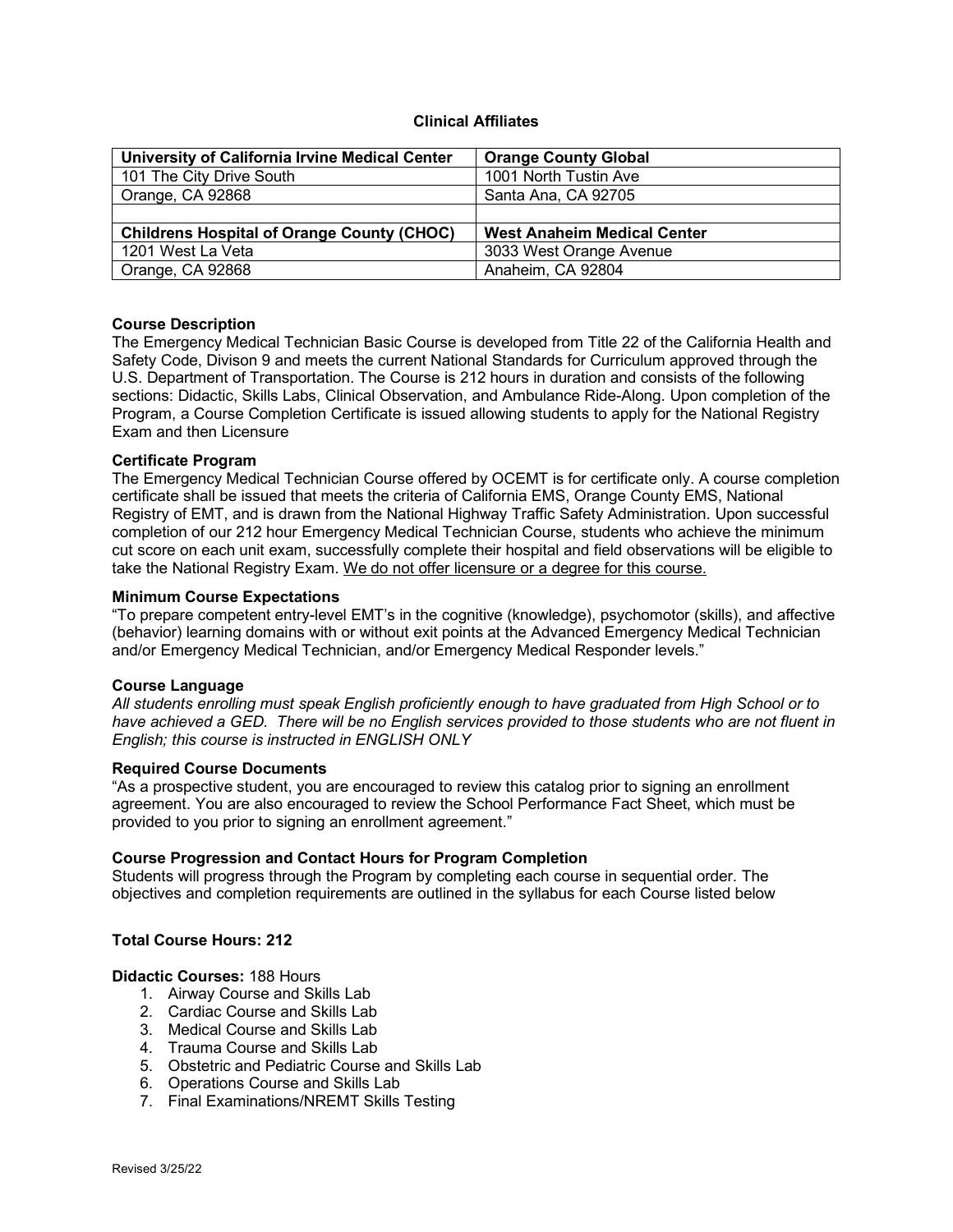- 8. Clincial Observation: 12 Hours (At discretion of OCEMS)
- 9. Ambulance Observation: 12 Hours (At discretion of OCEMS)

## **Program Objectives**

- 1. Describe the roles and responsibilities of EMT's in the health care system
- 2. Demonstrate the level of professionalism expected of EMT's
- 3. Perform the duties of an EMT while ensuring the safety and wellness to yourself and others
- 4. Operate within the Scope of Practice and Standard of Care of an EMT including medical, legal and ethical issues
- 5. Apply principles of anatomy, physiology, pathophysiology, life-span development, and therapeutic communications to the assessment and management of patients
- 6. Identify the need to perform immediate lifesaving interventions to manage a patient's airway, breathing, and circulation
- 7. Assess and formulate treatment plans within the EMT Scope of Practice for patients of all ages, to include Medical and Traumatic Emergencies
- 8. Apply principles of emergency medical services operations, including considerations in ambulance and air medical transportation, multiple casualty incidents, gaining access to and extricating patients, hazardous materials incidents, and responding to WMD incidents.

## **Schedule of Total Charges**

Tuition for the EMT Courses are listed below, which covers the entire period of attendance and is equivalent to the entire program consisting of Courses 1-6. (All Courses listed in the Course Syllabus)

- 1. Traditional Course: \$1,400.00
- 2. Elite Course: \$1,700.00
- 3. Hybrid Course: \$800.00

| <b>Enrollment Fee</b>                                                | \$250.00   |
|----------------------------------------------------------------------|------------|
| <b>Traditional Course Tuiton Minus Enrollment Fee</b>                | \$1,150.00 |
| <b>Hybrid Course Tuition Minus Enrollment Fee</b>                    | \$750.00   |
| Elite Course Tuition Minus Enrollment Fee                            | \$1,450.00 |
| AAOS Nancy Caroline's Emergency Care in the Streets 8th Edition 1 &2 | \$200.00   |
| Jones and Bartlett Learning Navigate Premier Digital Supplement      | \$0        |
| Fisdap EMT Assessment Package                                        | \$0        |
| Live Scan Background                                                 | \$75-\$100 |
| <b>NREMT Cognitive Exam</b>                                          | \$300.00   |
| <b>NREMT Psychomotor Exam</b>                                        | \$0.00     |
| <b>State EMS License</b>                                             | \$110.00   |
| <b>County Application</b>                                            | \$75-100   |
| <b>Estimated Cost for Course and Licensure</b>                       | \$2,000.00 |

#### **Financial Assistance**

OCEMT does not offer financial aid, however several payment options are available. Contact the administration for more information**.**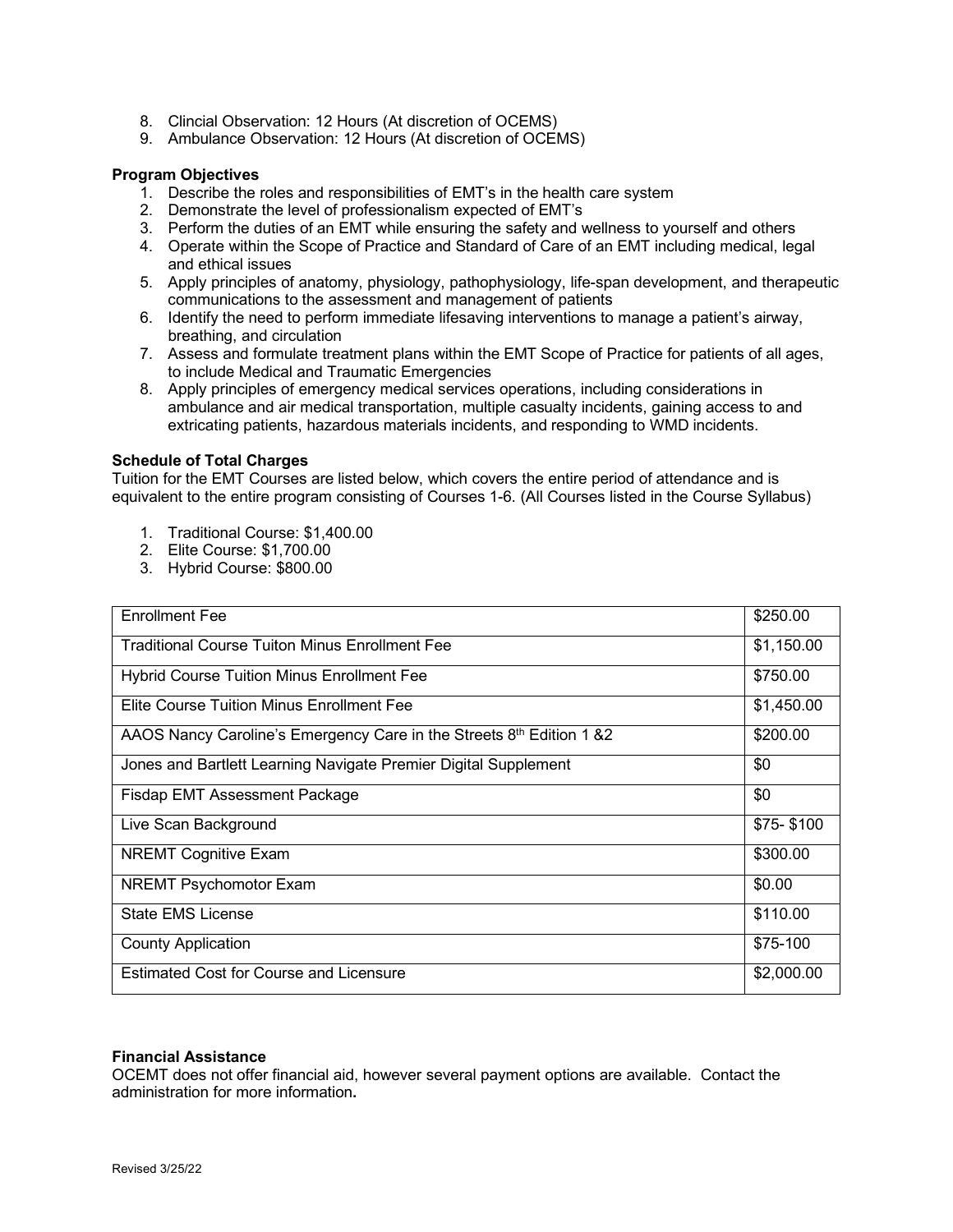## **Entrance Requirements**

- 1. Student must be a minimum of 18 years old and possess a High School Diploma, GED, and or equivalent.
- 2. Student must possess a current BLS for Healtchare Provider Card through the American Heart Association prior to the start of class.
- 3. Students who do not have a valid BLS for Healthcare Provider Card through the AHA will be offered the Course following EMT orientation and prior to the first day of class.
- 4. Applicants must have all vaccinations listed prior to starting their clinical and ambulance observations.
- 5. Applicants must complete a background history prior to entering their clinical and ambulance observations. This does not include the DOJ Live Scan.
- 6. Students must complete a DOJ Live Scan prior to licensure

#### **Program Completion Requirements**

The EMT Program is comprised of 8 individual courses that must be completed in sequence to achieve a course completion certificate.

#### **1. Didactic Courses:** 1-6

Course One: Airway Course Two: Cardiac Course Three: Medical Course Four: Trauma Course Five: OB/Peds Course Six: Operations

#### **2. Course Seven:** Final Exams

- a) Courses 1-6 must be successfully completed to take the Final Exam
- b) Students must complete the Final Exam with a 70% or above on the first attempt
- c) Students must complete the OCEMS Ambulance attendance Course prior to completion

#### **3. Course Eight:** Skills Labs/Observations

- a) The Final Exam must be successfully completed to progress to NREMT Testing
- b) All NREMT skills must be successfully completed to pass NREMT Testing
- c) Clinical and Ambulance Observatons must be completed with a Meets Expectations to receive a Course Completion Certificate.

#### **Learning Methods**

The following learning methods have been utilized to best suit all student learning abilities

#### **Didactic Courses**

- Traditional Learning
- Classroom Setting
- Instructor Based Lecture
- Interactive Conversation

#### **Online Resources**

- Jones and Bartlett Learning: Quizzes, Practice Exams, Study Resources
- FISDAP: Online Practice Quizzes, Online Unit Exams

#### **NREMT Skills Labs**

- Instructor lead
- Peer Training
- Individual training
- High fidelity simulation training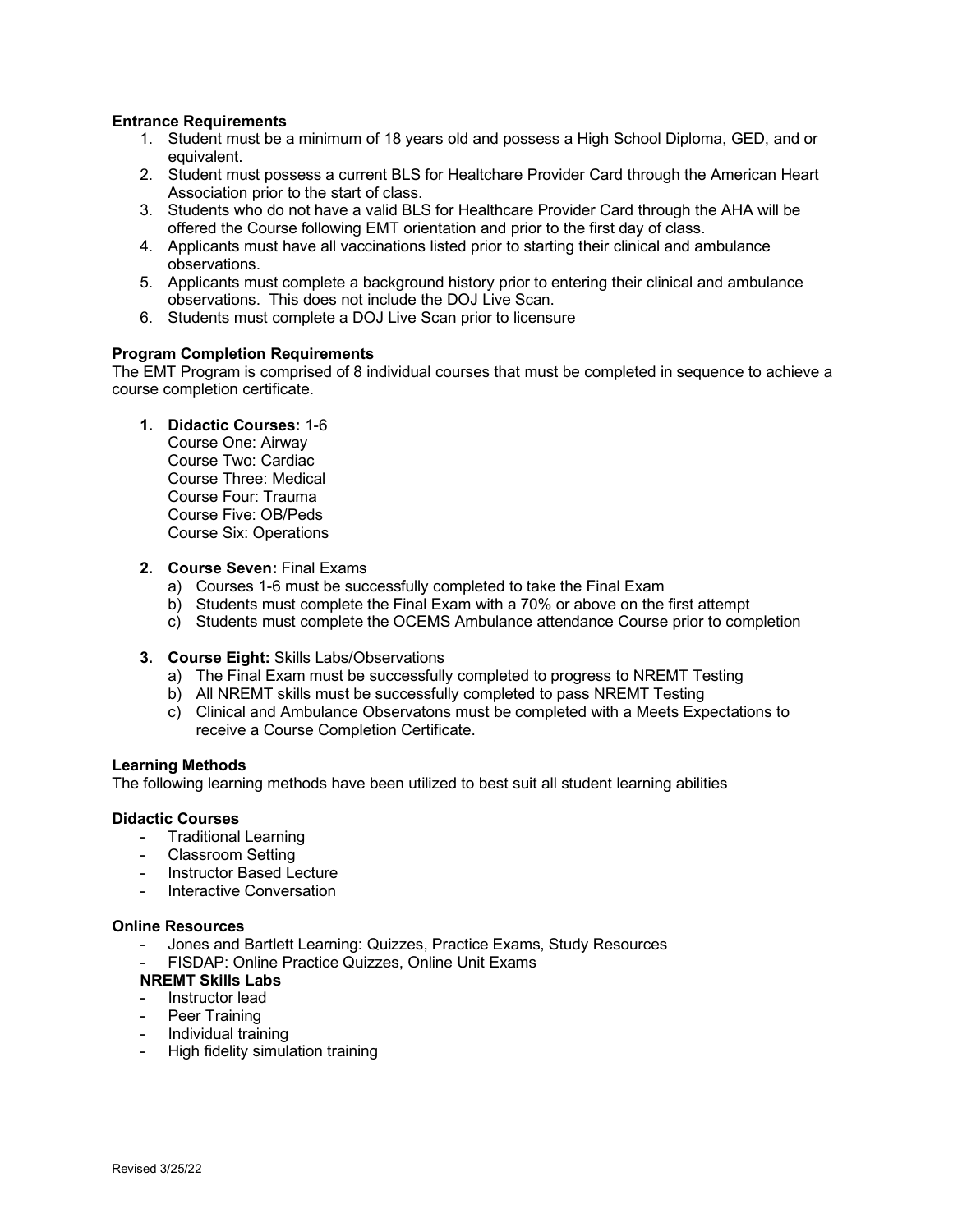## **Libraries and Other Learning Resources**

For the purpose of instructional education for Emergency Medical Technician Paramedic the following resources will be included with the tuition of the course to assist student equipment and/or learning resources necessary to be successful for completion of our program.

#### **Course Points**

- 1. Final Exam: 200 points
- 2. Six Unit Exams: 75 points each
- 3. JBL Chapter Quizzes: Pass/Fail
- 4. Clinical Observation: Pass/Fail.
- 5. Ambulance Ride Along: Pass/Fail
- 6. NREMT Skills Exam: Pass/Fail
- 7. Affective Domain: Pass/Fail

#### **Course Progression and Completion Requirements**

## **1. Course Reading**

Students are expected to read the assigned chapters prior to the start of class

#### **2. E-Book Quizzes**

These are required for Distant Education Courses and are optional for Traditional and Elite Courses. Quizzes are not graded but must be completed with an 80% or above to take the Unit Exams. Multiple attempts are allowed on each quiz to achieve the minimum score.

#### **3. JBL Comprehensive Exams**

Distance Education Courses require students to complete one comprehensive exam for each Unit.

- a) Students must complete the exam with an 80% or above
- b) Multiple attempts are allowed to achieve the minimum score

#### **4. Fisdap Practice Quizzes**

Students must take the Fisdap Practice Quiz for the corresponding course prior to taking the Unit Exam.

## **5. Case Studies**

Distance Education Courses require students to complete all assigned case studies

#### **6. Unit Exams**

Students must successfully complete each Unit Exam with the minimum cut score. Students who do not achieve the minimum cut score will be allowed to retest on (2) exams given the following conditions:

- a) Students who fail any exam will be placed on Academic Probation
- b) Students who fail their retest will be dropped from the Program
- c) Students who fail a total of 3 exams will be dropped from the Program
- d) Final Exams must be passed on the first attempt without exception

#### **7. Exam Cut Scores**

- a) Airway: 73%
- b) Cardiology: 72%
- c) Medical: 71%
- d) Trauma: 68%
- e) OB/Peds: 72%
- f) Operations: 71%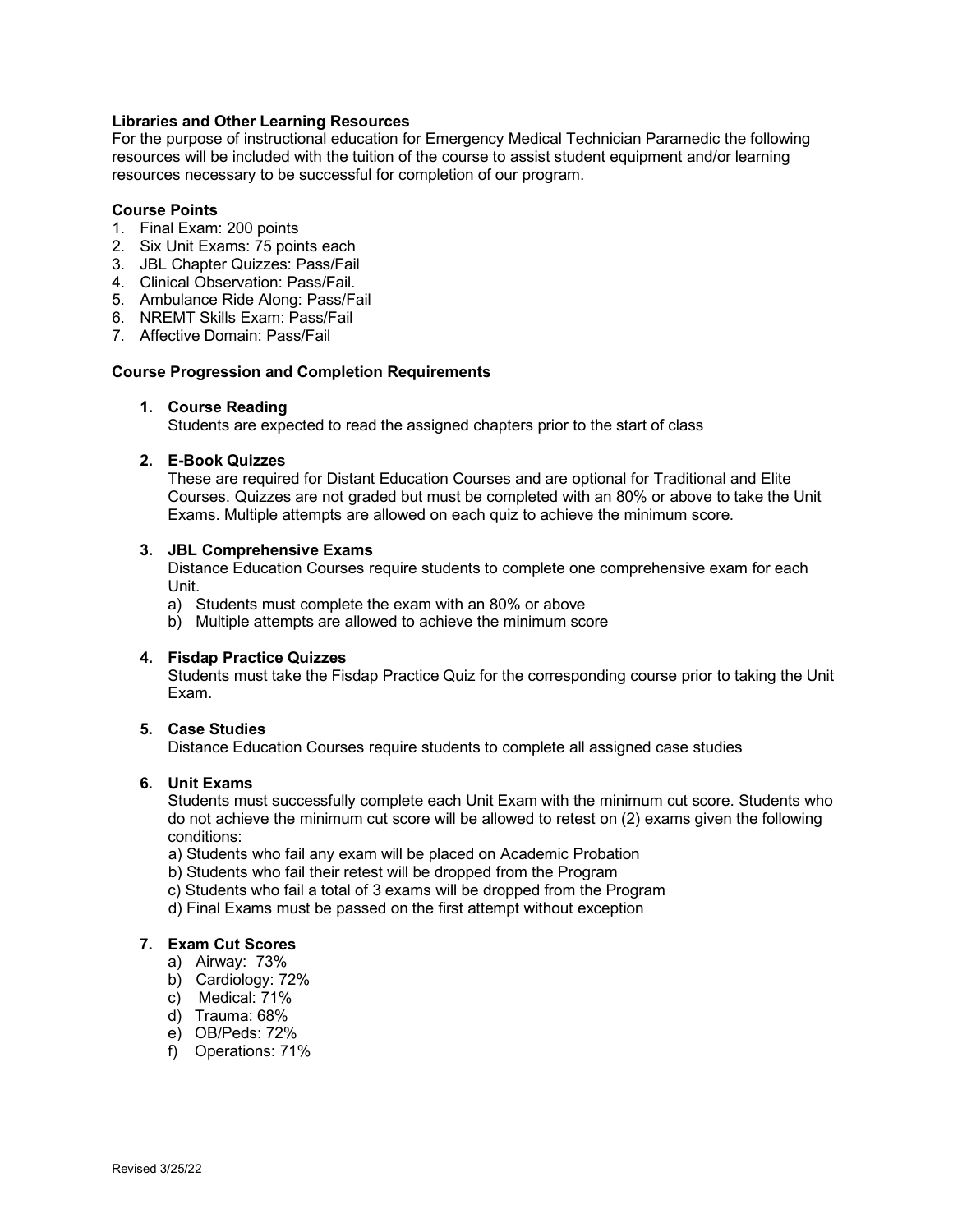## **8. Final Exams**

Final Exams will be graded as a percentage towards the student's overall score. Students must achieve the minimum cut scores listed below to progress in the course.

- a) Cognitive Exam: 70%
- b) NREMT Skills: Pass/Fail

## **9. NREMT Psychomotor Skills**

- a) Complete all NREMT Skills
- b) Complete the OCEMS Ambulance Attendance Course
- c) Skills Verification may be delayed or waived at the discretion of the County, State, and NREMT for unforeseen circumstances

#### **10. Observation Shifts**

- a) Ambulance Observation
- b) Clinical Observation
- c) Ambulance and Clinical Observations may be delayed or waived at the discretion of the County, State, and NREMT for unforeseen circumstances

#### **Course Grading Scale**

Grading Scale is for student transcripts only and do not reflect a passing score. Students must complete the Final Exam with a 70% or higher and pass NREMT skills to complete the course.

| <b>Points</b> | Percentage    | Grade |
|---------------|---------------|-------|
| 247-275       | 90%-100%      | Α     |
| 220-246       | 80%-89%       | В     |
| 192-245       | 70%-79%       | C     |
| 165-244       | $60\% - 69\%$ |       |
| 137-243       | $0\% - 59\%$  |       |

#### **Libraries and Other Learning Resources**

For the purpose of instructional education for Emergency Medical Technician-1, Orange County EMT has listed all needed equipment and/or learning resources necessary to be successful for completion of our program. The following resources are mandatory for each student to have prior to the first day of didactic instruction. These items must be purchased by the student prior to start of class:

#### **Required Course Material**

Students are required to purchase the following resources prior to class using the link on the registration page of our website: ALL COURSE MATERIALS REQUIRE A COURSE ID: DO NOT PURCHASE THROUGH AN OUTSIDE SOURCE

- 1.  $E$ -Book: Emergency Care and Transportation of the Sick and Injured 11<sup>th</sup> Edition
- 2. Hardcopy of Textbook is Optional, not required
- 3. JBL Navigate Preferred
- 4. FISDAP EMT Assessment Package

## **Websites and Other Resources**

The following websites are commonly used to access more information regarding Paramedic Training

- a) National Registry EMT: [www.nremt.org/](http://www.nremt.org/)
- b) California EMS Agency: [www.emsa.ca.gov](http://www.emsa.ca.gov/)
- c) Pearson My Lab: [www.pearsonmylabandmastering.com/northamerica/](http://www.pearsonmylabandmastering.com/northamerica/)
- d) Orange County EMS Agency: [www.ochealthinfo.com](http://www.ochealthinfo.com/)

The EMT-1 training material is drawn directly from The National Standard Curriculum *New Education Standards*. Brady Publications is an excellent resource to reflect this curriculum specifically. Each and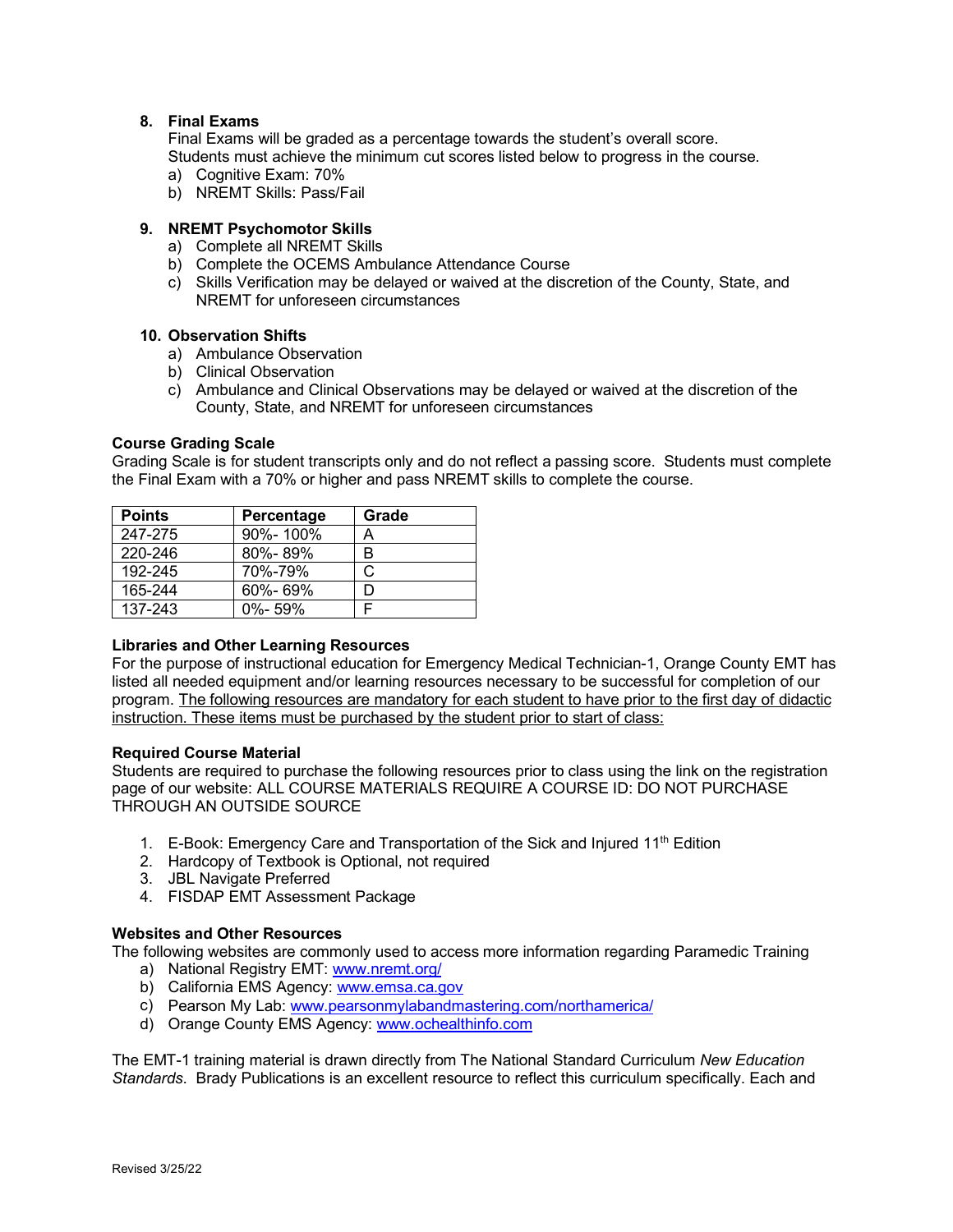every student has the ability to be successful in this course if he/she follows lesson plans and puts forth the effort to learn the material

## **Bureau For Private Post-Secondary Education**

Approval means the institution has been approved to operate and that approval means compliance with state standards as set forth in the *California Private Postsecondary Act of 2009.*

*"Orange County EMT's Emergency Medical Technician-1 Program has been approved to operate by the California Bureau for Private Postsecondary. This is a privately owned and operated training program." "As a prospective student, you are encouraged to review this catalog prior to signing an enrollment agreement. You are also encouraged to review the school's performance fact sheet, which must be provided to you prior signing an enrollment agreement."*

#### **Required Course Documents**

"As a prospective student, you are encouraged to review this catalog prior to signing an enrollment agreement. You are also encouraged to review the School Performance Fact Sheet, which must be provided to you prior to signing an enrollment agreement."

## **Program Policies and Procedures**

#### **Articulation Agreement**

Orange County EMT has an Articulation Agreement with Columbia Southern University. Students who complete the Paramedic Program through OCEMT and enroll in Columbia Southern University will receive 21 lower level semester hours in CSU's degree programs. *Note: Hours may also be divided as follows: 6 hours may be placed in the Natural Sciences and the remaining 15 hours in electives*. Please refer to the university for admissions and transfer policies.

#### **Columbia Southern University**

21982 University Drive Orangewood, Alabama 36561 Admissions: (800) 977- 8449 Website: **www.columbiasouthern.edu** 

#### **Policy on Transfer of Hours/Units**

The transferability of credits you earn at Orange County EMT is at the complete discretion of an institution to which you may seek to transfer. Acceptance of the Course Completion Certificate you earn thru OCEMT is also at the complete discretion of the institution to which you may seek to transfer. If the Course Completion Certificate(s) that you earn at this institution is/are not accepted at the institution to which you seek to transfer, you may be required to repeat some or all of your course work at the institution. For this reason, you should make certain that your attendance at this institution will meet your educational goals. This may include contacting an institution to which you may seek to transfer after attending Orange County EMT's Paramedic Program to determine if your Course Completion Certificate will transfer.

#### **Course Language**

*All students enrolling must speak English proficiently enough to have graduated from High School or to have achieved a GED. There will be no English services provided to those students who are not fluent in English; this course is instructed in ENGLISH ONLY.*

#### **Title IV**

It should be noted that Orange County EMT does not participate in Federal or State Financial Aid Programs.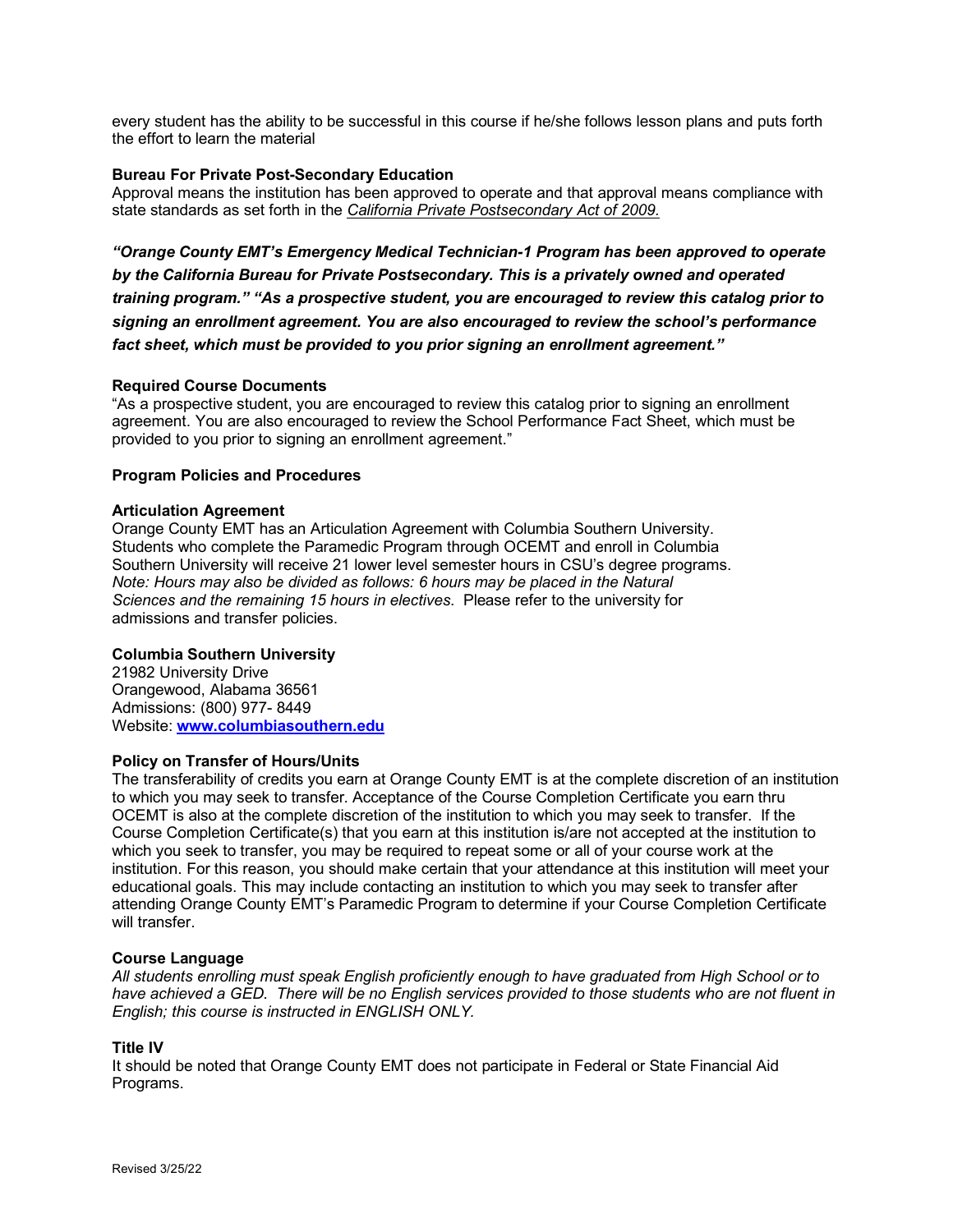## **Credit by Exam**

OCEMT does not offer credit by exam

#### **Advanced Placement Services**

At this time, we do not offer Job Placement Services to candidates that have passed this program successfully. Orange County EMT has established well-respected professional relationships with many employers throughout Orange County. It is our desire to eventually become a recruiting platform for employment within these organizations.

#### **Housing**

Orange County EMT does not offer housing and does not have dormitory facilities. The average monthly rent for an apartment in the area is \$2,000.00 and. \$3,200.00 for a residential home.

#### **Visa**

Orange County EMT does not admit students from other countries. It is not the responsibility of OCEMT to check the immigration status of our prospective students. A Department of Justice Background check will be performed for the EMT wishing to become licensed in Orange County in the near future. All instruction and audio/visual aids will be delivered in the English Language.

#### **Experiential Credit**

Orange County EMT does not award credit earned from another training institution and/or college or university. The Paramedic Program is an intense, challenging course that includes protocols that are specific to Orange County. Any previous education in Health Science or Emergency Medicine will be beneficial to the student, however will not count as credit earned for this course.

#### **Financial Aid**

Orange County EMT does not provide financial aid programs in any way. All costs that are associated with enrollment into our program shall be between the student and their financial institution. OCEMT does offer installment plans for approved students.

#### **Loans**

Any student obtaining a loan to pay for an educational program, the student will have the responsibility to repay the full amount of the loan plus interest, less the amount of any refund, and that, if the student has received federal student financial aid funds, the student is entitled to a refund of the money's not paid from federal student financial aid program funds.

#### **Bankruptcy**

OCEMT Corp. is financially solvent and has not filed for bankruptcy, is not operating as a debtor in possession, filed a petition within the preceding five years, or has had a petitions in bankruptcy filed against it within the preceding five years that resulted in reorganization under Chapter 11 of the United States Bankruptcy Code (11 U.S.C. Sec. 1101 et seq.)

#### **Distance Education**

Orange County EMT offers a Hybrid EMT Course. This is a combination of Distance Education and in class learning. All Hybrid Courses require students to have access to a computer, printer, and the internet. Students enrolled in the Hybrid Courses are required to use Proctor Free for all scheduled exams.

#### **American Disability Act**

*OCEMT will follow the policies of the ADA as defined through "The NREMTs Americans with Disabilities Accommodations Policy for Educators and Students."* 

- a) For More information: **[www.nremt.org](http://www.nremt.org/)** under general policies, ADA policy
- b) Request the ADA brochure through the Program Administrator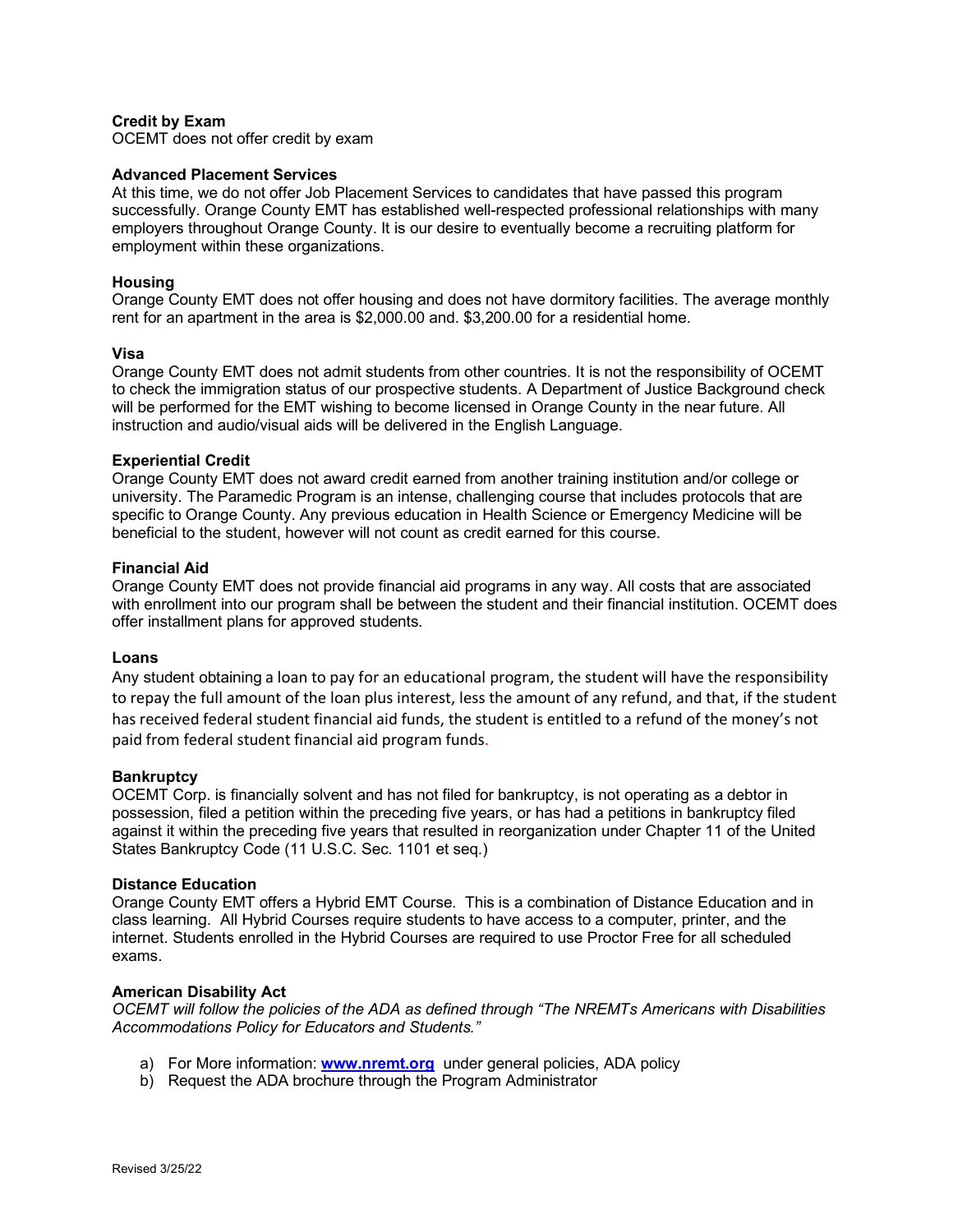## **Student Probation Policy**

Any student who receives an exam score less than the minimum cut score will be placed on academic probation for the duration of the course. Academic Probation consists of a signed document signed by both OCEMT and the student, which states the student has achieved an exam score below the minimum standard and is at risk of failing the course.

#### **Student Attendance Policy**

Students shall attend all course hours unless arrangements have previously been made through the Administration. In these cases, a maximum of 3 class sessions will be excused before a student is dropped from the course at the discretion of OCEMT.

#### **Leave of Absence Policy**

Any student who is absent for more than 3 class sessions without consent from OCEMT will be dropped from the class, or will be placed on a Leave of Absence. If placed on a Leave of Absence the student will have the option to enroll in the next course.

#### **Student Withdraw Procedure**

Any student dropping the course must do so in writing by completing a Course Withdrawal form. The form can be accessed on our website under "Student Access" or by requesting one through the Administrative Secretary.

#### **Dismissal Policy**

Failure to abide by all local and federal laws will be grounds for immediate dismissal from the program. Furthermore, all Rules of conduct found under "Program Code of Conduct" shall be followed with strict adherence. Any student found cheating, under the influence of any intoxicant, displaying violent or threatening behavior, will be dropped from the course. Any student dropped from the course for the reasons above will be refunded according to the refund policy. Failure to meet objectives stated in course achievement criteria will result in dismissal from this program. Also, any unlawful, unethical, or act seen as dishonest outside the guidelines set forth by the State of California EMS Authority or Orange County EMS may result in program expulsion.

#### **Non- Discrimination Enrollment Procedure**

OCEMT will not discriminate against enrolling a student from any gender, race, ethnicity, age, or disability. ALL students must meet the entrance requirements and are evaluated equally through the selection process.

#### **Non- Discrimination Policy for Faculty**

OCEMT will not discriminate against any faculty, employee, or prospective employee, based on gender, race, ethnicity, age, or disability. Faculty will be hired in accordance to the requirements listed in Title 22, Division 9, Chapter 4 of the California Code of Regulations.

#### **Student Substitution for Staff**

At no time will a student be substituted for staff during the Clinical Internship, Field Experience Internship, or Capstone Field Internship**.**

#### **Medical Insurance**

Students are responsible for their own Medical Insurance to cover any health-related issues during the Didactic, Clinical, and Field Internship sections of the course, including any exposures that require medical attention during the Program.

#### **Complaint Procedure**

"A student or any member of the public may file a complaint about this institution with Bureau of Private Postsecondary Education by calling (888) 370-7589, or by completing a complaint form, which can be obtained on the Bureau's Internet Web site.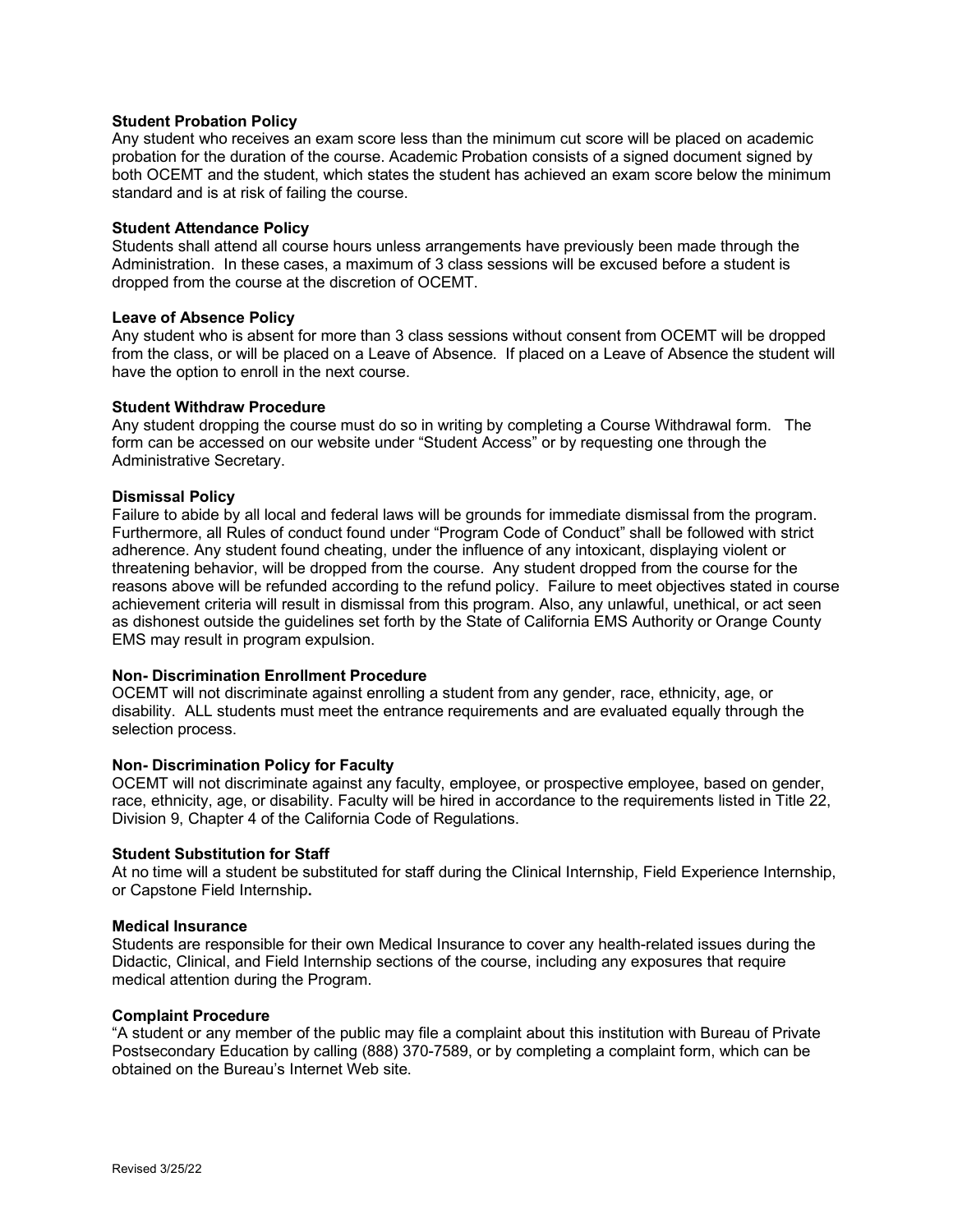## **Uniform and Grooming Policy**

- 1. All students must maintain personal hygiene through all portions of the course
- 2. No earrings or piercings of any kind may be visible on male students
- 3. No facial hair other than a moustache is acceptable- Cannot extend below the bottom lip
- 4. Tattoos must be covered by long sleeves, pants or collared shirts.
- 5. OCEMT Uniform must be worn at ALL times unless otherwise advised by the Administration a) Embroidered button down shirt
	- b) Pants
	- c) Black Belt
	- d) Black Steel Toed Boots or Shoes

# **Code of Ethics**

- 1. The Emergency Medical Technician provides services based on human need, with respect for human dignity, unrestricted by consideration of nationality, race creed, color, or status.
- 2. The Emergency Medical Technician does not use professional knowledge and skills in any enterprise detrimental to the public wellbeing.
- 3. The Emergency Medical Technician respects and holds in confidence all information of a confidential nature obtained in the course of professional work unless required by law to divulge such information.
- 4. The Emergency Medical Technician shall maintain professionalism and demonstrate concern for the competence of other members of the Emergency Medical Services health care team.
- 5. An Emergency Medical Technician assumes responsibility in defining and upholding standards of professional practice and education.
- 6. The Emergency Medical Technician assumes responsibility for individual and professional actions and judgment in both dependent and independent emergency functions and knows and upholds the laws, which affect the practice of the Emergency Medical Technician.
- 7. An Emergency Medical Technician has the responsibility to be aware of and participate in matters of legislation affecting the Emergency Medical Service System.
- 8. The Emergency Medical Technician, or groups of Emergency Medical Technicians, who advertise professional service, do so in conformity with the dignity of the profession.
- 9. The Emergency Medical Technician has an obligation to protect the public by not delegating to a person less qualified, any service that requires the professional competence of an Emergency Medical Technician
- 10. The Emergency Medical Technician will work harmoniously with and sustain confidence in Emergency Medical Technician associates, the nurses, the physicians, and other members of the Emergency Medical Services health care team.
- 11. The Emergency Medical Technician refuses to participate in unethical procedures and assumes the responsibility to expose incompetence or unethical conduct of others to the appropriate authority in a proper and professional manner.

#### **Licensing Requirements**

Before a graduate can obtain entry-level employment as a licensed paramedic, the graduate must complete the National Registry Certification Exam and the National Registry Practical Skills with a passing score. The NREMT Exam is offered at eight (8) Pearson Vue Educational Centers located throughout the State of California. The National Registry Practical Skills exam is offered at various colleges throughout California and can be found on the NREMT Website. After successfully completing the exams, graduates can obtain a State Paramedic license through the CA State EMSA office. Once received, candidates can apply for jobs as an Emergency Medical Technician Paramedic.measures the student's attitudes, behaviors, and professional attributes, as well as Classroom and Field conduct. Students will be evaluated in these domains upon completion of each Unit and during the Ambulance and Clinical Observations. Only students not meeting expectations will be notified and placed on academic probation. Students who continue to not meet expectations after counseling, will be dropped from the course.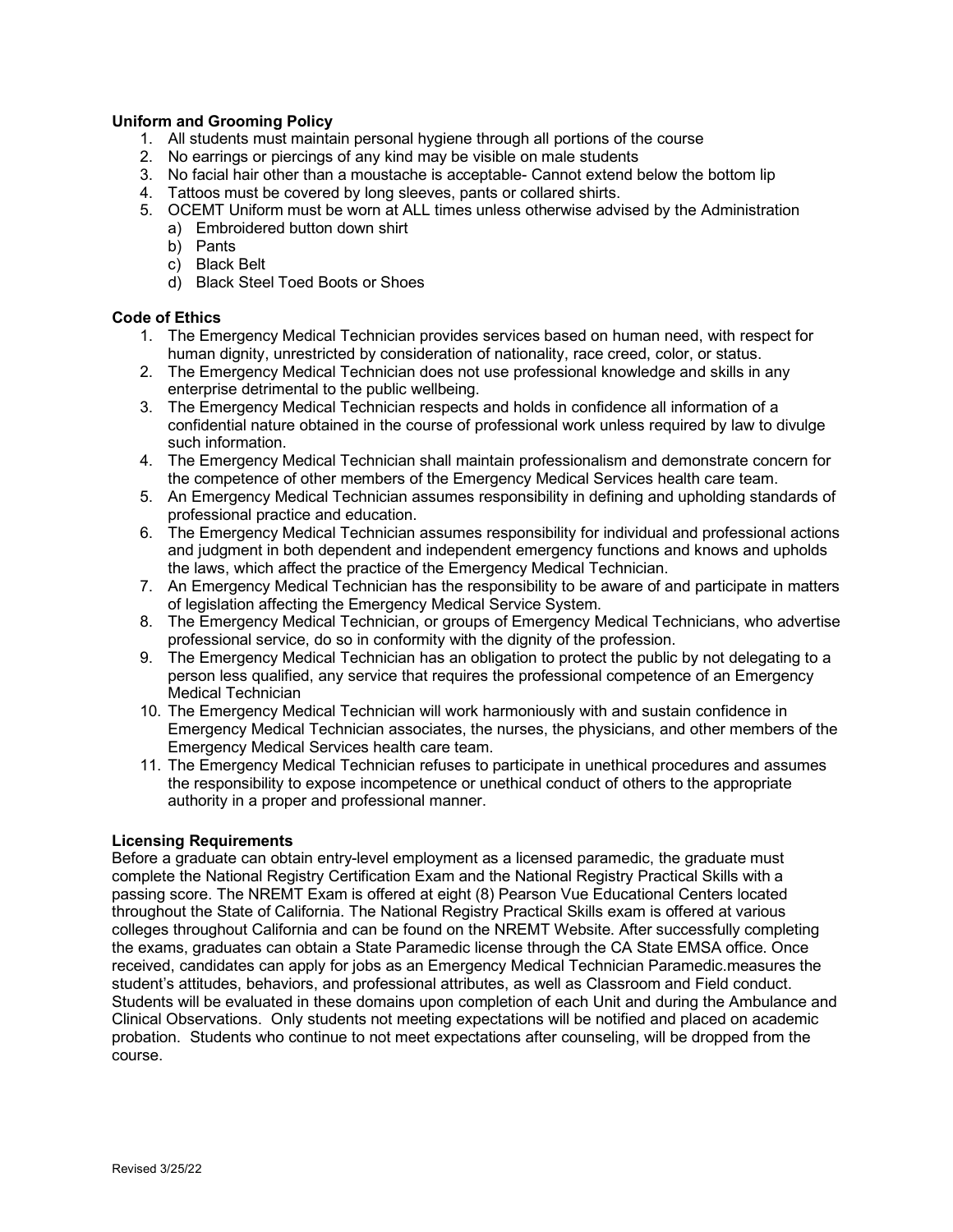## **Affective Domain**

The affective domain is measured through 11 attributes that every student must display. Students must meet expectations in all domains and may be dropped from the course for a rating that does not meet expectations. Students will be counseled if a below expectactions attribute is identified, however students who are grossly negligent in one of the domains can be dropped from the program after the first offense.

| <b>Scoring</b> | <b>Competency</b>         | <b>Description</b>                    |
|----------------|---------------------------|---------------------------------------|
|                | Does Not Meet             | Unsuccessful: Failed Attribute        |
|                | Expectations              |                                       |
|                | <b>Below Expectations</b> | Marginal: Inconsistent with Attribute |
|                | <b>Meets Expectations</b> | Successful: Consistent with Attribute |

#### **Affective Domain Evaluation**

#### **1. Integrity**

Examples of professional behavior include, but are not limited to: Consistent honesty; being able to be trusted with the property of others; can be trusted with confidential information; complete and accurate documentation of patient care and learning activities.

#### **2. Empathy**

Examples of professional behavior include, but are not limited to: Showing compassion for others; responding appropriately to the emotional response of patients and family members; demonstrating respect for others demonstrating a calm, compassionate, and helpful demeanor toward those in need; being supportive and reassuring to others.

#### **3. Self- Motivation**

Examples of professional behavior include, but are not limited to: Taking initiative to complete assignments; taking initiative to improve and/or correct behavior; taking on and following through on tasks without constant supervision; showing enthusiasm for learning and improvement; consistently striving for excellence in all aspects of patient care and professional activities; accepting constructive feedback in a positive manner; taking advantage of learning opportunities

#### **4. Appearance and Personal Hygiene**

Examples of professional behavior include, but are not limited to: Clothing and uniform is appropriate, neat, clean and well maintained; good personal hygiene and grooming.

#### **5. Self- Confidence**

Examples of professional behavior include, but are not limited to: Demonstrating the ability to trust personal judgment; demonstrating an awareness of strengths and limitations; exercises good personal judgment.

#### **6. Communications**

Examples of professional behavior include, but are not limited to: Speaking clearly; writing legibly; listening actively; adjusting communication strategies to various situations

#### **7. Time Management**

Examples of professional behavior include, but are not limited to: Consistent punctuality; completing tasks, assignments on time, being to class on time, not leaving class early, no excessive absences.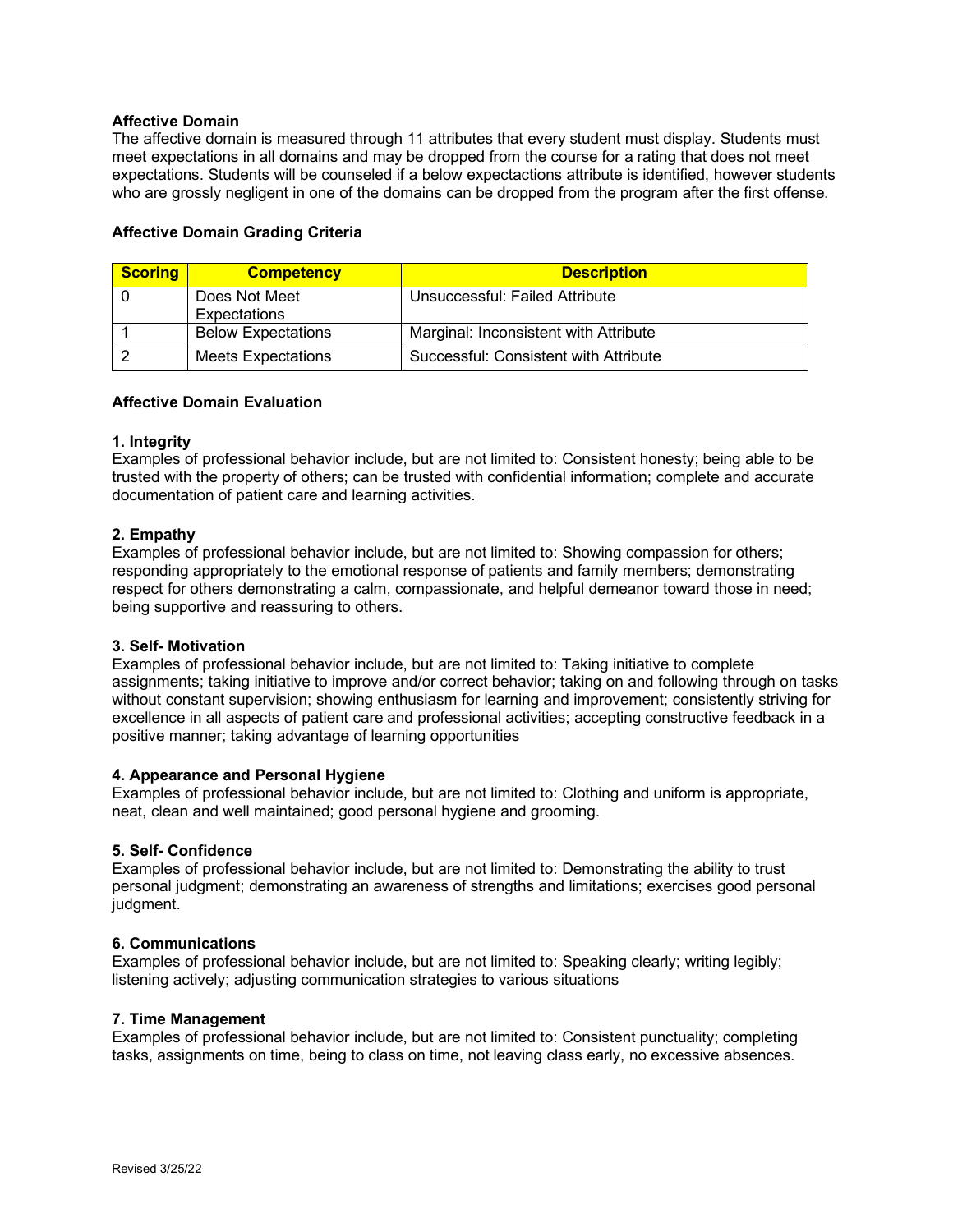## **8. Teamwork and Diplomacy**

Examples of professional behavior include, but are not limited to: Placing the success of the team above self interest; not undermining the team; helping and supporting other team members; showing respect for all team members; remaining flexible and open to change; communicating with others to resolve problems.

#### **9. Respect**

Examples of professional behavior include, but are not limited to: Being polite to others; not using derogatory or demeaning terms; behaving in a manner that brings credit to the profession.

#### **10. Patient Advocacy**

Examples of professional behavior include, but are not limited to: Not allowing personal bias to or feelings to interfere with patient care; placing the needs of patients above self interest; protecting and respecting patient confidentiality and dignity.

#### **11. Careful Delivery of Service**

Examples of professional behavior include, but are not limited to: Mastering and refreshing skills; performing complete equipment checks; demonstrating careful and safe ambulance operations; following policies, procedures, and protocols; following orders.

#### **School Policies**

#### *"Notice concerning transferability of credits and credentials earned at our institution."*

The transferability of credits you earn at Orange County EMT, is at the complete discretion of an institution to which you may seek to transfer. Acceptance of the Course Completion Certificate you earn thru OCEMT is also at the complete discretion of the institution to which you may seek to transfer. If the Course Completion Certificate(s) that you earn at this institution is/are not accepted at the institution to which you seek to transfer, you may be required to repeat some or all of your course work at the institution. For this reason, you should make certain that your attendance at this institution will meet your educational goals. This may include contacting an institution to which you may seek to transfer after attending OCEMT's EMT-1 Training Program to determine if your Course Completion Certificate will transfer.

#### **Title IV**

It should be noted that Orange County EMT does not participate in Federal or State Financial Aid Programs.

#### **Placement Services**

At this time, we do not offer Job Placement Services to candidates that have passed this program successfully. Orange County EMT has established well-respected professional relationships with many employers throughout Orange County. It is our desire to eventually become a recruiting platform for employment within these organizations.

#### **Housing**

Orange County EMT does not offer housing and does not have dormitory facilities. The average monthly rent for an apartment in the area is \$2,000.00 and \$3,200.00 for a residential home.

#### **VISA**

Orange County EMT does not admit students from other countries. It is not the responsibility of OCEMT to check immigration status of our prospective students. A Department of Justice Background check will be performed for the EMT wishing to become licensed in Orange County in the near future. All instruction and audio/visual aids will be delivered in the English Language.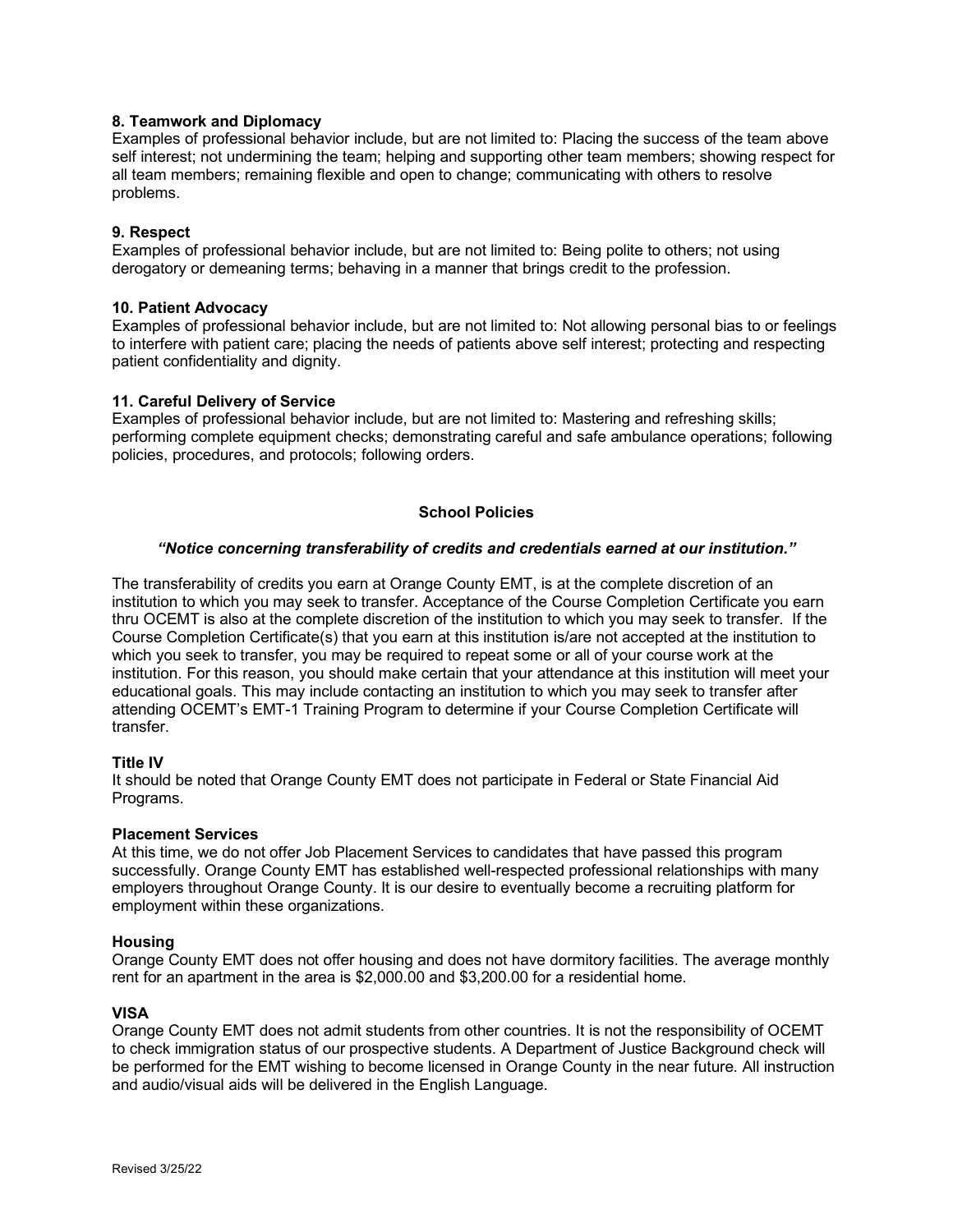## **Experiential Credit**

Orange County EMT does not award credit earned from another training institution and/or college or university. The 212 Hour Emergency Medical Technician-1 Program is an intense and challenging course that will have specifics taught that are Orange County CA specific. Any previous education in Health Science or Emergency Medicine will be beneficial to the student, however, will not count as credit earned for this course.

#### **Financial Aid**

Orange County EMT does not provide financial aid programs in any way. All costs that are associated with enrollment into our program shall be between the student and their financial institution.

#### **Loans**

Any student obtaining a loan to pay for an educational program, the student will have the responsibility to repay the full amount of the loan plus interest, less the amount of any refund, and that, if the student has received federal student financial aid funds, the student is entitled to a refund of the money's not paid from federal student financial aid program funds.

#### **Bankruptcy**

OCEMT Corp. is financially solvent and has not filed for bankruptcy, is not operating as a debtor in possession, filed a petition within the preceding five years, or has had a petitions in bankruptcy filed against it within the preceding five years that resulted in reorganization under Chapter 11 of the United States Bankruptcy Code (11 U.S.C. Sec. 1101 et seq.)

#### **Dismissal Policy**

Failure to abide by all local and federal laws will be grounds for immediate dismissal from the program. Furthermore, all Rules of conduct found under "Program Code of Conduct" shall be followed with strict adherence. Any student found cheating, under the influence of any intoxicant, displaying violent or threatening behavior, will be dropped from the course. Any student dropped from the course for the reasons above will be refunded according to the refund policy. Failure to meet objectives stated in course achievement criteria will result in dismissal from this program. Also, any unlawful, unethical, or act seen as dishonest outside the guidelines set forth by the State of California EMS Authority or Orange County EMS may result in program expulsion.

#### **Student Probation Policy**

Any student who does not receive the minimum passing score on a Unit Exam will be placed on Academic Probation. Acadamic Probation includes an action plan identifying the students weakness and a corrective action that needs to take place for the student to be successful on future exams. This document is signed by both the student and Administation and will be kept in the students file.

#### **Leave of Absence Policy**

Any student who is absent for more than 3 class sessions without contacting OCEMT will be dropped from the class or will be placed on a Leave of Absence per our discretion. If placed on a Leave of Absence the student will have the option to enroll in the next course available to them.

#### **Student Withdraw Procedure**

Any student dropping the course must do so in writing by completing a Course Withdrawal form. The form can be accessed on our website under "Student Access" or by requesting one through the Administrative Secretary.

#### **Attendance**

Attendance will be taken at the end of every class

- 1. Students are allowed (1) unexcused absence
- 2. The second absence must be approved by an Instructor
- 3. Students will be dropped from the course after the 2<sup>nd</sup> unexcused absence
- 4. Students will be dropped from the class after the  $3<sup>rd</sup>$  absence of any kind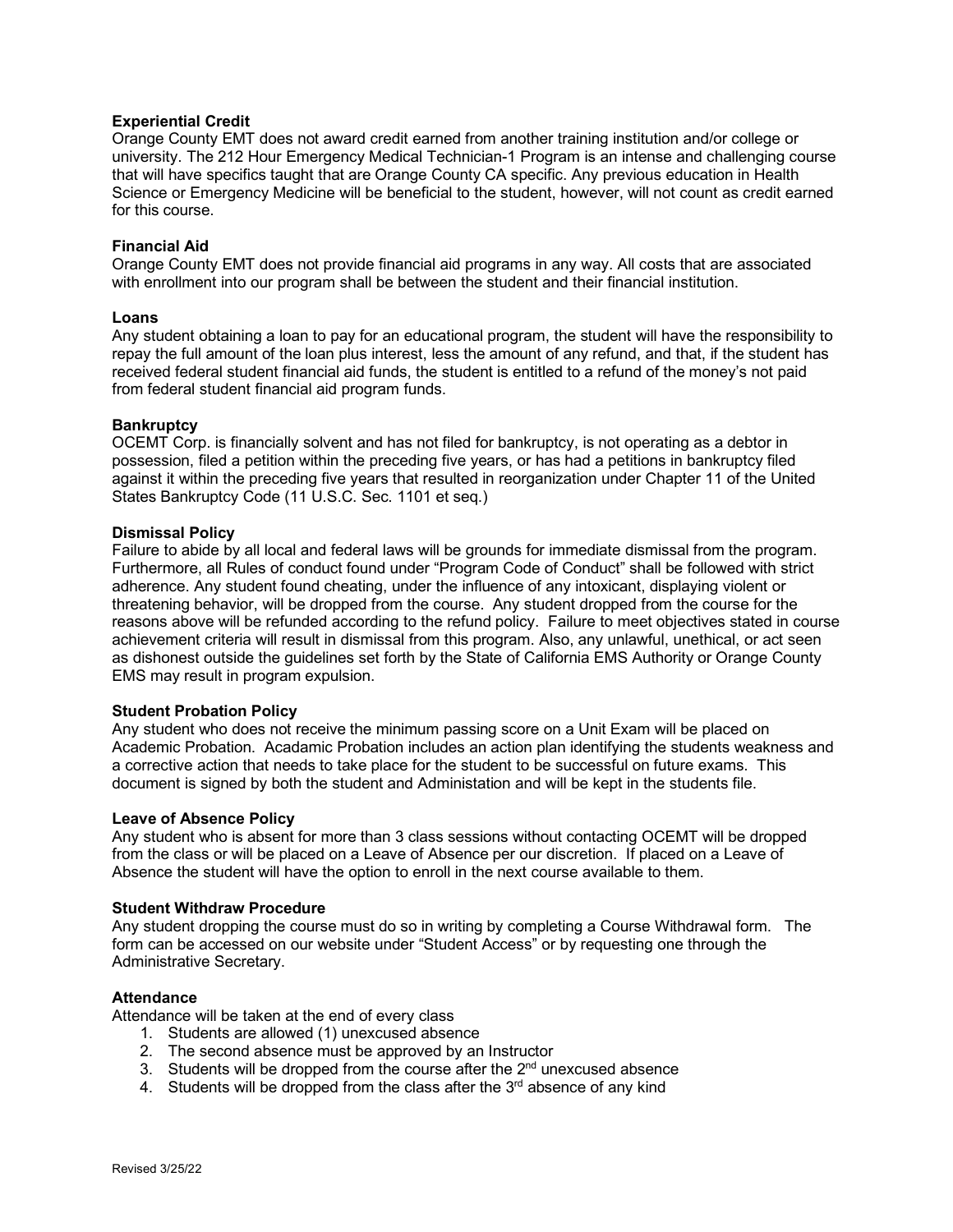## **Tardiness**

- 1. Students are allowed to be late to class (1) time without penalty
- 2. The  $2<sup>nd</sup>$  tardiness will result in the student being marked absent
- 3. The  $3<sup>rd</sup>$  tardiness will result in the student being dropped from the class

#### **Chapter Quizzes**

- 1. Students will take Chapter Quizzes through JBL
- 2. Students must complete all Chapter Quizzes with an 80% or above to take the Unit Exams
- 3. The Quiz report will be found on the Instructors desk the day of the exam
- 4. Students who have not completed the quizzes cannot take the Unit Exam
- 5. There will be a \$25.00 Proctor Fee for make-up exams

#### **Unit Exams**

- 1. Students must complete JBL Practice Comprehensive Exams prior to Unit Exams
- 2. Students must complete Fisdap Practice Exams prior to Unit Exams
- 3. Complete the Unit Exams with the following cut scores: Failure to meet the minimum score will result in the student being placed on Academic Probation
- 4. Students who have not completed the Practice Exams will be sent home on Exam days
- 5. Doors close for all exams at the start time of class
- 6. Phones cannot be used for Exams: Students may borrow computers
- 7. There will be a \$25.00 Proctor Fee for make-up exams
- 8. There are no make-ups for Final Exams

## **Skills Testing**

- 1. Students will be allowed (1) re-test on any failed skill
- 2. Students who fail any skill (2) times will fail the course

#### **Resources**

- 1. Students are responsible for downloading all Course documents
- 2. All Course documents are found on the OCEMT website or JBL Online Platform
- 3. Students will print All NREMT skills sheets and bring to class
- 4. Students will print all Peer Evaluation forms and bring to class

#### **Uniform Policy**

- 1. Instructors will enforce the uniform policy
- 2. Students will wear uniforms daily
- 3. Instructors will document violations on the attendance sheet & Instructor notes
- 4. Students with (2) violations will lose their ambulance ride along.
- 5. Students with (3) violations will lose their clinical observation causing them to fail the class

#### **Complaint Procedure**

"A student or any member of the public may file a complaint about this institution with Bureau of Private Post secondary Education by calling (888) 370-7589, or by completing a complaint form, which can be obtained on the Bureau's Internet Web site.

#### **Refund Policy**

Orange County EMT has established a fair and equitable refund policy for the refund of tuition, fees, and other institutional charges in the event a course is cancelled, a student does not enter the course in which they enrolled, or does not complete the period of enrollment for which the student has been charged **Procedure**

- 1. Notify Administration of your intention to drop Course through email, writing, phone, or in person
- 2. Administration will confirm your request to drop has been received.
- 3. The date of confirmation will start the Refund period.
- 4. Refund amounts will be issued per the Criteria listed below
- 5. Refunds will be issued through PayPal or by check to the address listed at the time of enrollment
- 6. Refunds, when due, must be made without requiring a request from the student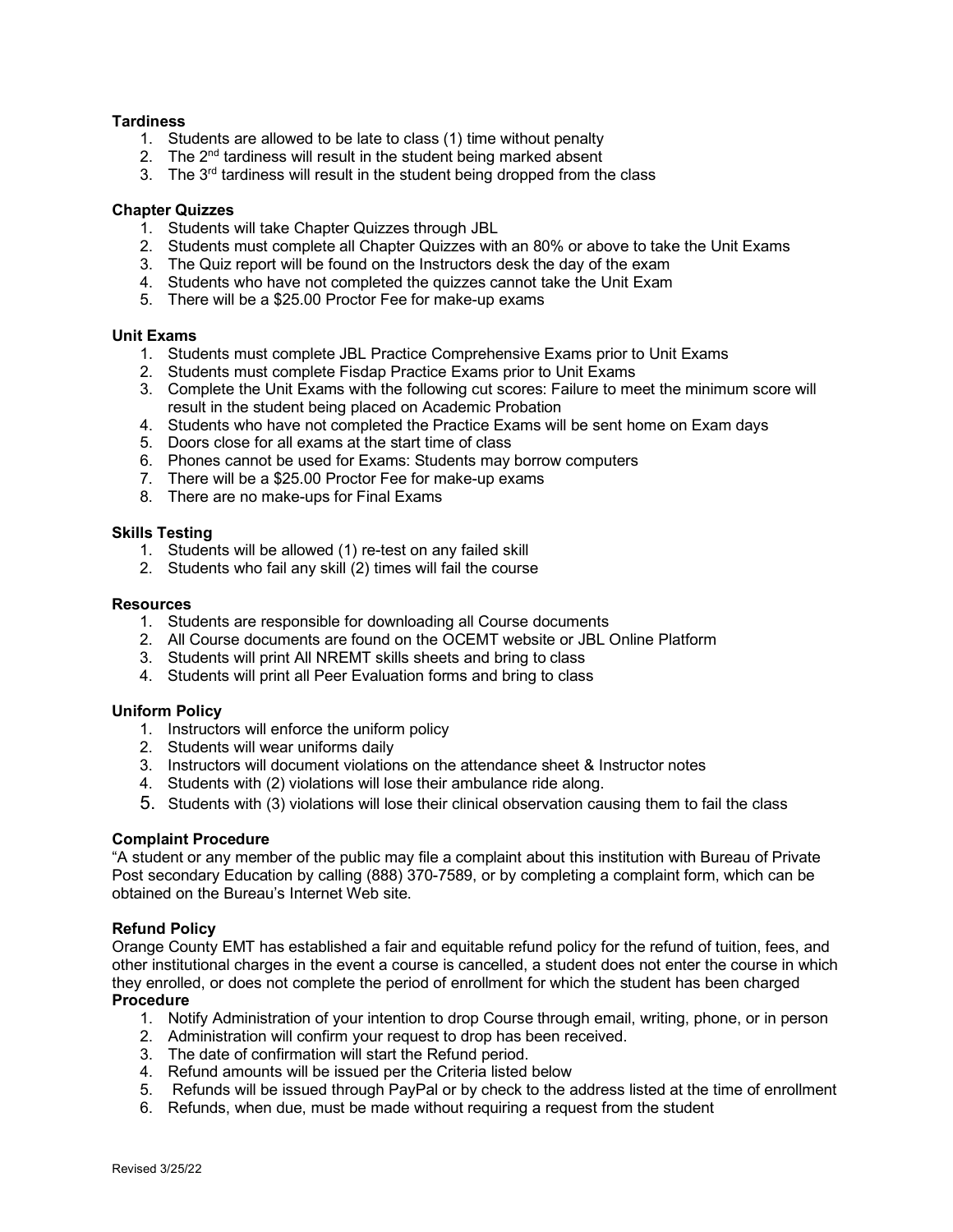- 7. Refunds, when due, shall be made within 45 days of the last day of attendance if (a) written notification of withdrawal has been provided to OCEMT by the student, or (b) from the date OCEMT terminates the student from the course, or (c) OCEMT determines withdrawal by the student.
- 8. Retention of tuition and fees collected in advance for a student who does not commence class shall not exceed \$100.

#### **Refunds for Classes Canceled by Orange County EMT**

If tuition and fees are collected in advance of the start date of a program and the institution cancels the class, 100% of the tuition and fees collected must be refunded. The refund shall be made within 45 days of the planned start date.

#### **Mandatory Cancellation, Withdraw, and Refund Policies**

An institution that does not participate in the federal student financial aid programs shall do all of the following:

An institution that does not participate in the federal student financial aid programs shall do all of the following:

(a) The institution shall advise each student that a notice of cancellation shall be in writing, and that a withdrawal may be effectuated by the student's written notice or by the student's conduct, including, but not necessarily limited to, a student's lack of attendance.

(b) The bureau may adopt by regulation a different method of calculation for instruction delivered by other means, including, but not necessarily limited to, distance education.

(c) The institution shall have a refund policy for the return of unearned institutional charges if the student cancels an enrollment agreement or withdraws during a period of attendance. The refund policy for students who have completed 60 percent or less of the period of attendance shall be a pro rata refund.

(d) The institution shall pay or credit refunds within 45 days of a student's cancellation or withdrawal.

#### **Refunds for Students Enrolled Prior to Visiting the Institution**

Students who have not visited the school facility prior to enrollment will have the opportunity to withdraw without penalty within three days following either attendance at a regularly scheduled orientation or following a tour of the facilities and inspection of the equipment.

#### **Refunds for Students Who Withdraw On or Before the First Day of Class**

If tuition and fees are collected in advance of the start date of classes and the student does not begin classes or withdraws on the first day of classes, no more than \$350 of the tuition and fees may be retained by the institution. Appropriate refunds

for a student who does not begin classes shall be made within 45 days of the class start date.

#### **Refund Policy**

The refund policy for students who have completed 60 percent or less of the period of attendance shall be a pro-rata refund.

#### **The following guidelines apply to all refunds**

- 1. No refunds are issued for the course in which the student exits the Program
- 2. Pro-Rated refunds are issued for courses not attended by the student that follow the course in which the student exits the Program.

*Example: A student exiting the Program during Course One, will have a pro-rated refund for*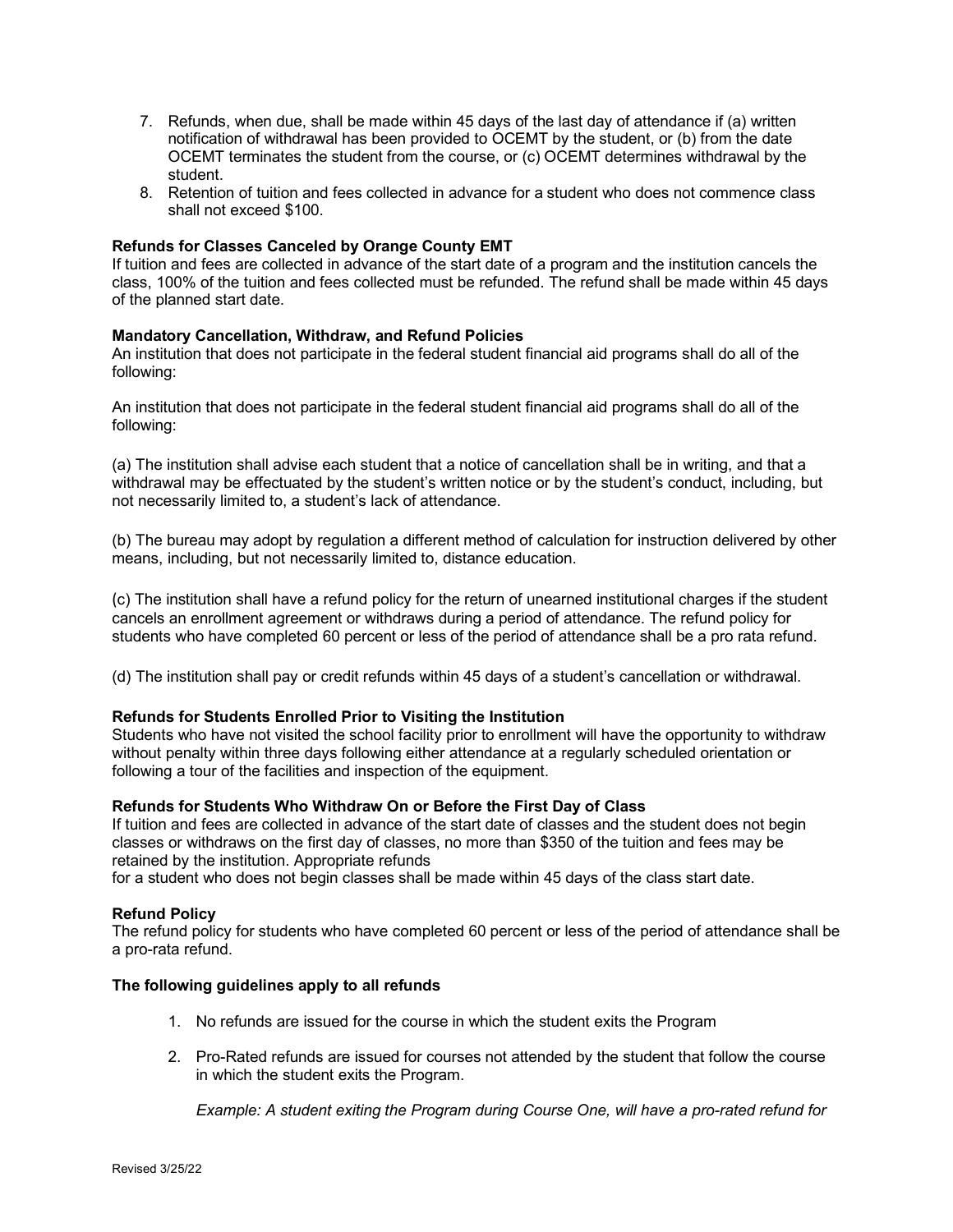## *Courses Two, Three, and Four*

3. Refunds will not be provided to students who exit the Program after Course Four

#### **Refunds After Course Commences:**

#### **Traditional Course Tuiton:** \$1,400.00

- 1. Students who exit the Program after attending orientation will have the following Program Expenses deducted from their refund
	- a) Enrollment Fee: \$250.00
	- b) Uniform Fee: \$100.00
	- c) Skills Lab Fee: \$100.00

#### --------------------------------------- **Total Deductions: \$450.00**

2. Refunds will not be provided to students who exit the Program after Course Four

#### **Traditional Course Refund Chart**

| <b>Exit Point</b>         | <b>Course/Lab Name</b>    | <b>Percent Refunded</b> | <b>Amount Refunded</b> |
|---------------------------|---------------------------|-------------------------|------------------------|
| Course One                | Airway                    | 90%                     | \$855.00               |
| Course Two                | Cardiac                   | 80%                     | \$760.00               |
| Course Three              | Medical                   | 70%                     | \$655.00               |
| Course Four               | Trauma                    | 60%                     | \$570.00               |
| <b>Course Five</b>        | <b>OB/Pediatrics</b>      | No refunds issued       |                        |
| Course Six                | <b>Operations</b>         | No refunds issued       |                        |
| <b>Final Examinations</b> | <b>Final Examinations</b> | No refunds issued       |                        |

#### **Elite Course Tuition: \$1,700.00**

- 1. Students who exit the Program after attending orientation will have the following Program Expenses deducted from their refund
	- a) Enrollment Fee: \$250.00
	- b) Resource Fee: \$300.00
	- c) Uniform Fee: \$100.00
	- d) Skills Lab Fee: \$100.00

#### --------------------------------------- **Total Deductions:** \$750.00

2. Refunds will not be provided to students who exit the Program after Course Four

#### **Elite Course Refund Chart**

| <b>Exit Point</b>         | <b>Course/Lab Name</b>    | <b>Percent Refunded</b> | <b>Amount Refunded</b> |
|---------------------------|---------------------------|-------------------------|------------------------|
| Course One                | Airway                    | 90%                     | \$855.00               |
| Course Two                | Cardiac                   | 80%                     | \$760.00               |
| Course Three              | Medical                   | 70%                     | \$665.00               |
| Course Four               | Frauma                    | 60%                     | \$570.00               |
| <b>Course Five</b>        | <b>OB/Pediatrics</b>      | No refunds issued       | 0                      |
| Course Six                | <b>Operations</b>         | No refunds issued       | 0                      |
| <b>Final Examinations</b> | <b>Final Examinations</b> | No refunds issued       | 0                      |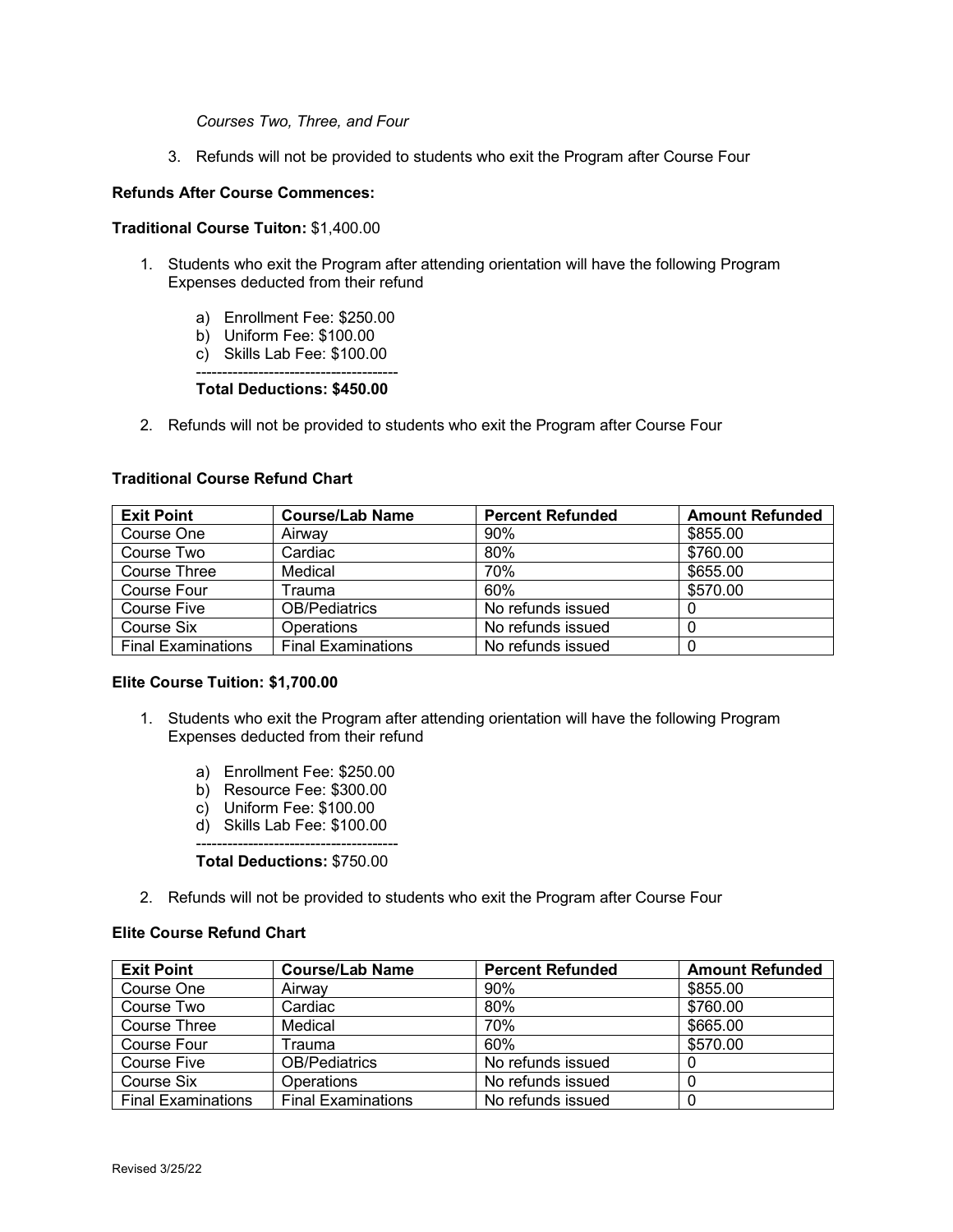## **Hybrid Course Tuition:** \$800.00

- 1. Students who exit the Program after attending orientation will have the following Program Expenses deducted from their refund
	- a) Enrollment Fee: \$250.00
	- b) Skills Lab Fee: \$100.00

**--------------------------------------- Total Deductions:** \$350.00

3. Refunds will not be provided to students who exit the Program after Course Four

## **Hybrid Course Refund Chart**

| <b>Exit Point</b>         | <b>Course/Lab Name</b>    | <b>Percent Refunded</b> | <b>Amount Refunded</b> |
|---------------------------|---------------------------|-------------------------|------------------------|
| Course One                | Airway                    | 90%                     | \$405.00               |
| Course Two                | Cardiac                   | 80%                     | \$360.00               |
| Course Three              | Medical                   | 70%                     | \$315.00               |
| Course Four               | Trauma                    | 60%                     | \$270.00               |
| <b>Course Five</b>        | <b>OB/Pediatrics</b>      | No refunds issued       |                        |
| Course Six                | <b>Operations</b>         | No refunds issued       |                        |
| <b>Final Examinations</b> | <b>Final Examinations</b> | No refunds issued       | 0                      |

#### **Student Health and Safety**

See the Health and Safety Plan found in the student access section of the program website at [www.ocemt.edu](http://www.ocemt.edu/) or request a copy from the Administrative Secretary

#### **Student Grievance Procedure**

If you feel that your rights have been violated follow the procedure below:

A) Informal Process- Notify instructor and or Administrative Faculty *If Unresolved, File a formal complaint* 

B) Formal Process- Send a written complaint to the Chief Administrative Officer *If Unresolved, Formal Process continues*

C) Investigation: OCEMT will investigate the grievance & will respond within 2 weeks of filing *If Unresolved, file an appeal within 5 days of decision* 

D) Send a written appeal to OCEMT Board of Trustees through the Program Director: A decision will be given to the student within 30 days of receiving the written complaint *Unresolved, send a written complaint to the BPPE* 

"Any questions a student may have regarding this course catalog that have not been satisfactorily answered by the Institution may be directed to the Bureau of Private Postsecondary Education."

#### **Required Student Records**

- 1. Orange County EMT shall maintain records of the name, address, e-mail address, and telephone number of each student who is enrolled in an educational program within this institution.
- 2. Orange County EMT shall maintain, for each student granted a degree or certificate by this institution, permanent records of all of the following: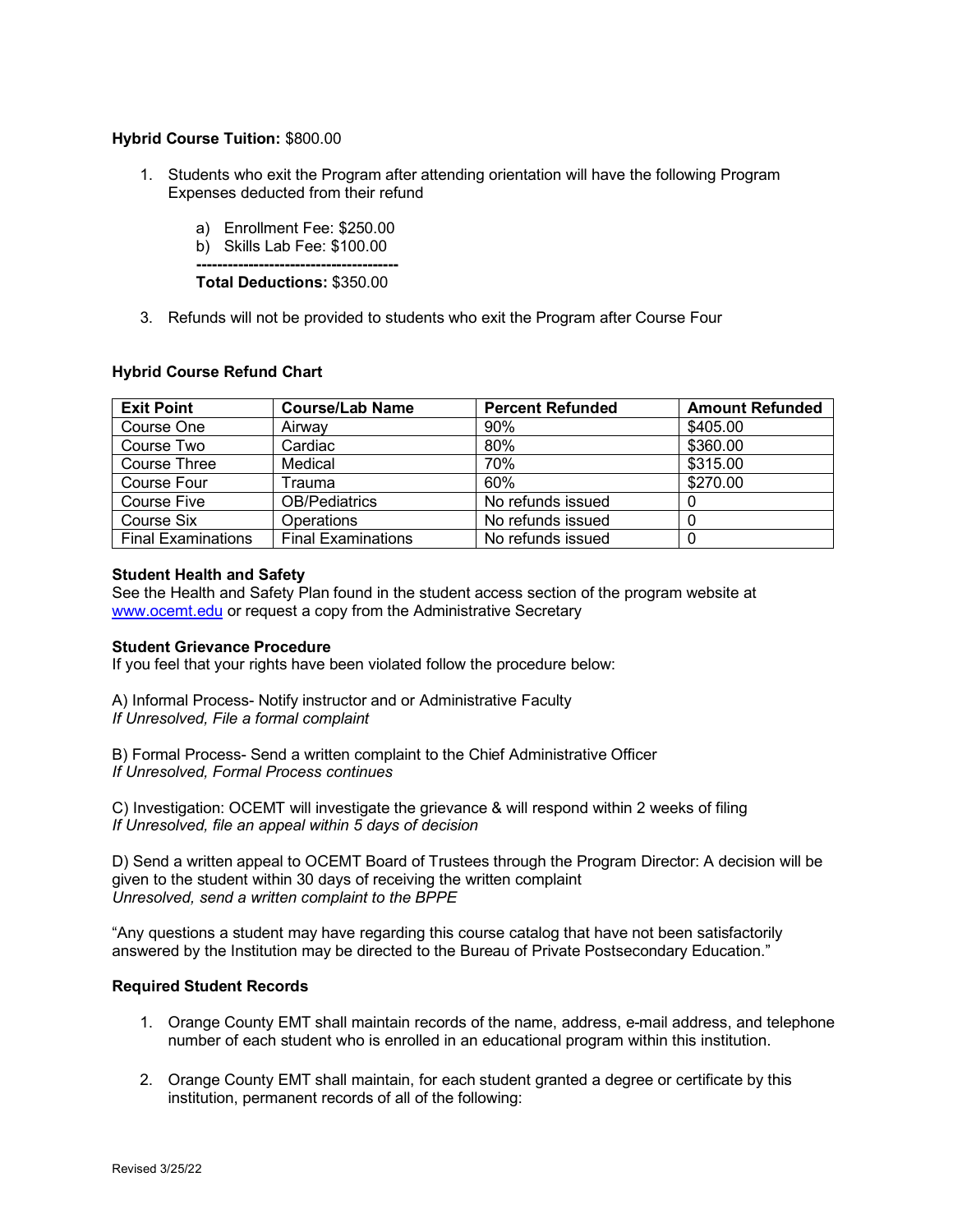a) The EMT-B course completion certificate granted and the date on which that degree or certificate was granted.

b) The courses and units on which the certificate or degree was based.

c) The grades earned by the student in each of those courses.

3. Orange County EMT shall maintain, for a period of not less than five years, at its principal place of business in this state, complete and accurate records of all of the following information: a) The educational programs offered by this institution and the curriculum for each. b) The names and addresses of the members of this institution's faculty and records of the educational qualifications of each member of the faculty. c) Any other records required to be maintained by this chapter, including, but not limited to, records maintained pursuant to Article 16

## **Student Tuition Recovery Fund Disclosures**

"The State of California established the Student Tuition Recovery Fund (STRF) to relieve or mitigate economic loss suffered by a student in an educational program at a qualifying institution, who is or was a California resident while enrolled, or was enrolled in a residency program, if the student enrolled in the institution, prepaid tuition, and suffered an economic loss. Unless relieved of the obligation to do so, you must pay the state-imposed assessment for the STRF, or it must be paid on your behalf, if you are a student in an educational program, who is a California resident, or are enrolled in a residency program, and prepay all or part of your tuition.

a) You are not eligible for protection from the STRF and you are not required to pay the STRF assessment, if you are not a California resident, or are not enrolled in a residency program."

b) In addition to the statement required under subdivision (a) of this section, a qualifying institution shall include the following statement in its school catalog:

"It is important that you keep copies of your enrollment agreement, financial aid documents, receipts, or any other information that documents the amount paid to the school. Questions regarding the STRF may be directed to the Bureau for Private Postsecondary Education, 2535 Capitol Oaks Drive, Suite 400, Sacramento, CA 95833, (916) 431-6959 or (888) 370-7589.

To be eligible for STRF, you must be a California resident or are enrolled in a residency program, prepaid tuition, paid or deemed to have paid the STRF assessment, and suffered an economic loss as a result of any of the following:

1. The institution, a location of the institution, or an educational program offered by the institution was closed or discontinued, and you did not choose to participate in a teach-out plan approved by the Bureau or did not complete a chosen teach-out plan approved by the Bureau.

2. You were enrolled at an institution or a location of the institution within the 120 day period before the closure of the institution or location of the institution, or were enrolled in an educational program within the 120 day period before the program was discontinued.

3. You were enrolled at an institution or a location of the institution more than 120 days before the closure of the institution or location of the institution, in an educational program offered by the institution as to which the Bureau determined there was a significant decline in the quality or value of the program more than 120 days before closure.

4. The institution has been ordered to pay a refund by the Bureau but has failed to do so.

5. The institution has failed to pay or reimburse loan proceeds under a federal student loan program as required by law, or has failed to pay or reimburse proceeds received by the institution in excess of tuition and other costs.

6. You have been awarded restitution, a refund, or other monetary award by an arbitrator or court, based on a violation of this chapter by an institution or representative of an institution, but have been unable to collect the award from the institution.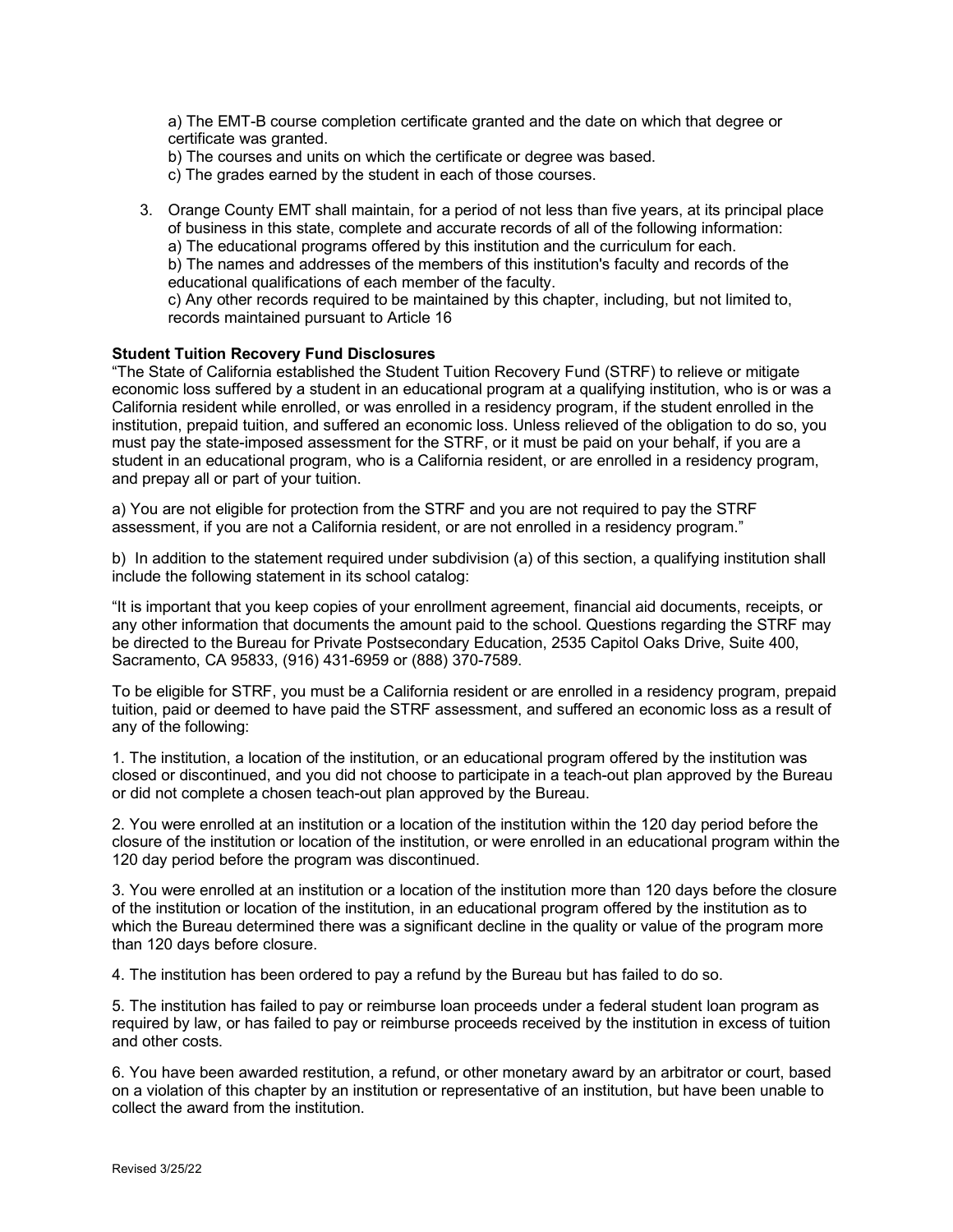7. You sought legal counsel that resulted in the cancellation of one or more of your student loans and have an invoice for services rendered and evidence of the cancellation of the student loan or loans. To qualify for STRF reimbursement, the application must be received within four (4) years from the date of the action or event that made the student eligible for recovery from STRF.

A student whose loan is revived by a loan holder or debt collector after a period of non collection may, at any time, file a written application for recovery from STRF for the debt that would have otherwise been eligible for recovery. If it has been more than four (4) years since the action or event that made the student eligible, the student must have filed a written application for recovery within the original four (4) year period, unless the period has been extended by another act of law.

However, no claim can be paid to any student without a social security number or a taxpayer identification number."

Note: Authority cited: Sections 94803, 94877 and 94923, Education Code. Reference: Section 94923, 94924 and 94925, Education Code.

#### **Bureau for Private Postsecondary Education:**

2535 Capitol Oaks Drive Suite 400 Sacramento, CA 95833 Toll Free (888) 370-7589 Fax (916) 263-1896 [www.bppe.ca.gov](http://www.bppe.ca.gov/)

#### **Student Tuition Recovery Fund**

"You must pay the state-imposed assessment for the Student Tuition Recovery Fund (STRF) if all of the following applies to you:

- 1. You are a student in an educational program, who is a California resident, or are enrolled in a residency program, and prepay all of part of your tuition either by cash, guaranteed student loans, or personal loans, and
- 2. Your total charges are not paid by any third-party payer such as an employer, government program or other payer unless you have a separate agreement to repay the third party.
- 3. You are not eligible for protection from the STRF and you are not required to pay the STRF assessment if either of the following applies:
- 4. You are not a California resident, or are not enrolled in a residency program, or Your total charges are paid by a third party, such as an employer, government program or other payer, and you have no separate agreement to repay the third party."

"The State of California created the Student Tuition Recovery Fund (STRF) to relieve or mitigate economic losses suffered by students in educational programs who are California residents, or are enrolled in a residency program attending certain schools regulated by the Bureau for Private Postsecondary Education.

You may be eligible for STRF if you are a California resident or are enrolled in a residency program, prepaid tuition, paid STRF assessment, and suffered an economic loss as a result of any of the following:

- 1. The school closed before the course of instruction was completed.
- 2. The school's failure to pay refunds or charges on behalf of a student to a third party for license fees or any other purpose, or to provide equipment or materials for which a charge was collected within 180 days before the closure of the school.
- 3. The school's failure to pay or reimburse loan proceeds under a federally guaranteed student loan program as required by law or to pay or reimburse proceeds received by the school prior to closure in excess of tuition and other costs.
- 4. There was a material failure to comply with the Act or the Division within 30-days before the school closed or, if the material failure began earlier than 30-days prior to closure, the period determined by the Bureau.
- 5. An inability after diligent efforts to prosecute, prove, and collect on a judgment against the institution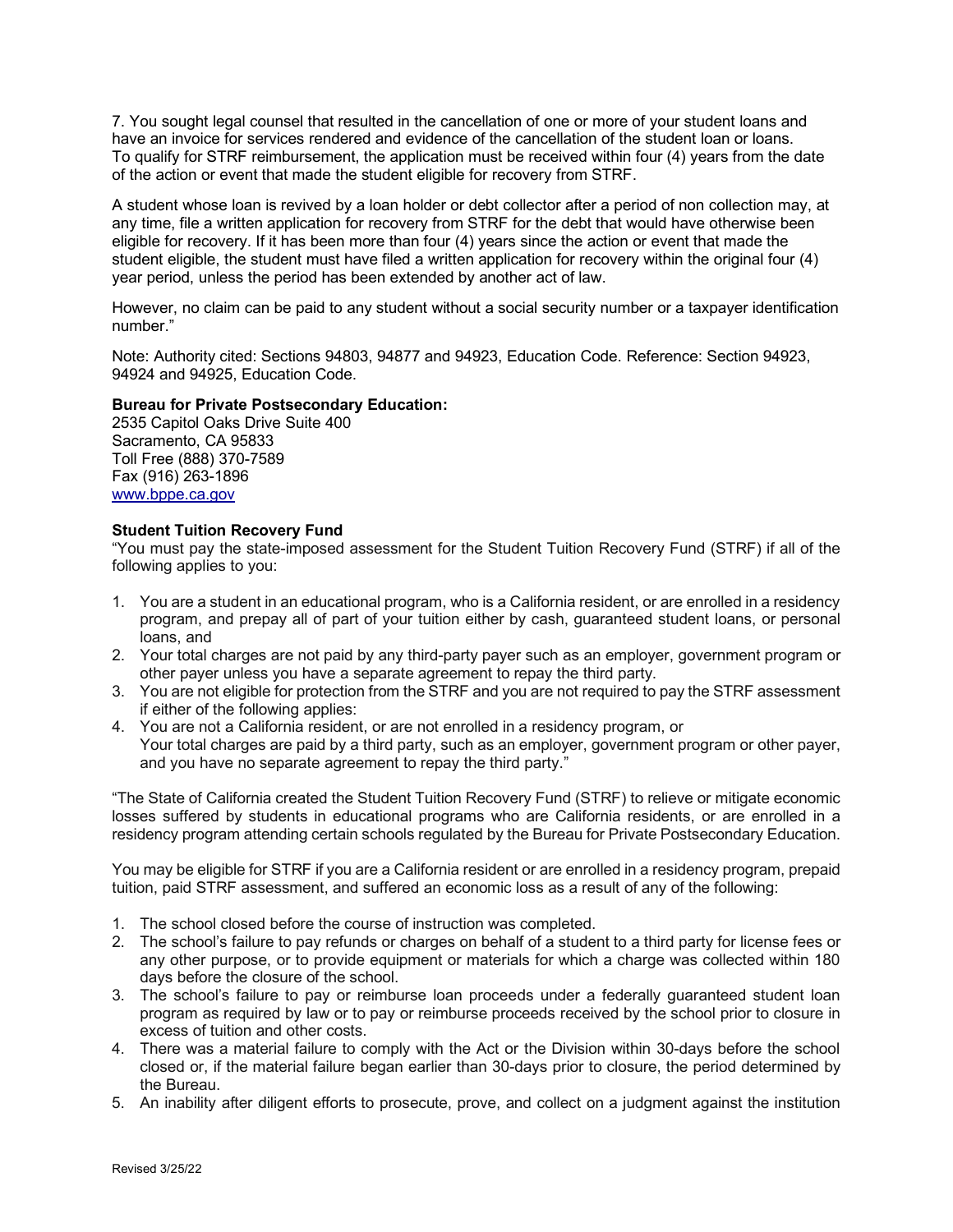for a violation of the Act.

#### **Required Vaccinations**

Vaccinations are required for both Clinical and Ambulance observation shifts

#### **1. TB skin test (PPD)**

a) Must be current within the last 6- 9 months and kept current while enrolled.

b) Positive PPD, or history of TB requires a written chest x-ray clearance from MD within last 12 months.

#### **2. MMR – (Measles, Mumps, Rubella)**

- a) Must show proof of two MMR immunizations
- b) Positive titers for all three (MMR)
- c) If both TB Skin Test and MMR are needed, MMR must be administered with the second TB

## **3. Varicella Series (VZV)**

a) Positive titer or immunization

## **4. Hepatitis B Series & Titer (Quantitative)**

- a) No waivers or declinations will be accepted
- b) Must have proof of all three shots in the series and HBV titer results

## **5. TDP – (Tetanus, Diphtheria, Pertussis)**

a) A tetanus booster within the last year, or

b) If you have not received a tetanus booster within the last ten years, you MUST get a TDaP (tetanus, diphtheria, & pertussis) vaccination.

#### **6. Seasonal Influenza**

- a) Must be current each year or sign a flu declination form
- b) You must have this prior to clinical rotation

#### **7. Covid Vaccination**

- a) Not require for admittance into Program
- b) May be required by some agencies for Ambulance and Clinical Observations
- c) Negative Covid Test may be required for for Ambulance and Clinical Observation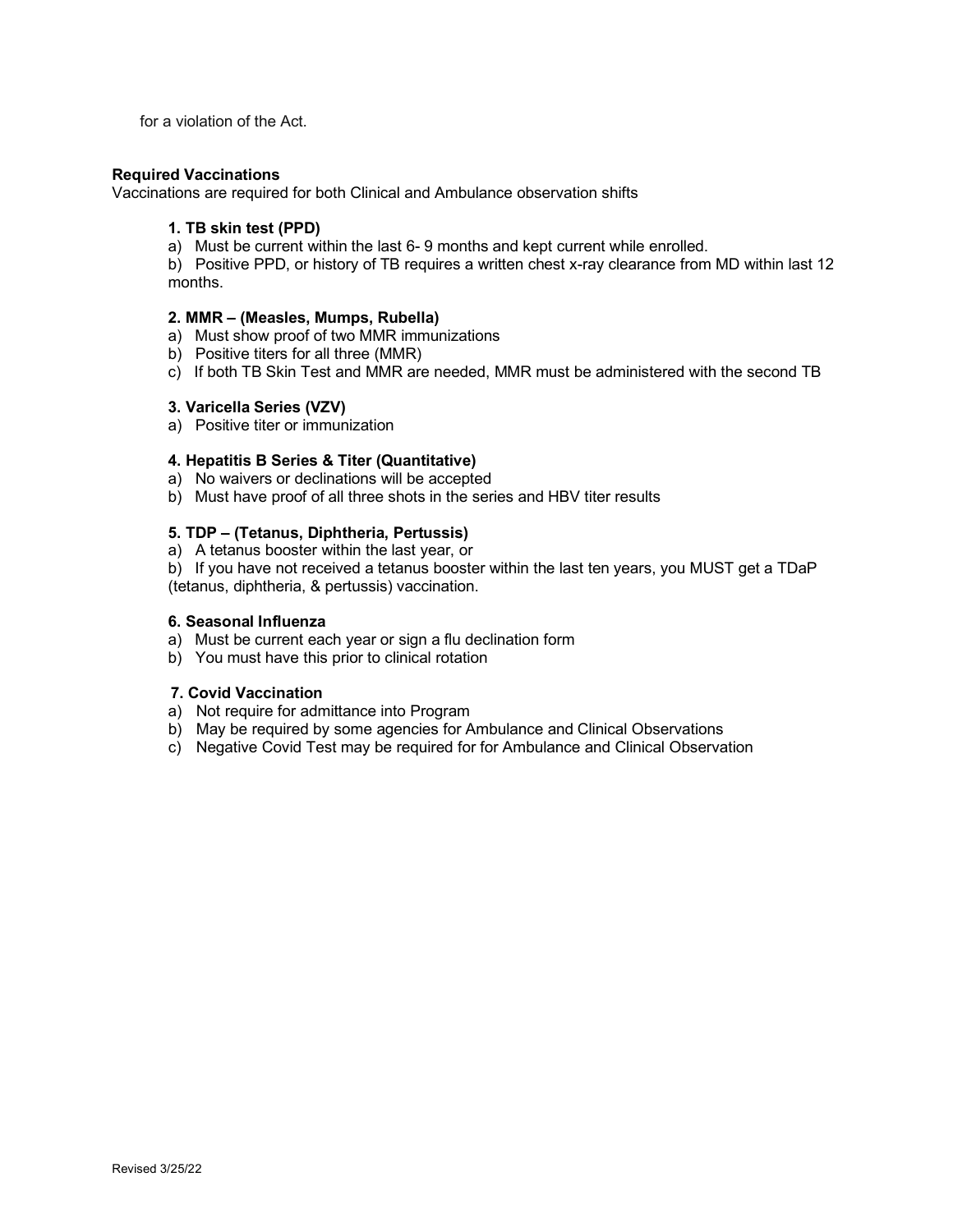## **Program Content**

#### **National Curriculum**

The content of this paramedic course meets the objectives contained in the U. S. Department of Transportation (DOT) National Emergency Medical Services Education Standards, DOT HS 811 077A *AAOS Nancy Caroline's Emergency Care in the Streets 11th Edition,* is intended to serve as a foundational guide and reference to paramedicine. Developed to stay ahead of current trends and practices in paramedicine, all seven volumes are based on the National EMS Education Standards and the accompanying Paramedic Instructional Guidelines

**\_\_\_\_\_\_\_\_\_\_\_\_\_\_\_\_\_\_\_\_\_\_\_\_\_\_\_\_\_\_\_\_\_\_\_\_\_\_\_\_\_\_\_\_\_\_\_\_\_\_\_\_\_\_\_\_\_\_\_\_\_\_\_\_\_\_\_\_\_\_\_\_\_\_\_\_\_\_\_\_\_\_\_\_\_\_\_\_\_\_\_\_\_**

#### **Textbook:**

AAOS, Nancy Caroline's Emergency Care in the Streets, 11<sup>h</sup> edition

#### **Online Resources**

- 1. JBL Learning: Navigate Premier Access
- 2. Fisdap: Paramedic Assessment Package

**Course One:** Airway Course ID: EMT- 1A Hours: 26

**Course Two:** Cardiac Course ID: EMT- 2C Hours: 26

**Course Three:** Medical Course ID: EMT- 3M Hours: 26

**Course Four:** Trauma Course ID: EMT- 4T Hours: 26

**Course Five:** OB/Pediatrics Course ID: EMT- 5O Hours: 26

**Course Six:** Operations **Course ID:** EMT- 6O Hours: 26

**Course Seven:** Finals/Skills Testing **Course ID:** EMT- 7F Hours: 26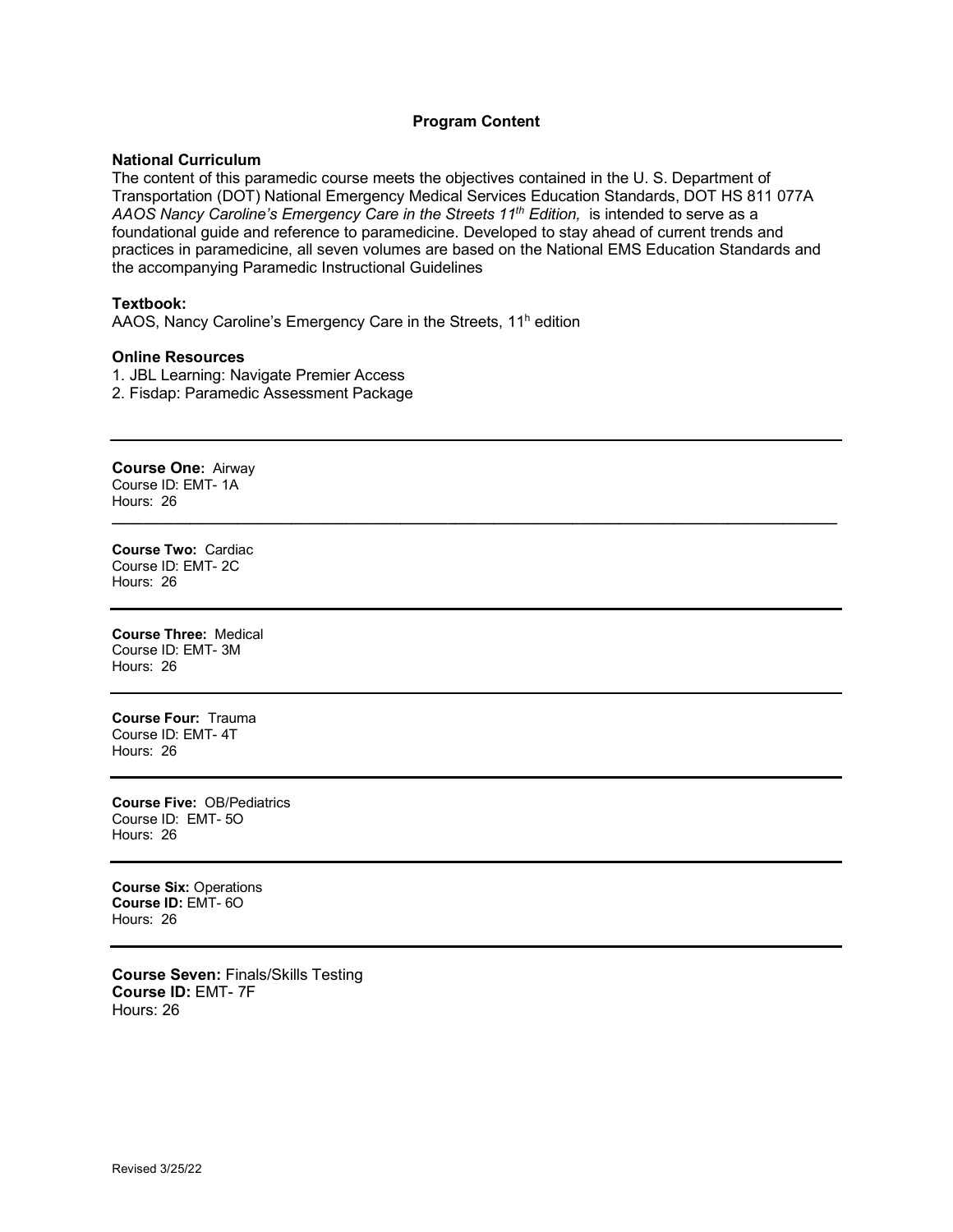# **Course Content**

## **Chapter 1: Emergency Medical Services (EMS)**

- 1. EMS systems
- 2. History of EMS
- 3. Roles/Responsibilities/professionalism of EMS personnel
- 4. Quality improvement
- 5. Patient Safety

## **Chapter 2: Workforce Safety and Wellness**

- 1. Standard Safety precautions
- 2. Personal protective equipment
- 3. Stress Management
- 4. Prevention of response-related injuries
- 5. Prevention of work-related injuries
- 6. Lifting and Moving patients
- 7. Disease transmission
- 8. Wellness principles

# **Chapter 3: Medical/Legal and Ethics**

- 1. Consent/refusal of care
- 2. Confidentiality
- 3. Advanced directives
- 4. Tort and criminal actions
- 5. Evidence preservation
- 6. Statutory responsibilities
- 7. Mandatory reporting
- 8. Ethical principles/moral obligations
- 9. End-of-life issues

#### **Chapter 4: Communications and Documentation**

- 1. Therapeutic Communication
- 2. EMS System Communication
- 3. Documentation

# **Chapter 5: Medical Terminology**

- 1. Explain the purpose of medical terminology
- 2. Identify the four components that comprise a medical term
- 3. Describe the following directional terms: anterior, posterior, right, left, superior, inferior, proximal, distal, medial, lateral, superficial and deep
- 4. Describe the prone, supine, Fowler, and semi-Fowler positions of the body
- 5. Breakdown the meaning of a medical term based on the components of the term
- 6. Identify error-prone medical abbreviations, acronyms, and symbols
- 7. Interpret selected medical abbreviations, acronyms, and symbols

# **Chapter 6: The Human Body**

- 1. Preparatory
- 2. Anatomy and Physiology
- 3. Pathophysiology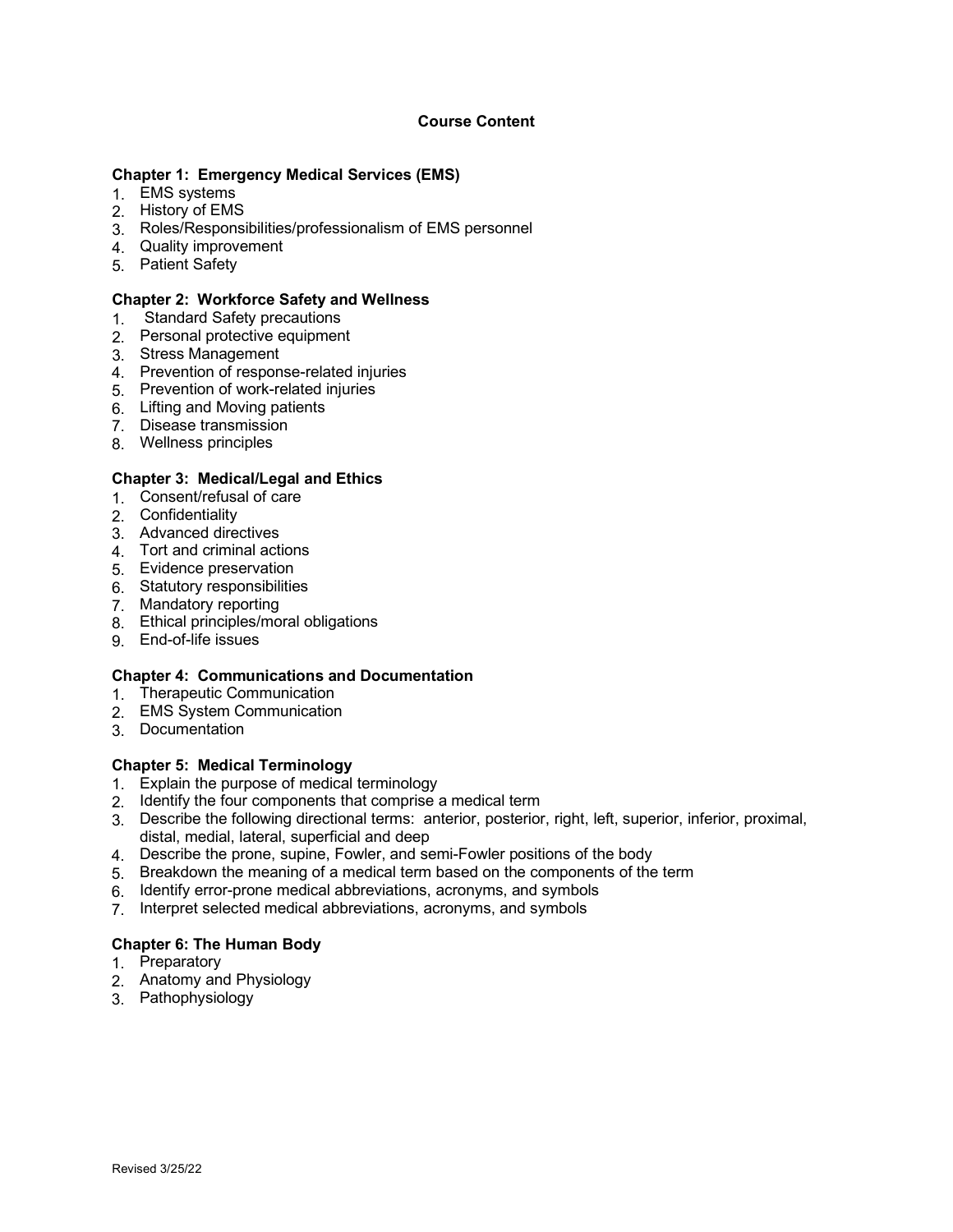## **Chapter 7: Life Span Development**

- 1. Know the terms used to designate the following stages of life: infants, toddlers, and preschoolers, school-age children, adolescents, early adults, middle adults, and older adults
- 2. Describe the major physical and psychosocial characteristics of an infant's life
- 3. Describe the major physical and psychosocial characteristics of a toddler's life
- 4. Describe the major physical and psychosocial characteristics of a school-age child's life
- 5. Describe the major physical and psychosocial characteristics of an adolescent's life
- 6. Describe the major physical and psychosocial characteristics of an early adult's life
- 7. Describe the major physical and psychosocial characteristics of a middle adult's life
- 8. Describe the major physical and psychosocial characteristics of an older adult's life

## **Chapter 8: Lifting and Moving Patients**

- 1. Explain the need and use of the most common patient-moving equipment, the stretcher and backboard
- 2. Explain the technical skills and general considerations required of EMTs during patient packaging and patient handling
- 3. Define the term body mechanics
- 4. Discuss how following proper patient lifting and moving techniques can help prevent work-related injuries
- 5. Identify how to avoid common mistakes when lifting and carrying a patient
- 6. Explain guidelines and safety considerations for the use of medical restraints

#### **Chapter 9: Patient Assessment**

- 1. Scene Size-up
- 2. Primary Assessment
- 3. History Taking
- 4. Secondary Assessment
- 5. Monitoring Devices
- 6. Reassessment

#### **Chapter 10: Patient Management**

- 1. Airway Management
- 2. Respiration
- 3. Artificial Ventilation
- 4. Pathophysiology

#### **Chapter 11: Principles of Pharmacology**

- 1. Pharmacology
- 2. Principles of Pharmacology
- 3. Medication Administration
- 4. Emergency Medication

#### **Chapter 12: Shock**

- 1. Describe the pathophysiology of shock
- 2. Identify the causes of shock
- 3. Differentiate among the various types of shock
- 4. Describe the signs and symptoms of chock including compensated and decompensated
- 5. Discuss key components of patient assessment for chock
- 6. Describe the steps to follow in the emergency care of the patient with various types of shock

#### **Chapter 13: BLS Resuscitation**

- 1. Explain the elements of basic life support, how it differs from advanced life support and why BLS must be applied rapidly
- 2. Explain the goals of cardiopulmonary resuscitation and when it should be performed on a patient
- 3. Discuss the importance of frequent CPR training for EMT's as well and public education programs that teach compression only CPR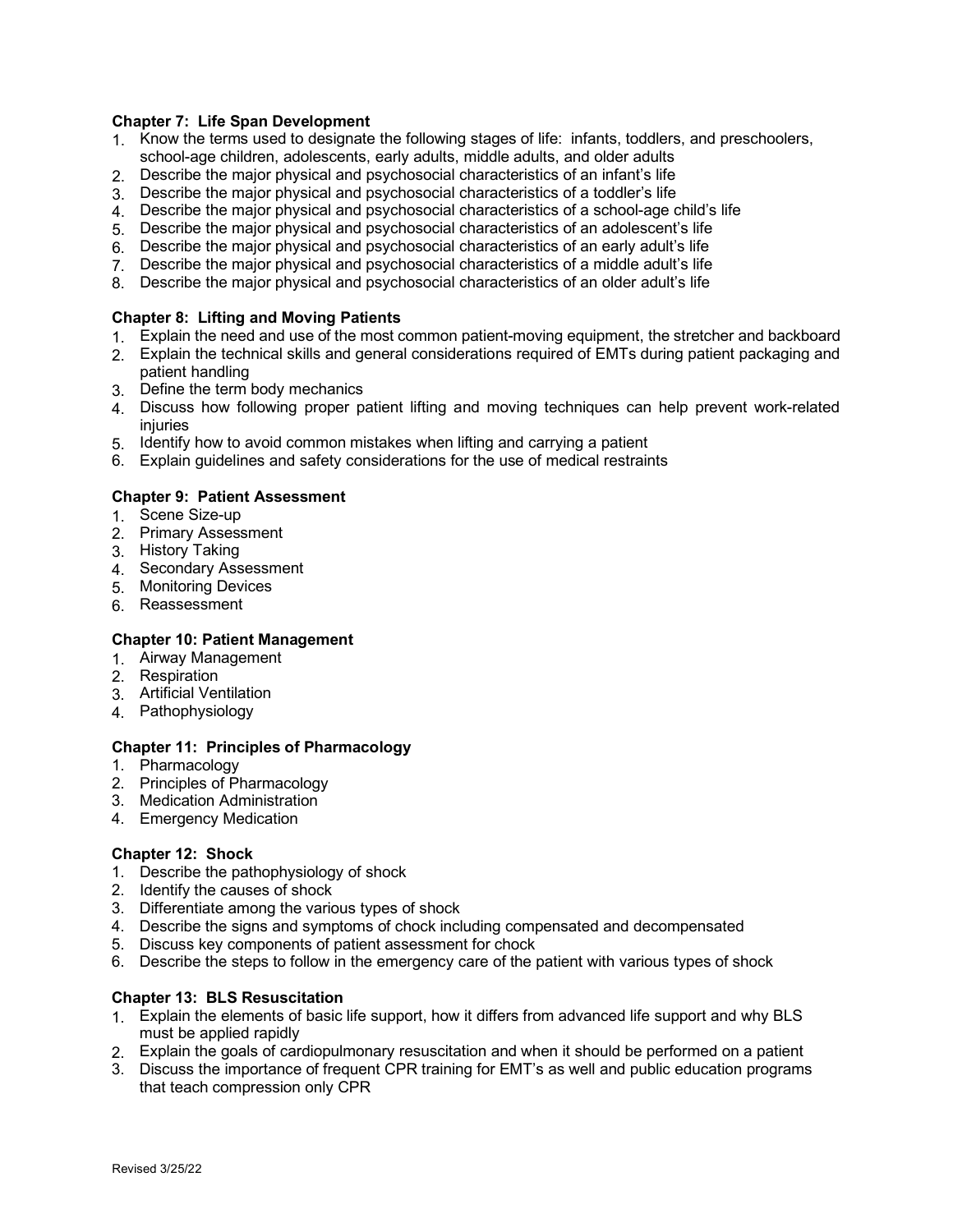## **Chapter 14: Medical Overview**

- 1. Differentiate between medical emergencies and trauma emergencies
- 2. Name the various categories of common medical emergencies
- 3. Describe the evaluation of the nature of illness
- 4. Discuss the assessment of a patient with a medical emergency
- 5. Explain the importance of transport time and destination selection for a medical patient
- 6. Define infectious disease and communicable disease

## **Chapter 15: Respiratory Emergencies**

- 1. List the structures and functions of the upper and lower airways, lungs, and accessory structures of the respiratory system
- 2. Explain the physiology of respiration
- 3. Describe different respiratory conditions that cause dyspnea
- 4. List the characteristics of infectious disease

## **Chapter 16: Cardiovascular Emergencies**

- 1. Discuss the basic anatomy and physiology of the cardiovascular system
- 2. Explain the assessment for patients with cardiovascular problems
- 2. Define cardiac arrest
- 3. Describe the emergency medical care for the patient with cardiac arrest

## **Chapter 17: Neurologic Emergencies**

- 1. Describe the anatomy and physiology of the functions of the brain and spinal cord
- 2. List the general signs and symptoms of stroke and how those symptoms manifest
- 3. Describe how the different stages of a seizure are characterized
- 4. Define altered mental status

## **Chapter 18: Gastrointestinal and Urologic Emergencies**

- 1. Describe the anatomy and physiology of the gastrointestinal, genital and urinary systems
- 2. Describe pathologic conditions of the gastrointestinal, genital and urinary systems
- 3. Identify the signs and symptoms, and common causes, of an acute abdomen

#### **Chapter 19: Endocrine and Hematologic Emergencies**

- 1. Describe the anatomy and physiology of the endocrine system and its main function in the body
- 2. Define the terms diabetes, mellitus, hyperglycemia, and hypoglycemia
- 3. Discuss the composition and function of blood
- 4. Describe two types of blood clotting disorders, and the risk factors, characteristics and management of each

#### **Chapter 20: Immunologic Emergencies**

- 1. Define the terms allergic reaction and anaphylactic
- 2. List the five categories of stimuli that could cause an allergic reaction or an extreme allergic reaction

# **Chapter 21: Toxicology**

- 1. Define toxicology, poison, toxin, and overdose
- 2. Identify the common signs and symptoms of poisoning or toxic exposure
- 3. Describe how poisons and toxins can enter the body
- 4. Describe the assessment and treatment of a patient with a suspected poisoning or toxic exposure

# **Chapter 22: Psychiatric Emergencies**

- 1. Discuss the myths and realities concerning psychiatric emergencies
- 2. Discuss general factors that can cause altercation in a patient's behavior
- 3. Define a behavioral crisis
- 4. Explain special consideration for assessing and managing a behavioral crisis or psychiatric emergency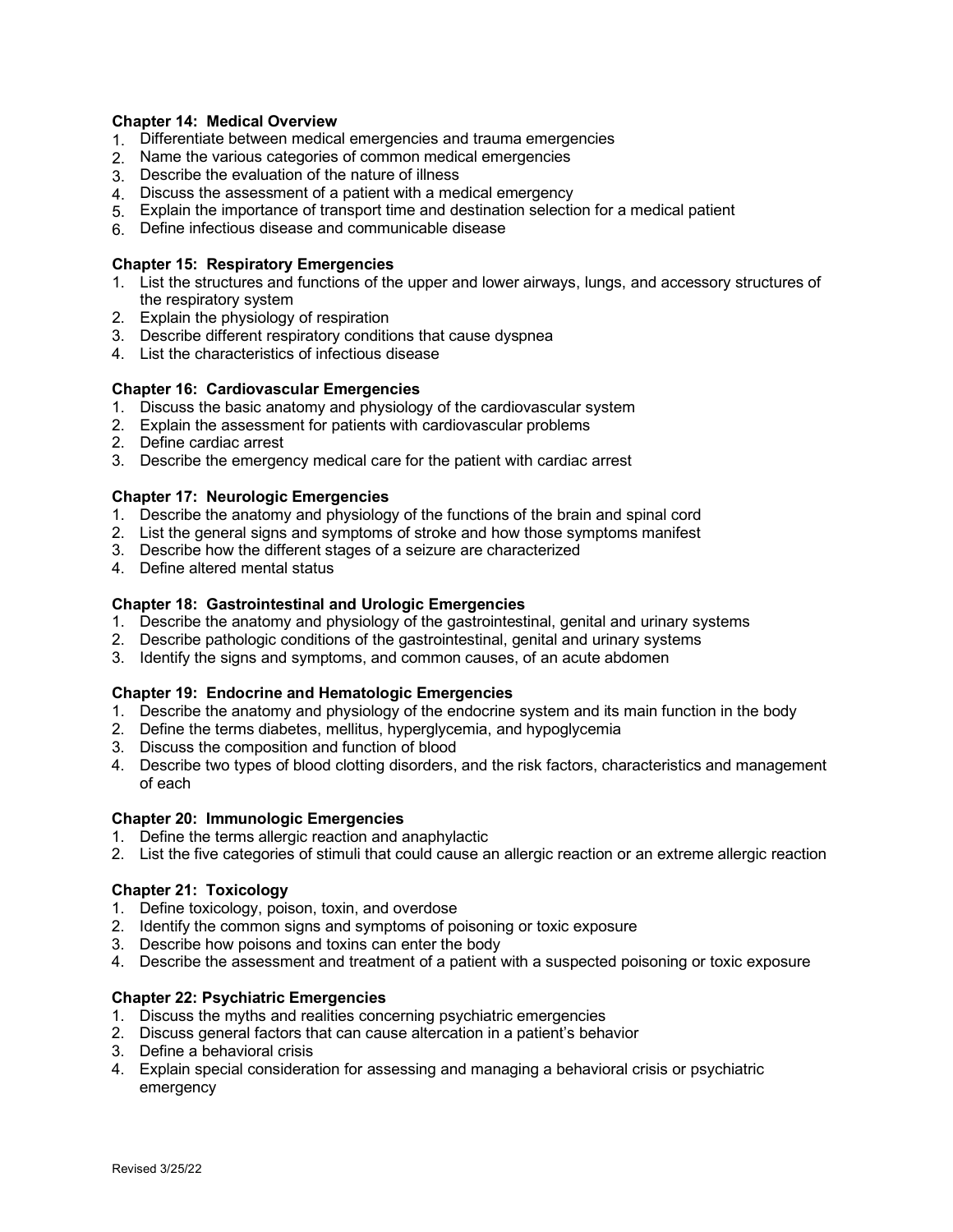## **Chapter 23: Gynecologic Emergencies**

- 1. Describe the anatomy and physiology of the female reproductive system, include the developmental changes that occur during puberty and menopause
- 2. List three common examples of gynecologic emergencies; include the causes, risk factors, assessment findings, and patient management considerations

## **Chapter 24: Trauma Overview**

- 1. Define the terms mechanism of injury MOI, blunt trauma, and penetrating trauma
- 2. Explain the major components of trauma patient assessment; include considerations related to whether the method of injury was significant or nonsignificant
- 3. Explain a general overview of multisystem trauma patient management

## **Chapter 25: Bleeding**

- 1. Describe the general structure of the circulatory system and function of its parts, including the heart, arteries, veins, and capillaries
- 2. Explain the significance of bleeding caused by blunt force trauma, including the importance of perfusion
- 3. Discuss hypovolemic shock as a result of bleeding, including the signs of shock
- 4. Identify the signs and symptoms of internal bleeding

## **Chapter 26: Soft Tissue Injuries**

- 1. Describe the anatomy of the skin; include the layers of the skin
- 2. Know the major functions of the skin
- 3. Name the three types of soft-tissue injuries
- 4. Explain patient assessment of closed and open injuries

## **Chapter 27: Face and neck Injuries**

- 1. Describe the anatomy and physiology of the head, face and neck
- 2. Describe the factors that may cause the obstruction of the upper airway following a facial injury
- 3. Discuss the different types of facial injuries and patient care considerations related to each one
- 4. Explain emergency medical care of a patient with soft tissue wounds of the face and neck

#### **Chapter 28: Head and Spine Injuries**

- 1. Describe the anatomy and physiology of the nervous system
- 2. Explain the function of the somatic and autonomic nervous systems
- 3. Define traumatic brain injury

#### **Chapter 29: Chest Injuries**

- 1. Explain the mechanics of ventilation in relation to chest injuries
- 2. Describe the difference between an open and closed chest injury

# **Chapter 30: Abdominal and Genitourinary Injuries**

- 1. Describe the anatomy and physiology of the abdomen; include an explanation of abdominal all quadrants and boundaries and the difference between hollow and solid organs.
- 2. Describe some special considerations related to the care of pediatric patients and geriatric patients who have experienced abdominal trauma.

#### **Chapter 31: Orthopedic Injuries**

- 1. Describe the anatomy and physiology of the musculoskeletal system
- 2. Name the four mechanisms of injury
- 3. Describe the different types of musculoskeletal injuries, including fractures, dislocations, amputations, sprains, and strains

# **Chapter 32: Environmental Emergencies**

- 1. Identify the four factors that affect how a person deals with exposure to a cold or hot environment
- 2. Describe the four general stages of hypothermia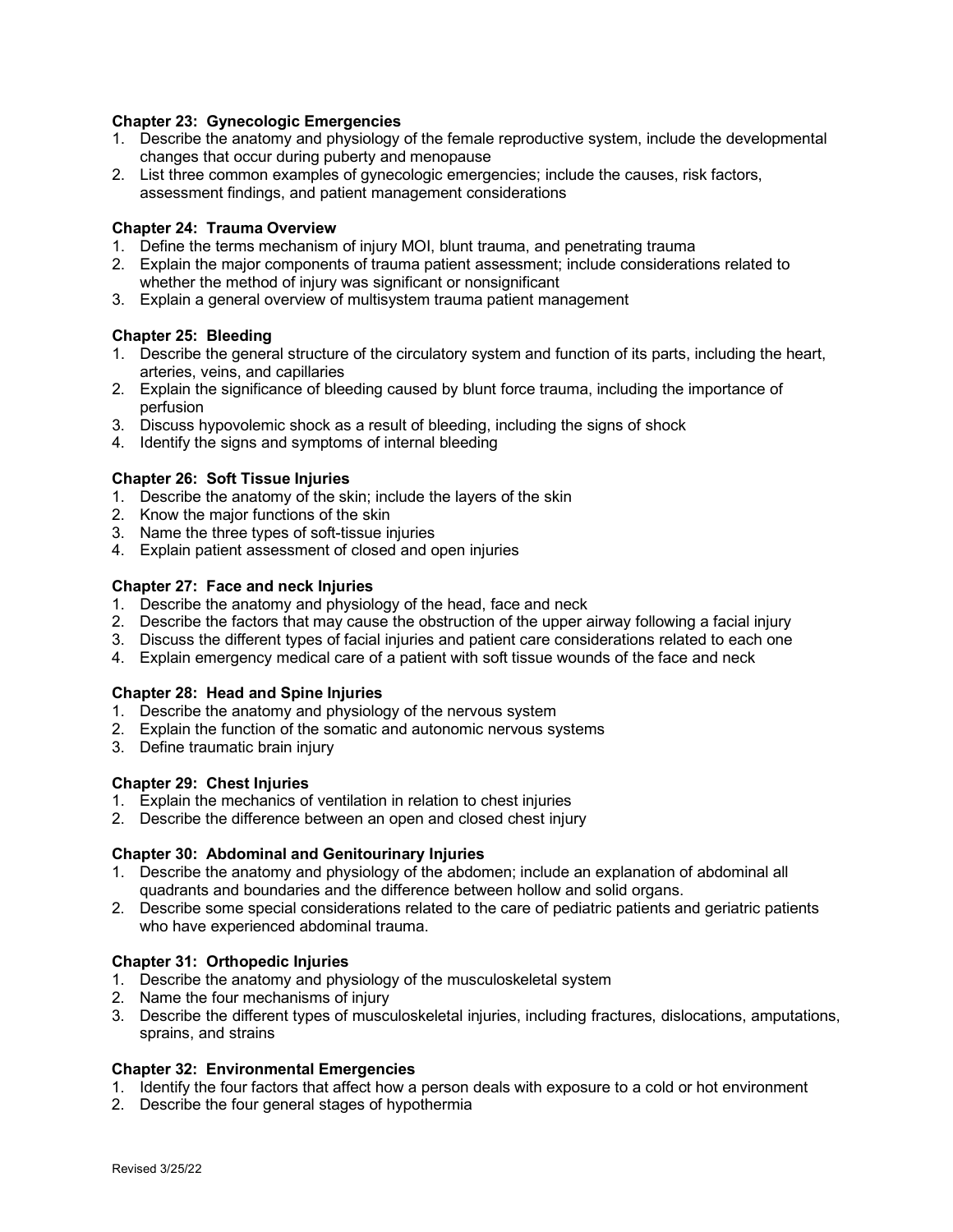- 3. Describe local cold injuries and their underlying causes
- 4. Describe the three emergencies that are caused by heat exposure, including their risk factors, signs, and symptoms

## **Chapter 33: Obstetrics and neonatal Care**

- 1. Identify the anatomy and physiology of the female reproductive system.
- 2. Explain the normal changes that occur in the body during pregnancy
- 3. Discuss the need to consider two patients the woman and the unborn fetus when treating a pregnant trauma patient

## **Chapter 34: Pediatric Emergencies**

- 1. Explain some of the challenges inherent in providing emergency care to pediatric patients and why effective communication with both the patient and his or her family members is critical to a successful outcome
- 2. Discuss the physical and cognitive developmental stages of an infant, including health risks, signs that may indicate illness, and patient assessment

## **Chapter 35: Geriatric Emergencies**

- 1. Define the term geriatrics
- 2. Recognize some of the special aspects of the lives of older people
- 3. Describe the common complaints and the leading causes of death in older people
- 4. Discuss the effect of aging on behavioral emergencies

## **Chapter 36: Patients with Special Challenges**

- 1. Give examples of patients with special challenges EMT's may encounter during a medical emergency.
- 2. Explain the special patient care considerations required when providing emergency medical care to patients with intellectual disabilities,

#### **Chapter 37: Transport Operations**

- 1. List the nine phases of an ambulance call; include examples of key tasks EMTs perform during each phase
- 2. List the minimum dispatch information required by EMTs
- 3. Discuss the specific considerations required to ensure scene safety; include personal safety, patient safety, and traffic control

#### **Chapter 38: Vehicle Extrication and Special Rescue**

- 1. Explain the responsibilities of an EMT in patient rescue and vehicle extrication
- 2. Discuss how to ensure safety at the scene of a rescue incident, including scene size-up and the selection for the proper personal protective equipment and additional necessary gear
- 3. Discuss the terms extrication and entrapment

#### **Chapter 39: Incident Management**

- 1. Describe the purpose of the National incident Management System and its major components and its organizational structure
- 2. Explain the role of the EMS response within the ICS

#### **Chapter 40: Terrorism Response and Disaster Management**

- 1. Define international terrorism and domestic terrorism include examples of incidents that have been caused by each one
- 2. Name four differently types of goals that commonly motivate terrorist groups to carry out terrorist attacks.
- 3. List three categories of biologic agents, their routes of exposure, effects on the patient, and patient care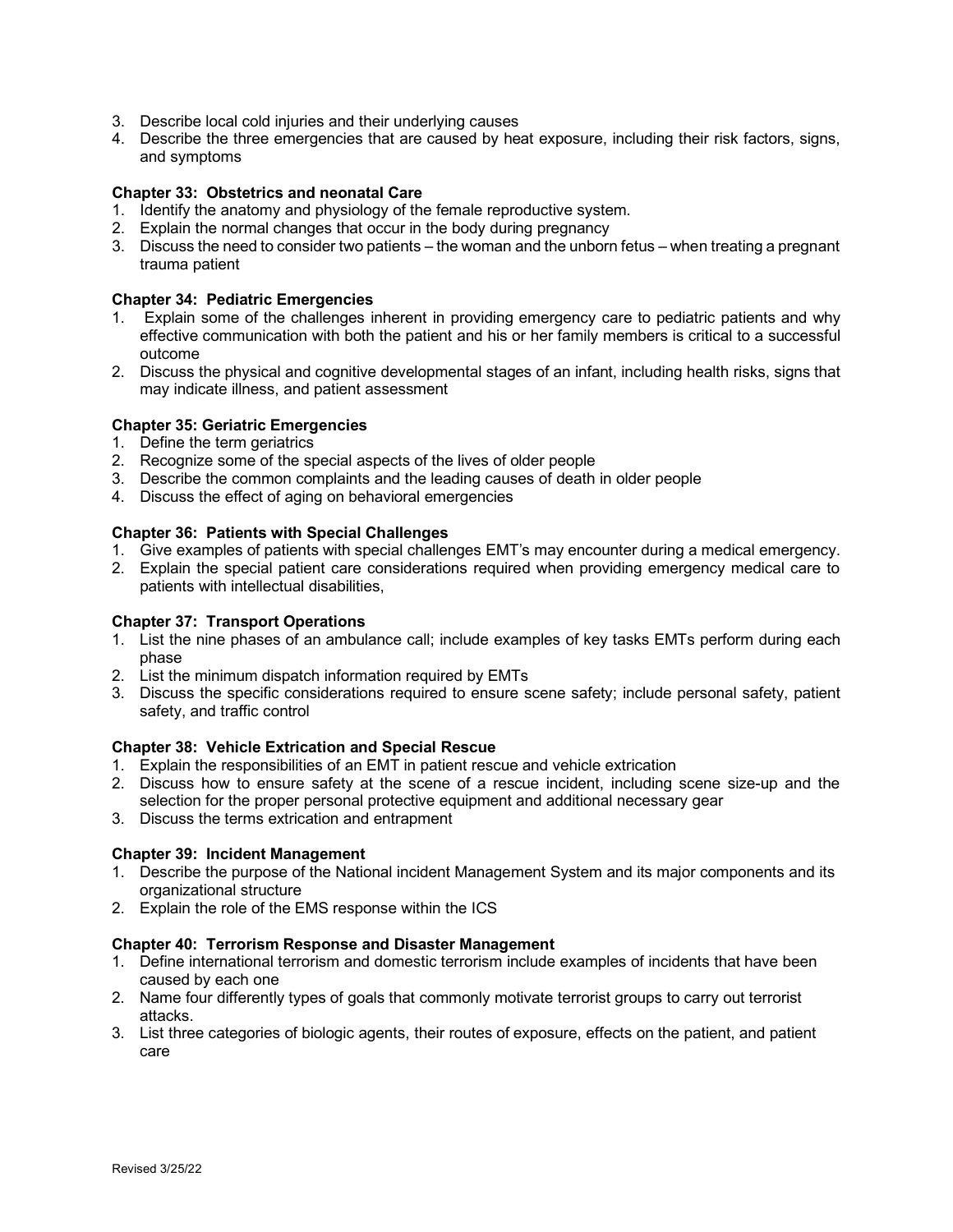## **Chapter 41: The Team Approach to Healthcare**

- 1. Define a continuum of care
- 2. List the five essential elements of a group
- 3. Explain the advantages of a team over a group; include the advantages of regularly training and practicing together
- 4. List the five essential elements of a team

## **Clinical and Ambulance Observation Objectives**

#### **Clinical Objectives**

Present a neat, well-groomed appearance.

- 3. Dress according to the uniform policy
- 4. Demonstrate dependability by reporting for duty on time and stay the full allotted scheduled time.
- 5. Notify the EMT instructor when ill or unable to attend scheduled clinical assignment.
- 6. Demonstrate cooperation and willingness to learn.

#### **Ambulance Ride-Along**

- 1. Identify the location and purpose of the standard equipment found on a BLS Ambulance Unit.
- 2. Complete the BLS Ambulance Unit Checklist
- 3. Lift gurney in and out of the BLS Ambulance Unit with instruction and help from the ambulance personnel

#### **Objectives Related to Performance**

- 1. Perform a primary survey and treat patients.
- 2. Perform a secondary survey, record findings and give care.
- 3. Assist with patient care on the scene, at the discretion of ambulance personnel.
- 4. Monitor patient's vital signs and status during transportation.
- 5. Take and record a minimum of two (10) patient assessments and histories, using the form provided.

#### **Objectives Related to Observation**

- 1. The student observes and is prepared to discuss the following:
- 2. Reassurance of family members at the scene.
- 3. Extrication of trapped persons.
- 4. Patient care during transportation, including monitoring of intravenous therapy.
- 5. Communication between the ambulance and hospital, including written and verbal reports.

#### **Objectives Related to End of Assignment**

- 1. Have Student Performance Documentation form completed by ambulance personnel.
- 2. Complete Student Performance & Observation Log on Training Plan.
- 3. Inform the ambulance personnel when leaving.

# **Clinical Objectives: Emergency Department**

- 4. Present a neat, well-groomed appearance.
- 5. Dress according to the clinical guidelines, nametag visible.
- 6. Demonstrate dependability by reporting for duty on time and stay the full allotted schedule.
- 7. Notify the EMT instructor when ill or unable to attend scheduled clinical assignment.
- 8. Demonstrate cooperation and willingness to learn.

# **Objectives Related to Performance**

- 1. Measure and record temperatures, pulses, respirations and blood pressures.
- 2. Measure and record apical pulses.
- 3. Take and record a minimum of two (10) patient assessments.
- 4. Move, lift and transport patients to other units with supervision.
- 5. Identify the location and purpose of oxygen and suction equipment.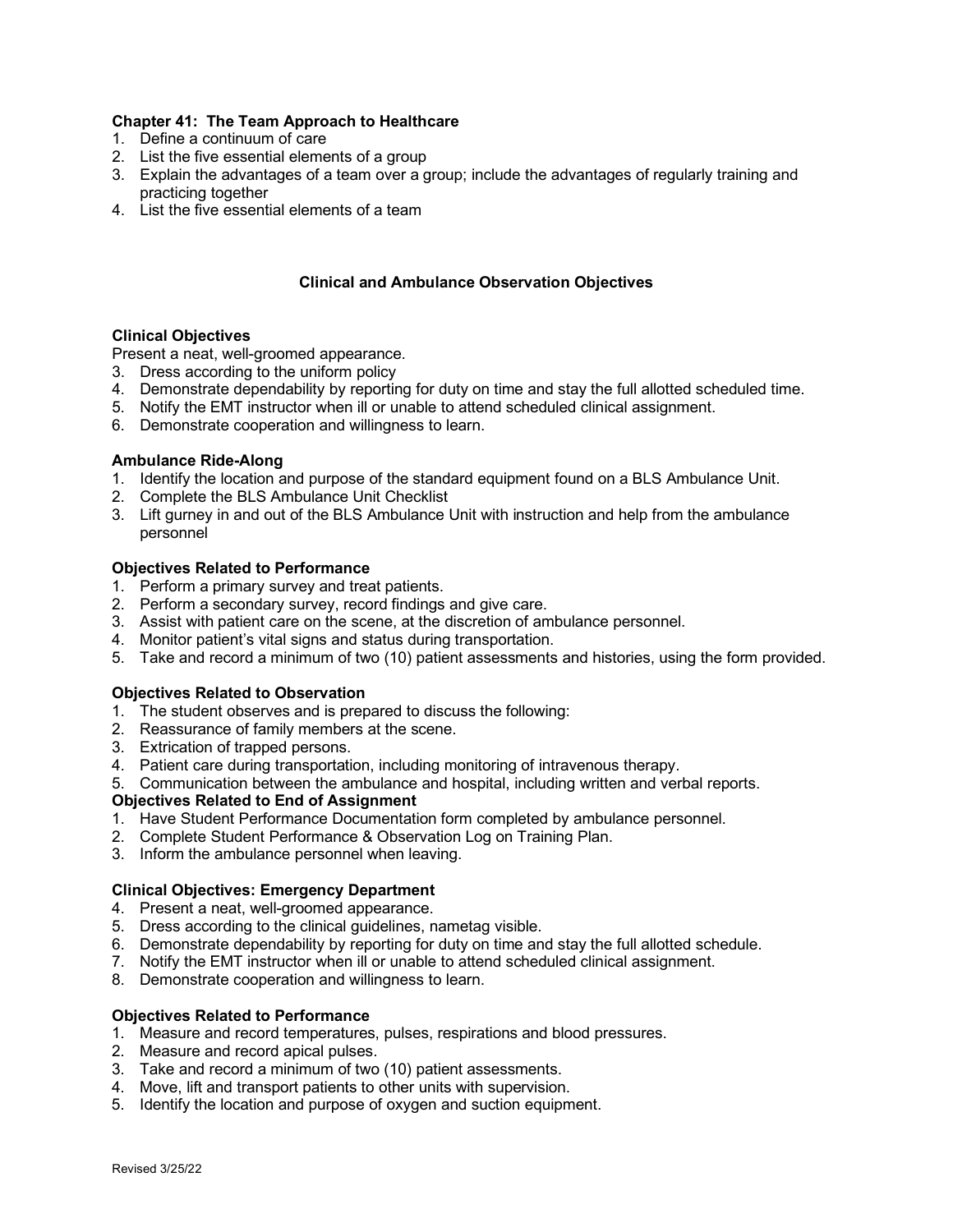- 6. Identify the location of supplies, linen, medical equipment, etc.
- 7. Complete the Emergency Room Checklist.

## **Objectives Related to Observation**

- 1. The student observes and is prepared to discuss the following:
- 2. The patient evaluation, including the physical exam and history recording.
- 3. The care given in emergency situations, including airway management, breathing assistance, oxygen therapy, control of bleeding, combating shock, care of the emotionally disturbed, pediatric patients and patients with medical problems.
- 4. Care of wounds and aseptic techniques.
- 5. Application of slings, elastic bandages, basic bandages and pressure bandages.
- 6. Methods of suctioning, including oral, oral pharyngeal, endotracheal and tracheal.
- 7. Monitoring of Intravenous Therapy

## **Objectives Related to End of Assignment**

- 1. Have Student Performance Documentation form completed by emergency room personnel.
- 2. Complete Student Performance & Observation Log on Training Plan.
- **3.** Inform emergency room personnel when leavi

# **2022 Orange County EMT Enrollment Agreement**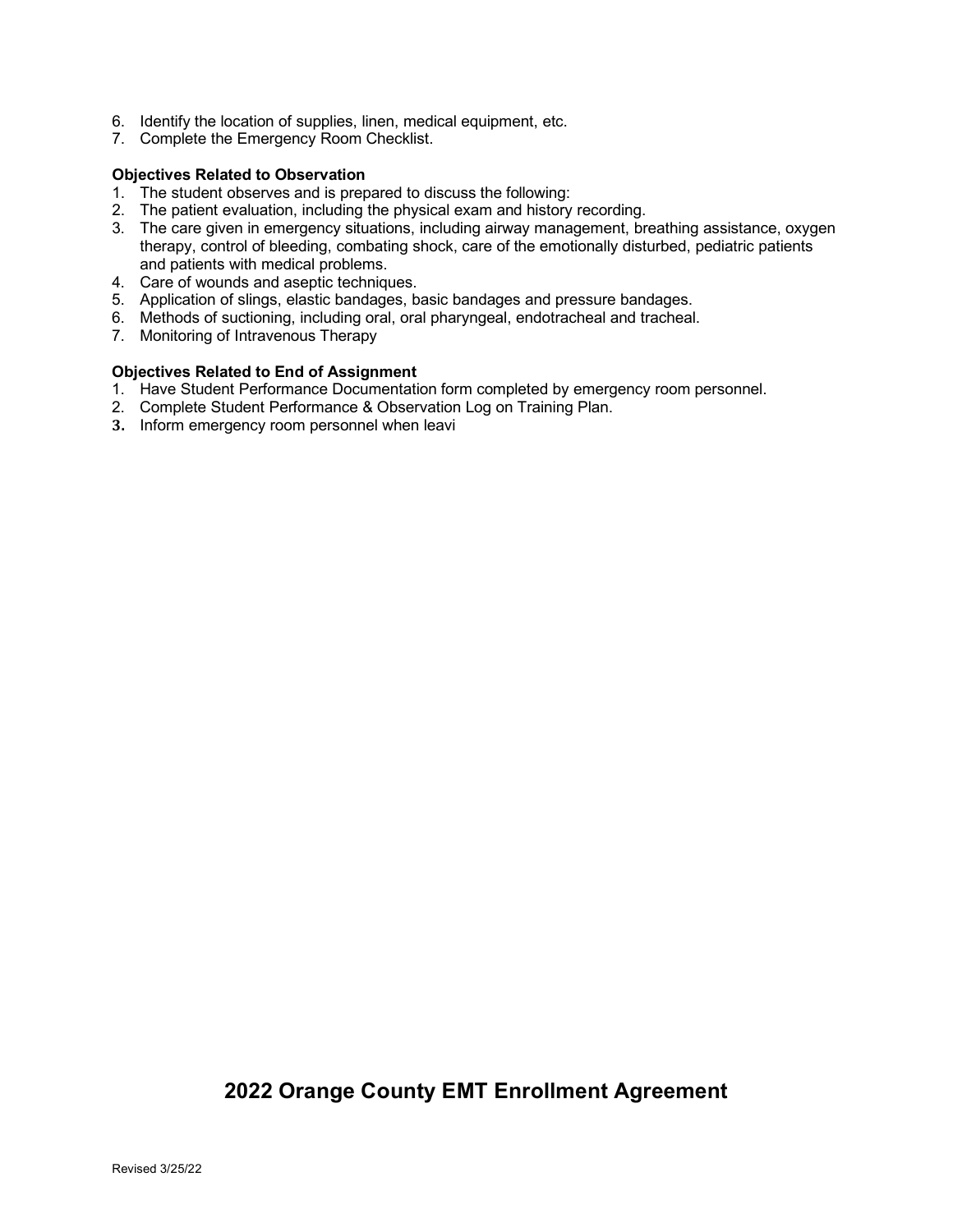## **Course Location: 26489 Rancho Parkway South, Lake Forest, CA 92630**

I, \_\_\_\_\_\_\_\_\_\_\_\_\_\_\_\_\_\_\_\_\_\_\_\_\_\_\_\_\_\_\_\_\_\_\_, am enrolling in the Emergency Medical Technician Basic program provided by Orange County EMT. I understand the course requirements set forth by Orange County EMT and the procedures to obtain an EMT 1 license through the State of California and Orange County EMS. I understand that this course is 212 hours, and that I must achieve an 70% on the Final Exam along with successfully completing all skills required by the state with a passing score in order to achieve course completion. I understand that only after receiving a course completion I am eligible to take the National Registry Exam, which I must successfully pass in order to apply for a County EMT 1 License. This Enrollment Agreement is valid for a period from the first day of class\_\_\_\_\_\_\_\_ through the last day of class *I acknowledge that this Enrollment Agreement is legally binding when signed by the student and accepted by ORANGE COUNTY EMT.* 

#### **Fees**

#### COURSE FEE-

DEPOSIT/REGISTRATION FEE- THERE IS A \$ ENROLLMENT REQUIRED TO ENROLL IN THE COURSE WHICH INCLUDES A \$250 DOLLAR NON-REFUNDABLE REGISTRATION FEE. THE \$ DOLLAR ENROLLMENT FEE IS SUBTRACTED FROM THE TUITION WITH THE BALANCE TO BE PAID IN FULL ON OR BEFORE THE FIRST DAY OF CLASS UNLESS ENROLLED IN A FINANCIAL CONTRACT

#### **Schedule of Charges**

THE COURSE FEE OF \$1,400.00, \$1,700.00, or \$800.00, COVERS THE PERIOD OF ATTENDANCE AND IS EQUIVALENT TO THE ENTIRE EDUCATIONAL PROGRAM. THERE IS A \$250.00 DOLLAR ENROLLMENT FEE WHICH IS DUE AT SIGNING AND IS DEDUCTED FROM THE TOTAL FEE OF THE CLASS.

#### **STUDENT TUITION RECOVERY FUND: Non-Refundable (\$0.00 dollars per \$1,000 institutional charge)**

Students are responsible for any fee's charged by the National Registry, State of California EMS, County EMS for licensure, and DOJ Live Scan Background.

#### **Loans**

If the student obtains a loan to pay for an educational program, the student will have the responsibility to repay the full amount of the loan plus interest, less the amount of any refund.

#### **Refund Statement**

Orange County EMT has established a fair and equitable refund policy for the refund of tuition, fees, and other institutional charges in the event a course is cancelled, a student does not enter the course in which they enrolled, or does not complete the period of enrollment for which the student has been charged.

### **Course Fee's**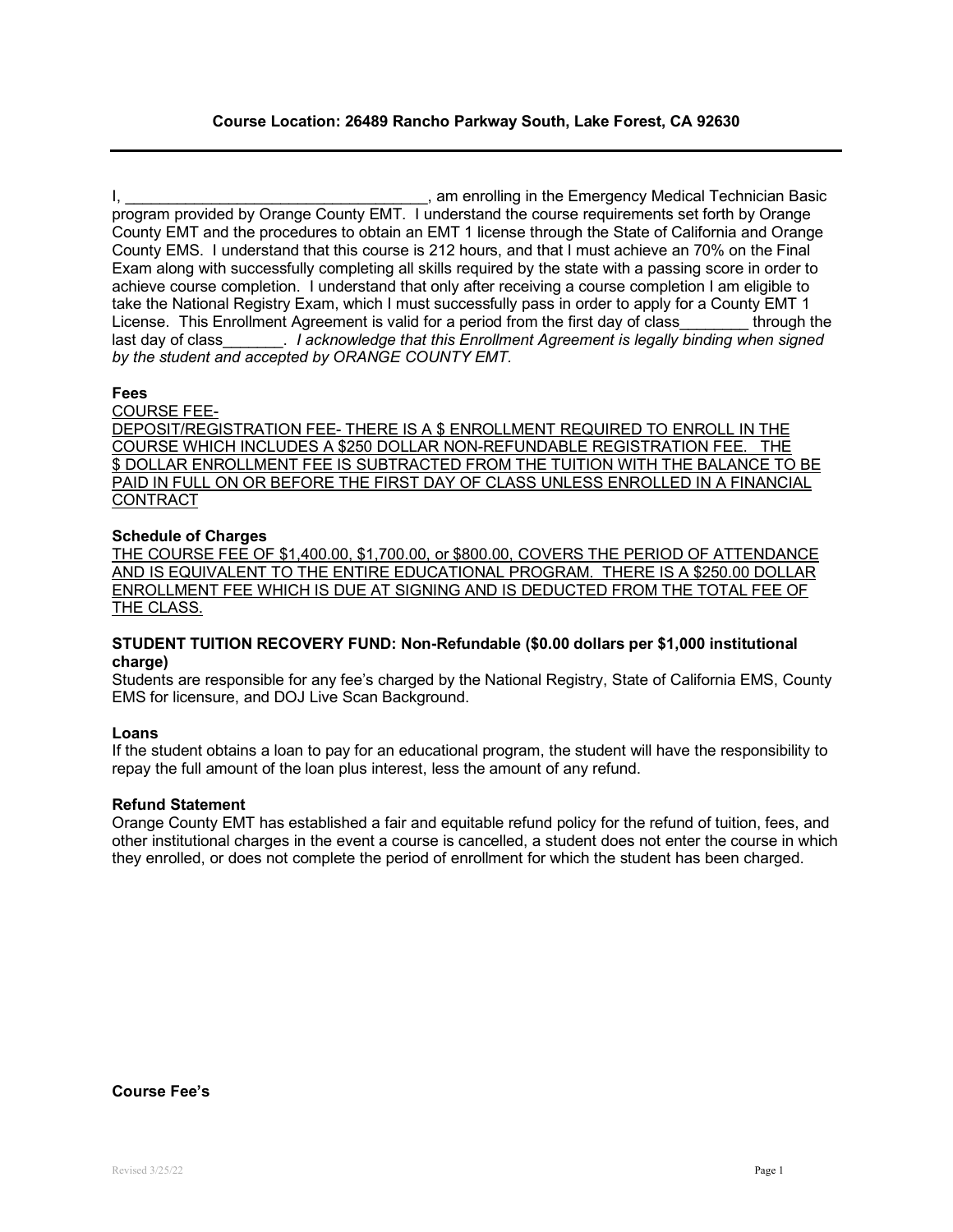| <b>Enrollment Fee</b>                                                | \$250.00   |
|----------------------------------------------------------------------|------------|
| <b>Traditional Course Tuiton Minus Enrollment Fee</b>                | \$1,150.00 |
| <b>Hybrid Course Tuition Minus Enrollment Fee</b>                    | \$750.00   |
| <b>Elite Course Tuition Minus Enrollment Fee</b>                     | \$1,550.00 |
| AAOS Nancy Caroline's Emergency Care in the Streets 8th Edition 1 &2 | \$100.00   |
| Jones and Bartlett Learning Navigate Premier Digital Supplement      | \$0        |
| <b>Fisdap EMT Assessment Package</b>                                 | \$94.00    |
| Live Scan Background: Licensure                                      | \$75-\$100 |
| Secure Track Background: Clinical Requirement                        | \$30.00    |
| <b>BLS Healthcare Course</b>                                         | \$50.00    |
| Tutoring                                                             | \$60.00 hr |
| Housing                                                              | \$2500 mo  |
| Assessment Fee for transfer of units                                 | N/A        |
| Fee to transfrer Units                                               | N/A        |
| <b>NREMT Cognitive Exam</b>                                          | \$80.00    |
| <b>NREMT Psychomotor Exam</b>                                        | \$0.       |
| <b>NREMT</b> Application Fee                                         | \$80.00    |
| <b>State EMS License</b>                                             | \$70.00    |
| <b>County Application</b>                                            | \$75-100   |
|                                                                      |            |
| <b>Estimated Total Cost for Certificate and Licensure</b>            | \$2,000.00 |

## **Withdawl Procedure**

#### **Procedure**

- 1. Notify Administration of your intention to drop Course through email, writing, phone, or in person
- 2. administration will confirm your request to drop has been received.
- 3. The date of confirmation will start the Refund period.
- 4. Refund amounts will be issued per the Criteria listed below
- 5. Refunds will be issued by credit card on file or by check to the address listed at the time of enrollment
- 6. Refunds, when due, must be made without requiring a request from the student
- 7. Refunds, when due, shall be made within 45 days:
	- A) of the last day of attendance if written notification of withdrawal has been provided to Orange County EMT by the student
	- B) from the date Orange County EMT terminates the student or determines withdrawal by the student.
	- C) Retention of tuition and fees collected in advance for a student who does not commence class shall not exceed \$350

#### **Refunds for Classes Canceled by Orange County EMT**

If tuition and fees are collected in advance of the start date of a program and the institution cancels the class, 100% of the tuition and fees collected must be refunded. The refund shall be made within 45 days of the planned start date.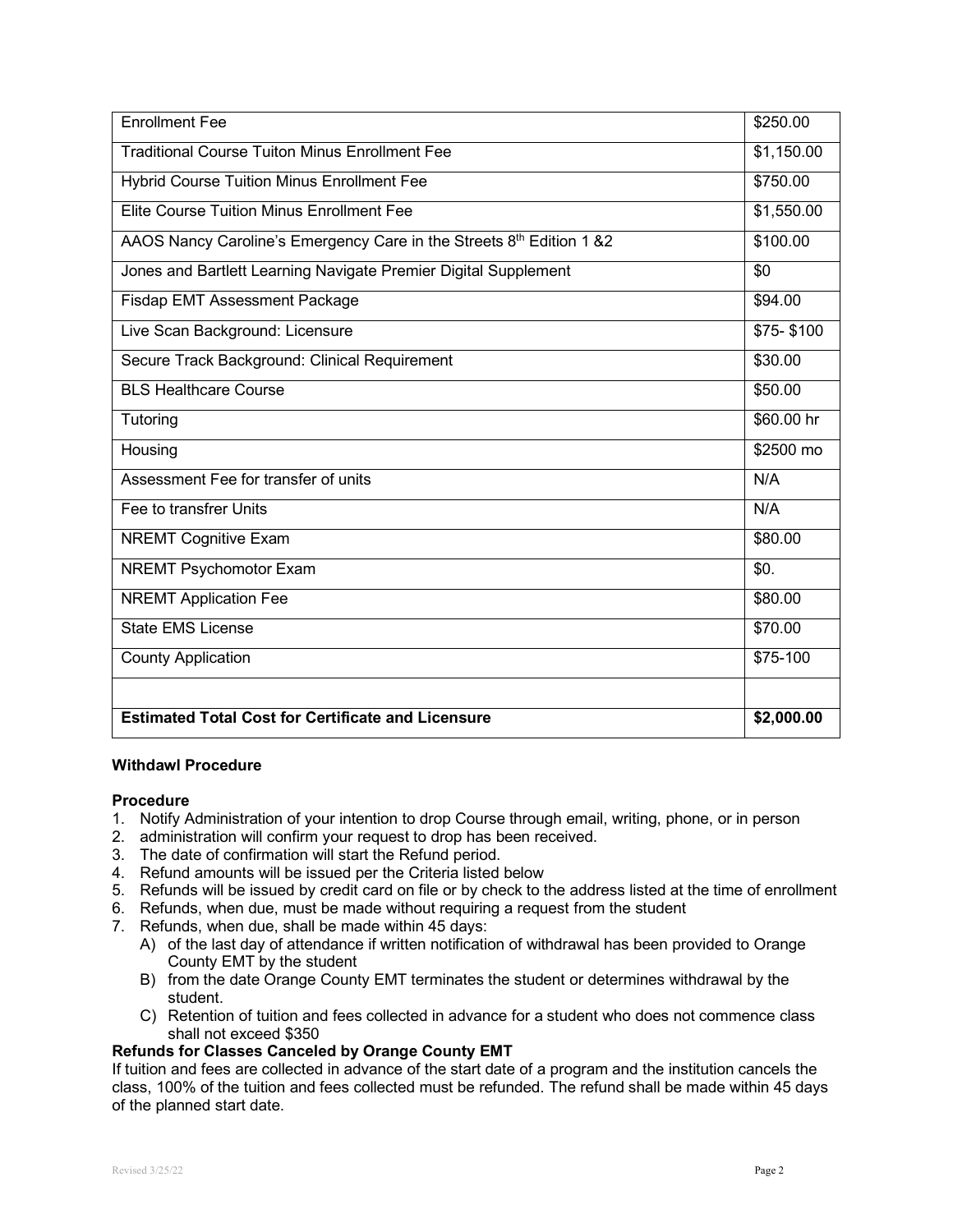## **Refunds for Students Who Withdraw On or Before the First Day of Class**

If tuition and fees are collected in advance of the start date of classes and the student does not begin classes or withdraws on the first day of classes, no more than \$250 of the tuition and fees may be retained by the institution. Appropriate refunds

for a student who does not begin classes shall be made within 45 days of the class start date.

#### **Refund Policy**

The refund policy for students who have completed 60 percent or less of the period of attendance shall be a pro-rata refund.

#### **The following guidelines apply to all refunds**

Students who exit the Program after attending orientation will have the following Program Expenses deducted from their refund

## **The following guidelines apply to all refunds**

- 1. No refunds are issued for the course in which the student exits the Program
- 2. Pro-Rated refunds are issued for courses not attended by the student that follow the course in which the student exits the Program.

*Example: A student exiting the Program during Course One, will have a pro-rated refund for Courses Two, Three, and Four*

3. Students who exit the Program after attending orientation will have the following Program Expenses deducted from their refund

#### **Traditional Course Tuiton:** \$1,400.00

Students who exit the Program after attending orientation will have the following Program Expenses deducted from their refund

- 1. Enrollment Fee: \$250.00
- 2. Uniform Fee: \$100.00
- 3. Skills Lab Fee: \$100.00
- **4. Total Deductions: \$450.00**
- 5. Refunds will not be provided to students who exit the Program after Course Four

#### **Traditional Course Refund Chart**

| <b>Exit Point</b>         | <b>Course/Lab Name</b>    | <b>Percent Refunded</b> | <b>Amount Refunded</b> |
|---------------------------|---------------------------|-------------------------|------------------------|
| Course One                | Airway                    | 90%                     | \$810.00               |
| Course Two                | Cardiac                   | 80%                     | \$670.00               |
| Course Three              | Medical                   | 70%                     | \$530.00               |
| Course Four               | Trauma                    | 60%                     | \$390.00               |
| <b>Course Five</b>        | <b>OB/Pediatrics</b>      | No refunds issued       |                        |
| Course Six                | <b>Operations</b>         | No refunds issued       |                        |
| <b>Final Examinations</b> | <b>Final Examinations</b> | No refunds issued       |                        |

#### **Elite Course Tuition: \$1,700.00**

Students who exit the Program after attending orientation will have the following Program Expenses deducted from their refund

- 1. Enrollment Fee: \$250.00
- 2. Resource Fee: \$300.00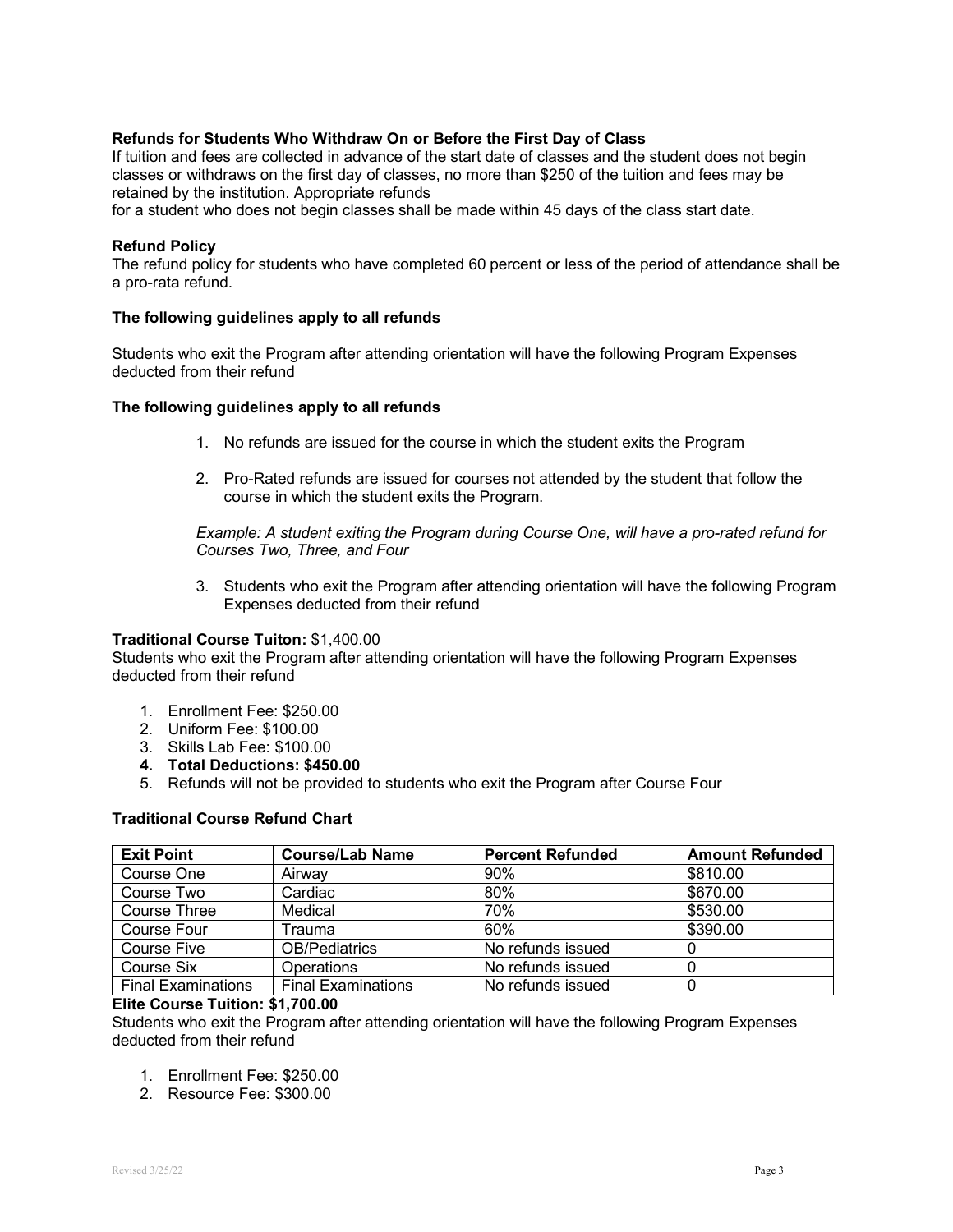- 3. Uniform Fee: \$100.00
- 4. Skills Lab Fee: \$100.00
- 5. **Total Deductions:** \$750.00
- 6. Refunds will not be provided to students who exit the Program after Course Four

## **Elite Course Refund Chart**

| <b>Exit Point</b>         | <b>Course/Lab Name</b>    | <b>Percent Refunded</b> | <b>Amount Refunded</b> |
|---------------------------|---------------------------|-------------------------|------------------------|
| Course One                | Airway                    | 90%                     | \$855.00               |
| Course Two                | Cardiac                   | 80%                     | \$760.00               |
| Course Three              | Medical                   | 70%                     | \$665.00               |
| Course Four               | <sup>r</sup> auma         | 60%                     | \$570.00               |
| Course Five               | <b>OB/Pediatrics</b>      | No refunds issued       |                        |
| Course Six                | <b>Operations</b>         | No refunds issued       |                        |
| <b>Final Examinations</b> | <b>Final Examinations</b> | No refunds issued       |                        |

## **Hybrid Course Tuition:** \$800.00

Students who exit the Program after attending orientation will have the following Program Expenses deducted from their refund

- 1. Enrollment Fee: \$250.00
- 2. Skills Lab Fee: \$100.00
- 3. **Total Deductions:** \$350.00
- 4. Refunds will not be provided to students who exit the Program after Course Four

## **Hybrid Course Refund Chart**

| <b>Exit Point</b>         | <b>Course/Lab Name</b>    | <b>Percent Refunded</b> | <b>Amount Refunded</b> |
|---------------------------|---------------------------|-------------------------|------------------------|
| Course One                | Airway                    | 90%                     | \$370.00               |
| Course Two                | Cardiac                   | 80%                     | \$290.00               |
| Course Three              | Medical                   | 70%                     | \$210.00               |
| Course Four               | Trauma                    | 60%                     | \$130.00               |
| <b>Course Five</b>        | <b>OB/Pediatrics</b>      | No refunds issued       |                        |
| Course Six                | <b>Operations</b>         | No refunds issued       | 0                      |
| <b>Final Examinations</b> | <b>Final Examinations</b> | No refunds issued       |                        |

#### **Financial Aid**

OCEMT does not offer financial aid, but will set up payment contracts for those who need assist

#### **Complaint Procedure**

"A student or any member of the public may file a complaint about this institution with Bureau of Private Postsecondary Education by calling (888) 370-7589, or by completing a complaint form, which can be obtained on the Bureau's Internet Web "www.bppe.ca.gov"

#### **Student Grievance Procedure**

If you feel that your rights have been violated follow the procedure below:

A) Informal Process- Notify instructor and or Administrative Faculty *If Unresolved, File a formal complaint* 

B) Formal Process- Send a written complaint to the Chief Administrative Officer *If Unresolved, Formal Process continues*

C) Investigation: OCEMT will investigate the grievance & will respond within 2 weeks of filing *If Unresolved, file an appeal within 5 days of decision*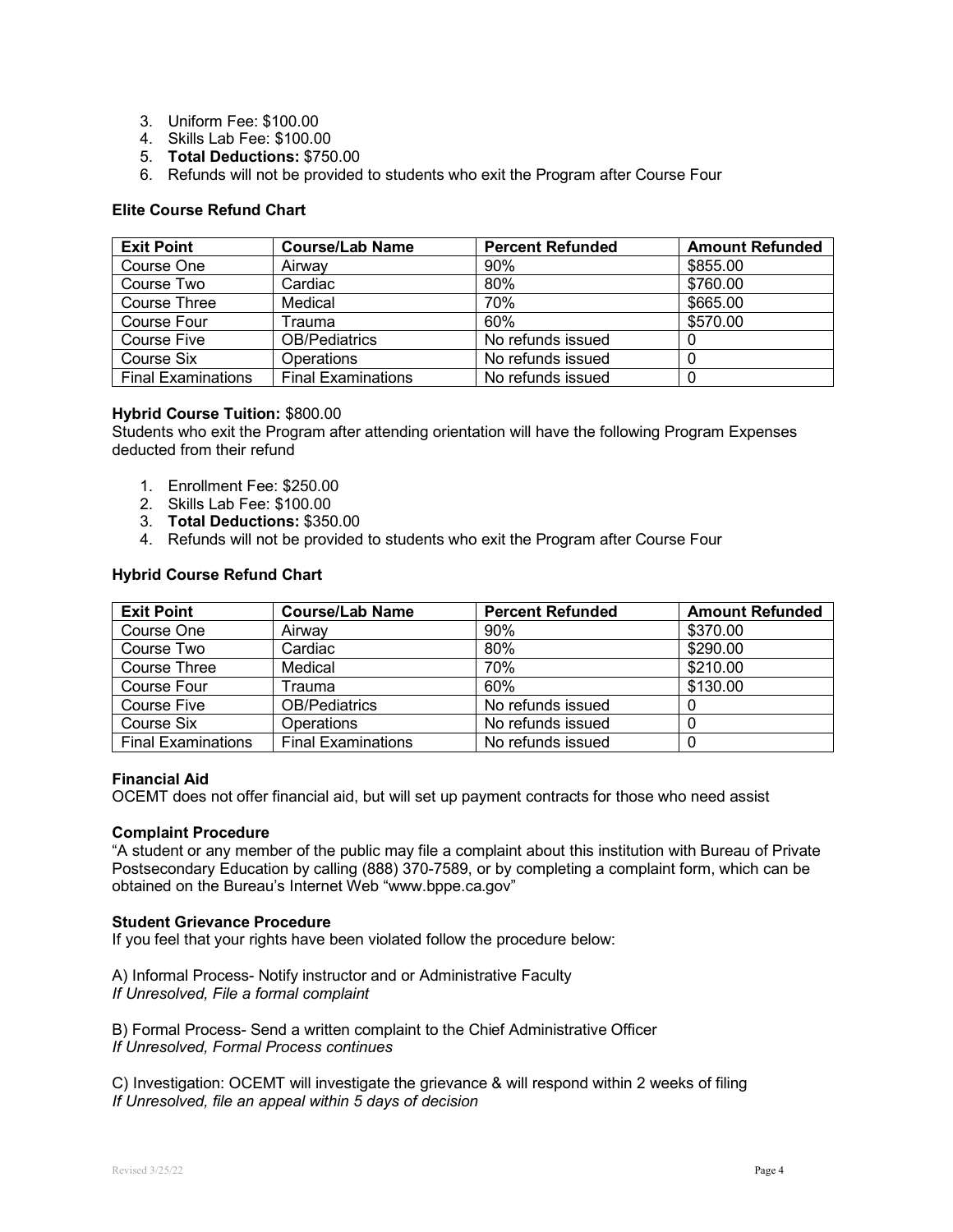D) Send a written appeal to OCEMT Board of Trustees through the Program Director: A decision will be given to the student within 30 days of receiving the written complaint *Unresolved, send a written complaint to the BPPE* 

"Any questions a student may have regarding this course catalog that have not been satisfactorily answered by the Institution may be directed to the Bureau of Private Postsecondary Education."

#### **Questions**

"Any questions a student may have regarding this course catalog that have not been satisfactorily answered by the Institution may be directed to the Bureau of Private Postsecondary Education."

**Bureau of Private Postsecondary Education 2535 Capitol Oaks Dr. Suite 400 Sacramento, CA 95833 Toll Free (888) 370-7589 Fax (916) 263-1896 [www.bppe.ca.gov](http://www.bppe.ca.gov/)**

#### **Student Tuition Recovery Fund**

"The State of California established the Student Tuition Recovery Fund (STRF) to relieve or mitigate economic loss suffered by a student in an educational program at a qualifying institution, who is or was a California resident while enrolled, or was enrolled in a residency program, if the student enrolled in the institution, prepaid tuition, and suffered an economic loss. Unless relieved of the obligation to do so, you must pay the state-imposed assessment for the STRF, or it must be paid on your behalf, if you are a student in an educational program, who is a California resident, or are enrolled in a residency program, and prepay all or part of your tuition.

You are not eligible for protection from the STRF and you are not required to pay the STRF assessment, if you are not a California resident, or are not enrolled in a residency program."

(a) In addition to the statement required under subdivision (b) of this section, a qualifying institution shall include the following statement in its school catalog:

"It is important that you keep copies of your enrollment agreement, financial aid documents, receipts, or any other information that documents the amount paid to the school. Questions regarding the STRF may be directed to the Bureau for Private Postsecondary Education, 2535 Capitol Oaks Drive, Suite 400, Sacramento, CA 95833, (916) 431-6959 or (888) 370-7589.

To be eligible for STRF, you must be a California resident or are enrolled in a residency program, prepaid tuition, paid or deemed to have paid the STRF assessment, and suffered an economic loss as a result of any of the following:

- 1. The institution, a location of the institution, or an educational program offered by the institution was closed or discontinued, and you did not choose to participate in a teach-out plan approved by the Bureau or did not complete a chosen teach-out plan approved by the Bureau.
- 2. You were enrolled at an institution or a location of the institution within the 120 day period before the closure of the institution or location of the institution, or were enrolled in an educational program within the 120 day period before the program was discontinued.
- 3. You were enrolled at an institution or a location of the institution more than 120 days before the closure of the institution or location of the institution, in an educational program offered by the institution as to which the Bureau determined there was a significant decline in the quality or value of the program more than 120 days before closure.
- 4. The institution has been ordered to pay a refund by the Bureau but has failed to do so.
- 5. The institution has failed to pay or reimburse loan proceeds under a federal student loan program as required by law, or has failed to pay or reimburse proceeds received by the institution in excess of tuition and other costs.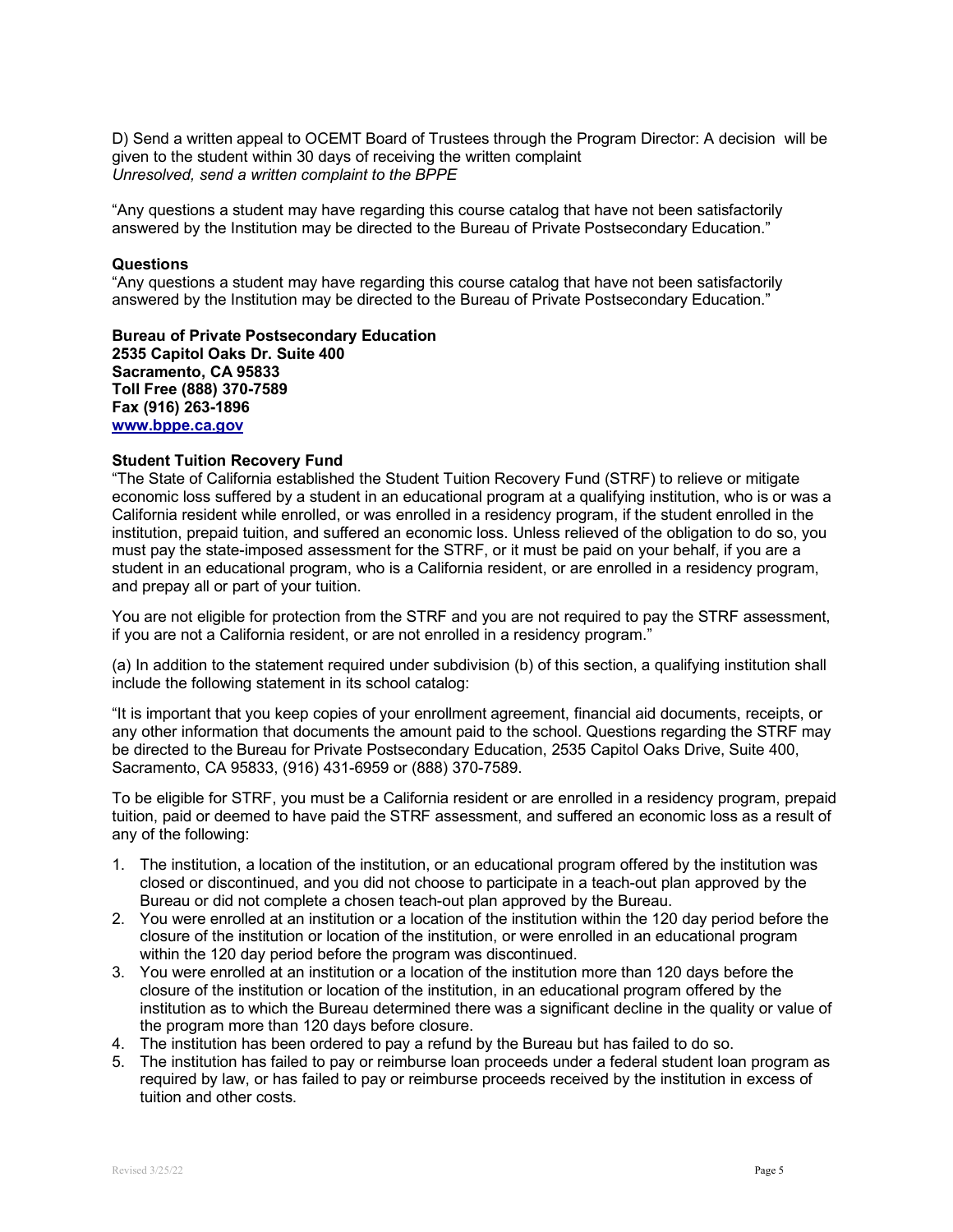- 6. You have been awarded restitution, a refund, or other monetary award by an arbitrator or court, based on a violation of this chapter by an institution or representative of an institution, but have been unable to collect the award from the institution.
- 7. You sought legal counsel that resulted in the cancellation of one or more of your student loans and have an invoice for services rendered and evidence of the cancellation of the student loan or loans.

To qualify for STRF reimbursement, the application must be received within four (4) years from the date of the action or event that made the student eligible for recovery from STRF.

A student whose loan is revived by a loan holder or debt collector after a period of noncollecting may, at any time, file a written application for recovery from STRF for the debt that would have otherwise been eligible for recovery. If it has been more than four (4) years since the action or event that made the student eligible, the student must have filed a written application for recovery within the original four (4) year period, unless the period has been extended by another act of law.

However, no claim can be paid to any student without a social security number or a taxpayer identification number."

## **Student Tuition Recovery Fund**

"You must pay the state-imposed assessment for the Student Tuition Recovery Fund (STRF) if all of the following applies to you:

- 1. You are a student in an educational program, who is a California resident, or are enrolled in a residency program, and prepay all of part of your tuition either by cash, guaranteed student loans, or personal loans, and
- 2. Your total charges are not paid by any third-party payer such as an employer, government program or other payer unless you have a separate agreement to repay the third party.

You are not eligible for protection from the STRF and you are not required to pay the STRF assessment if either of the following applies:

- 1. You are not a California resident, or are not enrolled in a residency program, or
- 2. Your total charges are paid by a third party, such as an employer, government program or other payer, and you have no separate agreement to repay the third party."

"The State of California created the Student Tuition Recovery Fund (STRF) to relieve or mitigate economic losses suffered by students in educational programs who are California residents, or are enrolled in a residency program attending certain schools regulated by the Bureau for Private Postsecondary Education.

You may be eligible for STRF if you are a California resident or are enrolled in a residency program, prepaid tuition, paid STRF assessment, and suffered an economic loss as a result of any of the following:

- 1. The school closed before the course of instruction was completed.
- 2. The school's failure to pay refunds or charges on behalf of a student to a third party for license fees or any other purpose, or to provide equipment or materials for which a charge was collected within 180 days before the closure of the school.
- 3. The school's failure to pay or reimburse loan proceeds under a federally guaranteed student loan program as required by law or to pay or reimburse proceeds received by the school prior to closure in excess of tuition and other costs.
- 4. There was a material failure to comply with the Act or the Division within 30-days before the school closed or, if the material failure began earlier than 30-days prior to closure, the period determined by the Bureau.
- 5. An inability after diligent efforts to prosecute, prove, and collect on a judgment against the institution for a violation of the Act."

However, no claim can be paid to any student without a social security number or a taxpayer identification number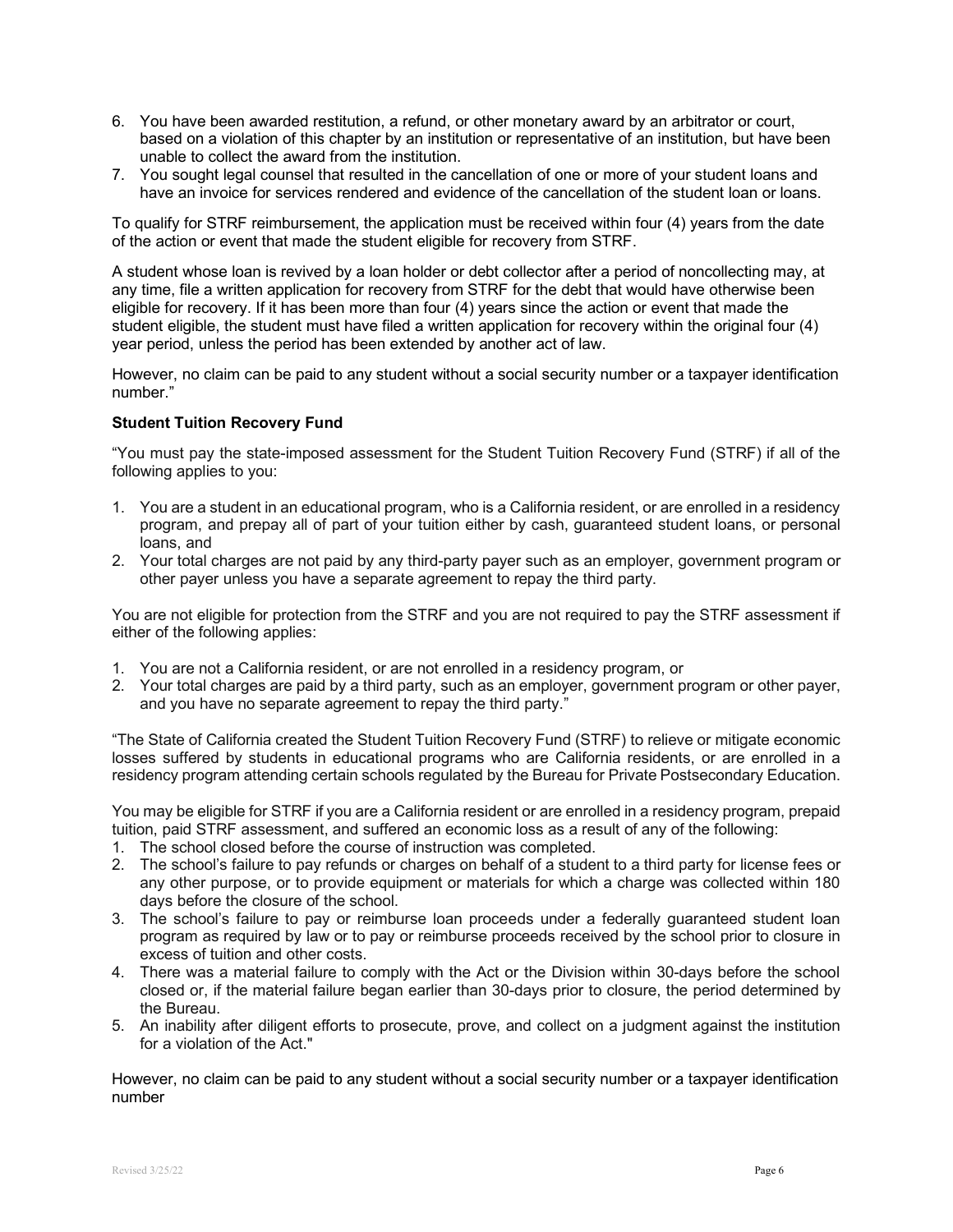#### **Student Disclosures**

#### **STUDENTS RIGHT TO CANCEL**

The student has the right to cancel the enrollment agreement and obtain a refund of charges paid through attendance at the first class session, or the seventh day after enrollment, whichever is later.

#### **Enrollment Agreement Cancellation Procedure**

A student requesting cancellation of their Enrollment Agreement must do so verbally and in writing to the Program Director. The student will then sign a "Cancellation of Enrollment" form which will be stored with the students original Agreement.

#### **Transferability of Units**

NOTICE CONCERNING TRANSFERABILITY OF CREDITS AND CREDENTIALS EARNED AT OUR INSTITUTION

The transferability of credits you earn at Orange County EMT is at the complete discretion of an institution to which you may seek to transfer. Acceptance of the (degree, diploma, or certificate) you earn in Orange County EMT is also at the complete discretion of the institution to which you may seek to transfer. If the (credits or degree, diploma, or certificate) that you earn at this institution are not accepted at the institution to which you seek to transfer, you may be required to repeat some or all of your coursework at that institution. For this reason, you should make certain that your attendance at this institution will meet your educational goals. This may include contacting an institution to which you may seek to transfer after attending Orange County EMT to determine if your (credits or degree, diploma, or certificate) will transfer."

#### **Received Documents Prior to Signing Statement-**

"I certify that I have received the catalog, School Performance Fact Sheet, and information regarding completion rates, placement rates, license examination passage rates, and salary or wage information included in the School performance Fact sheet, and have signed, initialed, and dated the information provided in the School Performance Fact Sheet."

#### **Student Initial\_\_\_\_\_\_\_\_\_\_\_\_\_**

#### **Medical Insurance**

Students are responsible for their own Medical Insurance to cover any health-related issues during the Didactic, Clinical, and Field Internship sections of the course, including any exposures that require medical attention during the Program.

#### **Student Initial\_\_\_\_\_\_\_\_\_\_\_\_**

#### **Loans Guaranteed By the Government-**

"If the student is eligible for a loan guaranteed by the federal or state government and the student defaults on the loan, both of the following may occur.

The federal or state government or a loan guarantee agency may take action against the student, including applying any income tax refund to which the person is entitled to reduce the balance owed on the loan.

The student may not be eligible for any other federal student financial aid at another institution or other government assistance until the loan is repaid

#### **BPPE Statement:**

"Orange County EMT's Emergency Medical Paramedic Program has been approved to operate by the California Bureau for Private Post -Secondary Education. Approval means the institution has been approved to operate and that approval means compliance with state standards as set forth in the *California Private Postsecondary Act of 2009.* This is a privately owned and operated training program." As a prospective student, you are encouraged to review this catalog prior to signing the enrollment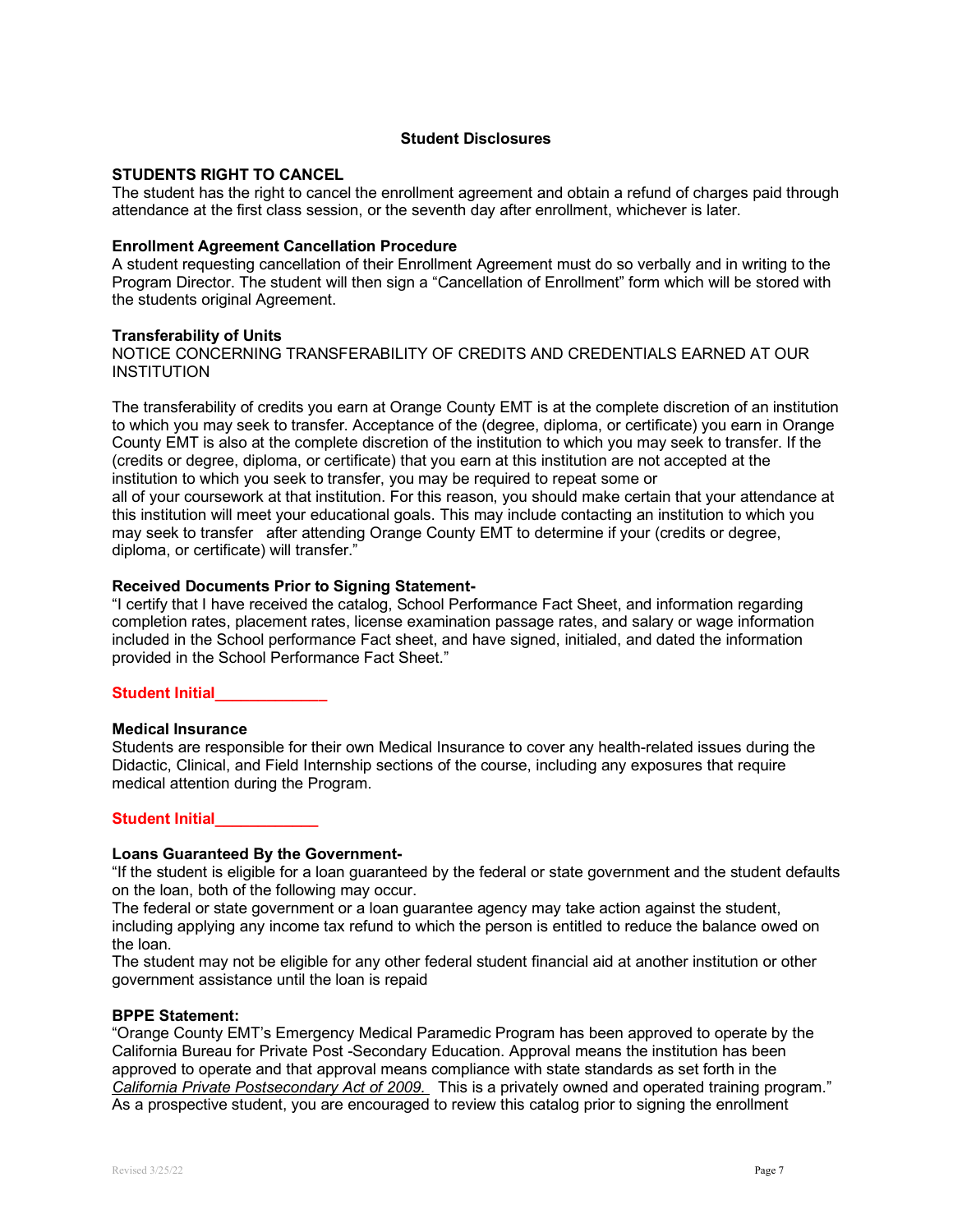agreement. You are also encouraged to review the school's performance fact sheet, which must be provided to you prior to signing an enrollment agreement." Any questions a student may have regarding this enrollment agreement that have not been satisfactorily answered by the institution may be directed to the Bureau for Private Postsecondary Education at:

# **Bureau for Private Postsecondary Education**

**2535 Capital Oaks Drive, Suite 400, CA 95833** West Sacramento, CA 95798-0818 Toll Free (888) 370-7589 Fax (916) 263-1896 **[www.bppe.ca.gov](http://www.bppe.ca.gov/)**

## **Complaints**

A student or any member of the public may file a complaint about this institution with the Bureau of Private Postsecondary by calling (888) 370-7589 or by completing a complaint form, which can be obtained on the bureau's Internet [www.bppe.ca.gov](http://www.bppe.ca.gov/)

#### **Questions**

"Any questions a student may have regarding this enrollment agreement that have not been satisfactorily answered by the institution may be directed to the Bureau for Private Postsecondary Education at:

# **Bureau for Private Postsecondary Education**

2535 Capital Oaks Drive, Suite 400, CA 95833 Phone Number: (916) 431-6959 Toll Free: (888) 370-7589 Fax: (916) 263-1896 Website: www.bppe.ca.gov

## **Complaint**

"A student or any member of the public may file a complaint about this institution with the Bureau of Private Postsecondary by calling (888) 370-7589 or by completing a complaint form, which can be obtained on the bureau's Internet Website [www.bppe.ca.gov](http://www.bppe.ca.gov/)

#### **Received Documents Prior to Signing Statement**

Prior to signing this Enrollment Agreement you must be given a catalog, brochure and a School Performance Fact Sheet, which you are encouraged to review prior to signing this agreement. These documents contain important policies and performance data for this institution. This institution is required to have you sign and date the information included in the School Performance Fact Sheet relating to completion rates, placement rates, license examination passage rates, salaries or wages, and the most recent three-year cohort default rate, if applicable, prior to signing this agreement."

#### **Student Initial\_\_\_\_\_\_\_\_\_\_\_\_\_\_**

I certify that I have received the catalog, School Performance Fact Sheet, and information regarding completion rates, placement rates, license examination passage rates, salary or wage information, and the most recent three-year cohort default rate, if applicable, included in the School Performance Fact sheet, and have signed, initialed, and dated the information provided in the School Performance Fact Sheet."

# *TOTAL CHARGES FOR THE CURRENT PERIOD OF ATTENDANCE:*

**Traditional Course: \$1,400.00 Elite Course: \$1,700.00 Hybrid Course: \$800.00**

**Orientation**